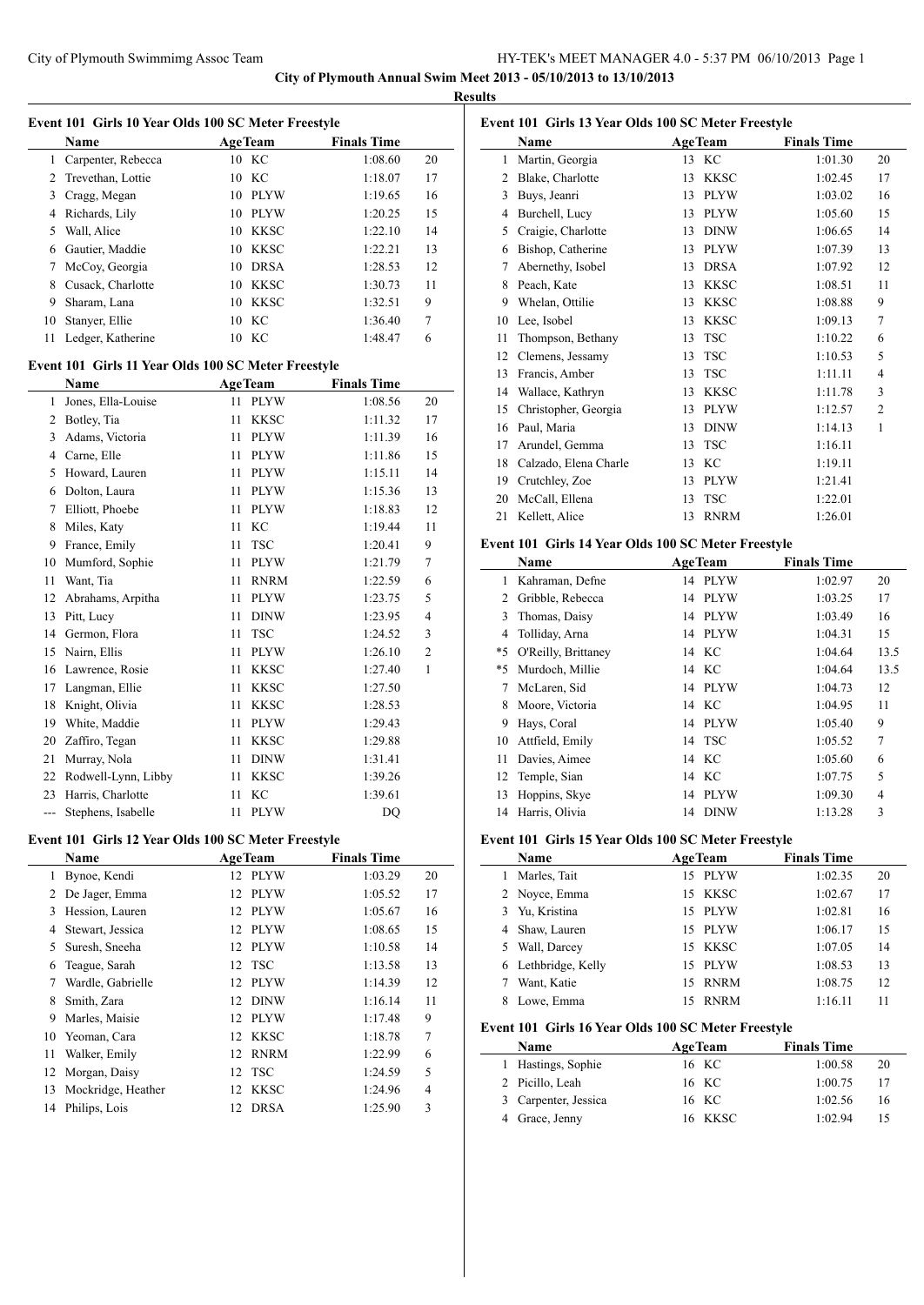**City of Plymouth Annual Swim Meet 2013 - 05/10/2013 to 13/10/2013**

|    | (Event 101 Girls 16 Year Olds 100 SC Meter Freestyle) |                           |                    |    |
|----|-------------------------------------------------------|---------------------------|--------------------|----|
|    | Name                                                  | <b>AgeTeam</b>            | <b>Finals Time</b> |    |
| 5  | Low, Natasha-lin                                      | 16 KC                     | 1:04.13            | 14 |
|    | 6 Paddon, Ella                                        | 16 KC                     | 1:04.18            | 13 |
|    | 7 Lee, Becky                                          | 16 KKSC                   | 1:11.78            | 12 |
|    | 8 Marks, Chloe                                        | 16 TSC                    | 1:13.30            | 11 |
| 9  | Norris, Holly                                         | 16 KKSC                   | 1:19.54            | 9  |
|    | Event 101 Girls 17 & Over 100 SC Meter Freestyle      |                           |                    |    |
|    | Name                                                  |                           | <b>Finals Time</b> |    |
| 1  | Lamb, Laura                                           | <b>AgeTeam</b><br>17 PLYW | 1:03.58            |    |
|    |                                                       |                           |                    | 20 |
|    | 2 Moss, Berchadette                                   | PLYW<br>18                | 1:05.80            | 17 |
| 3  | Teague, Elizabeth                                     | <b>TSC</b><br>17          | 1:11.26            | 16 |
|    | 4 Edwards, Harriet                                    | <b>TSC</b><br>17          | 1:11.87            | 15 |
|    | 5 Porter, Zoe                                         | 20 RNRM                   | 1:17.31            | 14 |
|    | Event 102 Boys 11 Year Olds 100 SC Meter Backstroke   |                           |                    |    |
|    | <b>Name</b>                                           | <b>AgeTeam</b>            | <b>Finals Time</b> |    |
|    | 16 Davies, Adam                                       | 11 PLYW                   | 1:11.28            | 1  |
|    | 29 Greenwood, Will                                    | 11<br>PLYW                | 1:18.16            |    |
|    | 35 Jones, Reid                                        | DINW<br>11                | 1:25.18            |    |
|    | 39 Close, James                                       | 11<br><b>TSC</b>          | 1:31.22            |    |
| 40 | Schmidt, Jacek                                        | <b>PLYW</b><br>11         | 1:31.71            |    |
|    | Whelan, Finn                                          |                           |                    |    |
| 41 |                                                       | 11<br><b>KKSC</b>         | 1:33.13            |    |
| 42 | Plumb, Matt                                           | <b>DINW</b><br>11         | 1:37.08            |    |
|    | 43 Lillyman, Ryan                                     | 11 TSC                    | 1:44.54            |    |
|    | Event 102 Boys 12 Year Olds 100 SC Meter Backstroke   |                           |                    |    |
|    | Name                                                  | <b>AgeTeam</b>            | <b>Finals Time</b> |    |
|    | 19 Rayment, Ethan                                     | 12 PLYW                   | 1:12.20            |    |
|    | 25 Spencer, George                                    | 12 PLYW                   | 1:16.29            |    |
| 31 | Smart, Edward                                         | 12 PLYW                   | 1:19.80            |    |
| 33 | Foley, Jonah                                          | 12 PLYW                   | 1:20.35            |    |
|    |                                                       |                           |                    |    |
|    | Event 102 Boys 13 Year Olds 100 SC Meter Backstroke   |                           |                    |    |
|    | Name                                                  | <b>AgeTeam</b>            | <b>Finals Time</b> |    |
|    | 22 Jones, Quinn                                       | 13 DINW                   | 1:13.17            |    |
|    | 23 Linden, Nathan                                     | 13 KC                     | 1:14.57            |    |
|    | 26 Walters, Kalon                                     | 13 DRSA                   | 1:16.60            |    |
|    | 27 Cusack, Ben                                        | 13 KKSC                   | 1:16.93            |    |
|    | 34 Wavre, Sasha                                       | 13 KC                     | 1:21.39            |    |
| 37 | Whitmore, Theo                                        | <b>KKSC</b><br>13         | 1:26.49            |    |
| 38 | Morris, Christopher                                   | <b>KKSC</b><br>13         | 1:29.16            |    |
|    |                                                       |                           |                    |    |
|    | Event 102 Boys 14 Year Olds 100 SC Meter Backstroke   |                           |                    |    |
|    | Name                                                  | <b>AgeTeam</b>            | <b>Finals Time</b> |    |
| 1  | Staig, Benjamin                                       | 14 KC                     | 1:00.43            | 20 |
| 8  | Nielsen, Robbie                                       | KC<br>14                  | 1:05.01            | 11 |
| 13 | Turner, Harry                                         | KC<br>14                  | 1:08.10            | 4  |
| 15 | Youssef, Mazen                                        | 14 PLYW                   | 1:10.74            | 2  |
| 17 | Bailey, Jamie                                         | DRSA<br>14                | 1:11.33            |    |
| 28 | Morgan, George                                        | <b>TSC</b><br>14          | 1:17.17            |    |
| 30 | Pound, Oliver                                         | 14 KKSC                   | 1:19.23            |    |
| 36 | Mockridge, Conor                                      | 14 KKSC                   | 1:25.31            |    |
|    |                                                       |                           |                    |    |
|    | Event 102 Boys 15 Year Olds 100 SC Meter Backstroke   |                           |                    |    |
|    | Name                                                  | <b>AgeTeam</b>            | <b>Finals Time</b> |    |
| 2  | Pillage, Myles                                        | 15 PLYW                   | 1:01.03            | 17 |
| 5  | Stanyer, Toby                                         | 15 KC                     | 1:02.88            | 14 |
| 10 | Andrews, Connor                                       | <b>PLYW</b><br>15         | 1:06.44            | 7  |
|    |                                                       |                           |                    |    |

| w |                          |         |         |               |
|---|--------------------------|---------|---------|---------------|
|   | 12 Luckham-Down, William | 15 KC   | 1:08.00 | C             |
|   | 14 Seldon, Jacob         | 15 KKSC | 1:10.19 | $\mathcal{F}$ |
|   | 24 Ball, Gavin           | 15 TSC  | 1:14.69 |               |
|   | 32 Moss, George          | 15 RNRM | 1:20.03 |               |
|   |                          |         |         |               |

# **Event 102 Boys 16 Year Olds 100 SC Meter Backstroke**

| <b>Name</b>           | <b>AgeTeam</b> | <b>Finals Time</b> |    |
|-----------------------|----------------|--------------------|----|
| 3 Normington, Thomas  | 16 PLYW        | 1:01.53            | 16 |
| 18 Thompson, Harry    | 16 TSC         | 1:11.93            |    |
| 21 Christie, Jonathan | 16 DRSA        | 1:12.97            |    |

# **Event 102 Boys 17 & Over 100 SC Meter Backstroke**

| Name                 | <b>AgeTeam</b> | <b>Finals Time</b> |    |
|----------------------|----------------|--------------------|----|
| 4 Forman, Richard    | 17 KKSC        | 1:02.07            | 15 |
| 6 Lee, Christopher   | 19 PLYW        | 1:03.91            | 13 |
| 7 Oliver, Russell    | 19 KC          | 1:04.66            | 12 |
| 9 Dorey, Robert      | 17 KKSC        | 1:05.35            | 9  |
| 11 Rookes, Nathaniel | 19 TSC         | 1:06.96            | 6  |
| 20 Jacobson, Paul    | 24 KKSC        | 1.12.50            |    |

# **Event 103 Girls 9 Year Olds 200 SC Meter Breaststroke**

|   | Name                        | <b>AgeTeam</b> | <b>Finals Time</b> |    |
|---|-----------------------------|----------------|--------------------|----|
|   | Morgan-Hughes, Emily        | <b>DINW</b>    | 3:48.97            | 20 |
|   | 2 Botley, Yana              | <b>KKSC</b>    | 3:50.27            | 17 |
| 3 | Chapman, Emily              | <b>PLYW</b>    | 4:00.02            | 16 |
|   | 4 Hughes, Evie              | <b>PLYW</b>    | 4:08.04            | 15 |
|   | 5 Tilney, Charlotte         | KC.            | 4:14.72            | 14 |
|   | --- Russell, Zoe            | <b>PLYW</b>    | DO                 |    |
|   | --- Hadfield-Clarke, Darcie | <b>PLYW</b>    | D()                |    |

#### **Event 103 Girls 10 Year Olds 200 SC Meter Breaststroke**

| Name                 | <b>AgeTeam</b> |             | <b>Finals Time</b> |    |
|----------------------|----------------|-------------|--------------------|----|
| Carpenter, Rebecca   | 10 KC          |             | 3:11.11            | 20 |
| 2 Coleman, Jasmin    | 10             | <b>DRSA</b> | 3:51.50            | 17 |
| 3 McCoy, Georgia     | 10             | <b>DRSA</b> | 3:55.69            | 16 |
| 4 Trebilcock, Maddie | 10             | <b>PLYW</b> | 3:58.79            | 15 |
| 5 D'Cunha, Ella      | 10             | <b>DINW</b> | 4:00.64            | 14 |
| 6 Murray, Philippa   | 10             | <b>DINW</b> | 4:08.54            | 13 |
| Sharam, Lana         | 10             | <b>KKSC</b> | 4:21.57            | 12 |

# **Event 103 Girls 11 Year Olds 200 SC Meter Breaststroke**

|    | Name                |    | <b>AgeTeam</b> | <b>Finals Time</b> |    |
|----|---------------------|----|----------------|--------------------|----|
| 1  | Jones, Ella-Louise  | 11 | <b>PLYW</b>    | 3:09.31            | 20 |
| 2  | Howard, Lauren      | 11 | <b>PLYW</b>    | 3:14.24            | 17 |
| 3  | Wilkins, Vicki      | 11 | <b>PLYW</b>    | 3:20.25            | 16 |
| 4  | Botley, Tia         | 11 | <b>KKSC</b>    | 3:23.33            | 15 |
| 5  | Dolton, Laura       | 11 | <b>PLYW</b>    | 3:25.56            | 14 |
| 6  | Adams, Victoria     | 11 | <b>PLYW</b>    | 3:33.77            | 13 |
| 7  | Carne, Elle         | 11 | <b>PLYW</b>    | 3:35.64            | 12 |
| 8  | Langman, Ellie      | 11 | <b>KKSC</b>    | 3:46.98            | 11 |
| 9  | Dunn, Nicole        | 11 | KС             | 3:51.59            | 9  |
| 10 | White, Maddie       | 11 | <b>PLYW</b>    | 3:52.39            | 7  |
| 11 | Pitt, Lucy          | 11 | <b>DINW</b>    | 3:54.38            | 6  |
| 12 | Abrahams, Arpitha   | 11 | <b>PLYW</b>    | 3:55.50            | 5  |
| 13 | Gath, Molly         | 11 | <b>DINW</b>    | 3:56.73            | 4  |
|    | Ayres, Alice        | 11 | <b>DINW</b>    | DO                 |    |
|    | Rodwell-Lynn, Libby | 11 | <b>KKSC</b>    | DO                 |    |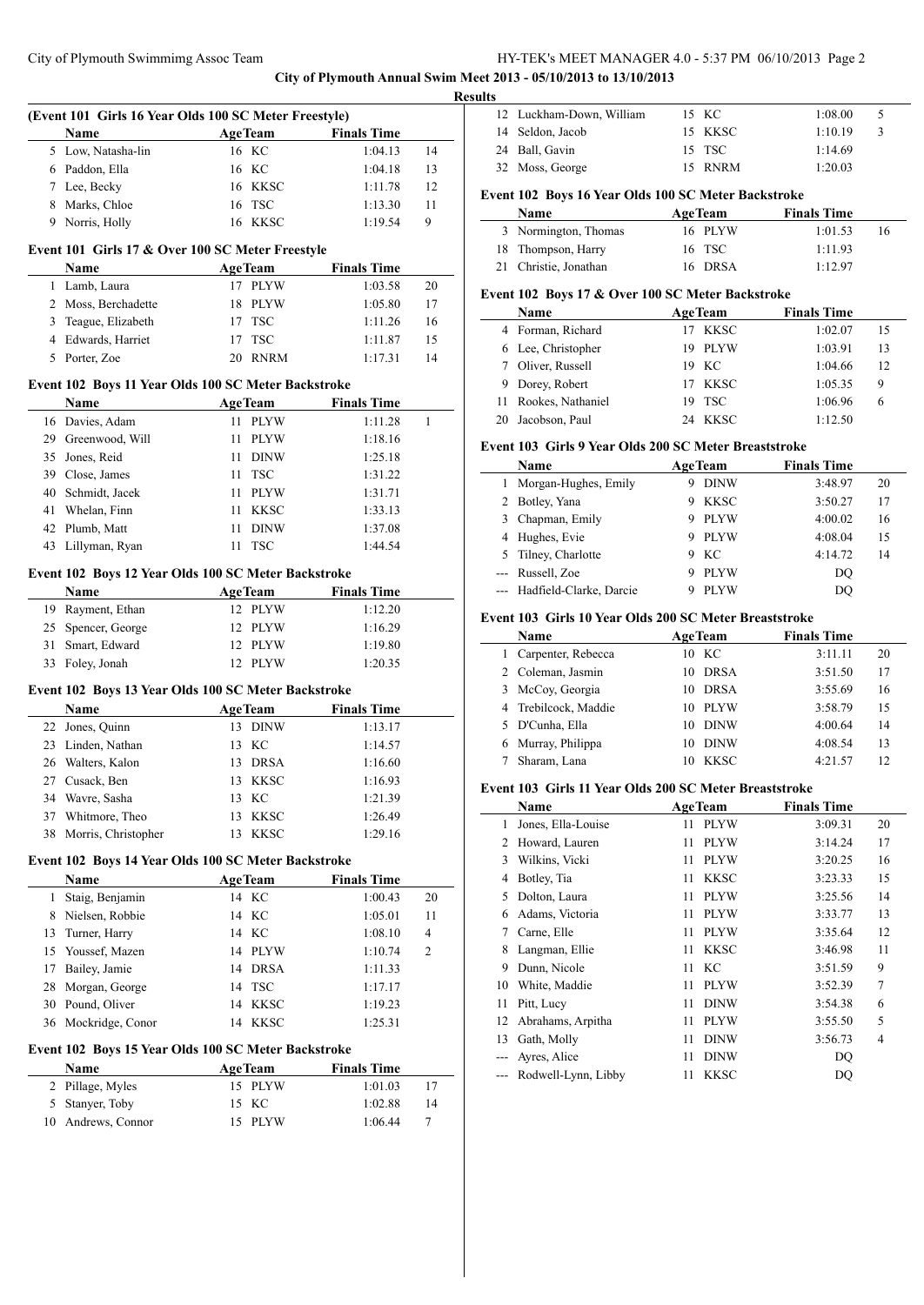**City of Plymouth Annual Swim Meet 2013 - 05/10/2013 to 13/10/2013**

|                | Event 103 Girls 12 Year Olds 200 SC Meter Breaststroke |                           |                               |    |
|----------------|--------------------------------------------------------|---------------------------|-------------------------------|----|
|                | Name                                                   | <b>AgeTeam</b>            | <b>Finals Time</b>            |    |
| 1              | De Jager, Emma                                         | 12 PLYW                   | 3:18.82                       | 20 |
|                | 2 Teague, Sarah                                        | TSC<br>12                 | 3:20.83                       | 17 |
| 3              | Mockridge, Heather                                     | 12 KKSC                   | 3:27.77                       | 16 |
|                | 4 Marles, Maisie                                       | 12 PLYW                   | 3:31.39                       | 15 |
|                | 5 Yeoman, Cara                                         | 12 KKSC                   | 3:35.19                       | 14 |
|                | 6 Walker, Emily                                        | 12 RNRM                   | 3:35.47                       | 13 |
| 7              | Philips, Lois                                          | 12 DRSA                   | 3:48.53                       | 12 |
| 8              | Close, Amy                                             | 12 DINW                   | 3:51.29                       | 11 |
|                | Event 103 Girls 13 Year Olds 200 SC Meter Breaststroke |                           |                               |    |
|                | Name                                                   | <b>AgeTeam</b>            | <b>Finals Time</b>            |    |
|                | 1 Williams, Charlotte                                  | 13 PLYW                   | 3:01.00                       | 20 |
|                | 2 Craigie, Charlotte                                   | 13 DINW                   | 3:03.39                       | 17 |
|                | 3 Lee, Isobel                                          | 13 KKSC                   | 3:17.72                       | 16 |
|                | 4 Whelan, Ottilie                                      | 13 KKSC                   | 3:20.57                       | 15 |
| 5              | Abernethy, Isobel                                      | 13 DRSA                   | 3:20.83                       | 14 |
|                | 6 Wallace, Kathryn                                     | 13 KKSC                   | 3:36.83                       | 13 |
| $7^{\circ}$    | Paul, Maria                                            | 13 DINW                   | 3:37.24                       | 12 |
| 8              | Kellett, Alice                                         | 13 RNRM                   | 3:42.53                       | 11 |
| 9              | Crutchley, Zoe                                         | 13 PLYW                   | 3:47.88                       | 9  |
| 10             | McCall, Ellena                                         | TSC<br>13                 | 3:59.83                       | 7  |
|                |                                                        |                           |                               |    |
|                | Event 103 Girls 14 Year Olds 200 SC Meter Breaststroke |                           |                               |    |
|                | Name                                                   | <b>AgeTeam</b>            | <b>Finals Time</b>            |    |
|                | 1 Hays, Coral                                          | 14 PLYW                   | 2:46.97                       | 20 |
|                | 2 Thomas, Daisy                                        | 14 PLYW                   | 2:53.04                       | 17 |
| 3              | Caglayan, Lara                                         | 14 PLYW                   | 2:54.74                       | 16 |
| $\overline{4}$ | O'Reilly, Brittaney                                    | 14 KC                     | 2:59.13                       | 15 |
| 5              | Tolliday, Arna                                         | 14 PLYW                   | 2:59.58                       | 14 |
|                | 6 Murdoch, Millie                                      | 14 KC                     | 3:05.63                       | 13 |
| 7              | Temple, Sian                                           | 14 KC                     | 3:06.28                       | 12 |
| 8              | Attfield, Emily                                        | 14 TSC                    | 3:09.43                       | 11 |
|                | Event 103 Girls 15 Year Olds 200 SC Meter Breaststroke |                           |                               |    |
|                | Name                                                   | <b>AgeTeam</b>            | <b>Finals Time</b>            |    |
| 1              | Jones, Georgia                                         | 15 KC                     | 2:56.81                       | 20 |
|                | Event 103 Girls 16 Year Olds 200 SC Meter Breaststroke |                           |                               |    |
|                | Name                                                   | <b>AgeTeam</b>            | <b>Finals Time</b>            |    |
|                | 1 Low, Natasha-lin                                     | 16 KC                     | 2:43.47                       | 20 |
|                | 2 Paddon, Ella                                         | 16 KC                     | 2:59.36                       | 17 |
|                | Event 103 Girls 17 & Over 200 SC Meter Breaststroke    |                           |                               |    |
|                | Name                                                   | <b>AgeTeam</b>            | <b>Finals Time</b>            |    |
|                | 1 Edwards, Harriet                                     | 17 TSC                    | 3:09.49                       | 20 |
|                | Event 104 Boys 9 Year Olds 200 SC Meter Butterfly      |                           |                               |    |
|                | Name                                                   | <b>AgeTeam</b>            | <b>Finals Time</b>            |    |
| 1              | Brew, Jamie                                            | 9 KC                      | 4:18.23                       | 20 |
|                |                                                        |                           |                               |    |
|                |                                                        |                           |                               |    |
|                | Event 104 Boys 10 Year Olds 200 SC Meter Butterfly     |                           |                               |    |
|                | Name                                                   | <b>AgeTeam</b>            | <b>Finals Time</b>            |    |
| $\mathbf{1}$   | Smart, Oliver                                          | 10 PLYW                   | 3:32.51                       | 20 |
| 2              | Staig, Isaac                                           | 10 KC                     | 4:10.51                       | 17 |
|                | Event 104 Boys 11 Year Olds 200 SC Meter Butterfly     |                           |                               |    |
| 1              | Name<br>Dodds, Dominic                                 | <b>AgeTeam</b><br>11 PLYW | <b>Finals Time</b><br>3:17.49 | 20 |

|                | --- Haigh, Cole                                     | 11 DINW                      | DQ                          |              |
|----------------|-----------------------------------------------------|------------------------------|-----------------------------|--------------|
|                | Event 104 Boys 12 Year Olds 200 SC Meter Butterfly  |                              |                             |              |
|                | Name                                                | <b>AgeTeam</b>               | <b>Finals Time</b>          |              |
|                | 1 Hutchin, Jack                                     | 12 KC                        | 2:51.06                     | 20           |
|                | 2 Smart, Edward                                     | 12 PLYW                      | 3:24.76                     | 17           |
|                | 3 Hitchen, William                                  | 12 KKSC                      | 3:45.42                     | 16           |
|                | Event 104 Boys 13 Year Olds 200 SC Meter Butterfly  |                              |                             |              |
|                | Name                                                | <b>AgeTeam</b>               | <b>Finals Time</b>          |              |
|                | 1 Linden, Nathan                                    | 13 KC                        | 2:27.54                     | 20           |
|                | 2 Trebilcock, Jack                                  | PLYW<br>13                   | 3:01.54                     | 17           |
|                | Event 104 Boys 15 Year Olds 200 SC Meter Butterfly  |                              |                             |              |
|                | Name                                                | <b>AgeTeam</b>               | <b>Finals Time</b>          |              |
| 1              | Anderson, James                                     | $_{\mathrm{TSC}}$<br>15      | 2:30.44                     | 20           |
|                | Event 105 Girls 9 Year Olds 50 SC Meter Backstroke  |                              |                             |              |
|                | Name                                                | <b>AgeTeam</b>               | <b>Finals Time</b>          |              |
|                | 1 Kerswill, Ella                                    | 9 PLYW                       | 44.73                       | 20           |
|                | 2 Chapman, Emily                                    | 9 PLYW                       | 46.04                       | 17           |
|                | 3 Cornish, Emily                                    | 9 PLYW                       | 49.81                       | 16           |
|                | 4 Knight, Adrienne                                  | 9 KKSC                       | 54.76                       | 15           |
|                | 5 Russell, Zoe                                      | 9 PLYW                       | 58.65                       | 14           |
| ---            | Hadfield-Clarke, Darcie                             | 9 PLYW                       | DQ                          |              |
|                | Event 105 Girls 10 Year Olds 50 SC Meter Backstroke |                              |                             |              |
|                | Name                                                | <b>AgeTeam</b>               | <b>Finals Time</b>          |              |
|                | 1 Cragg, Megan                                      | 10 PLYW                      | 44.54                       | 20           |
|                | 2 Richards, Lily                                    | 10 PLYW                      | 45.59                       | 17           |
| 3              | Stanyer, Ellie                                      | 10 KC                        | 46.18                       | 16           |
|                | 4 Cusack, Charlotte                                 | 10 KKSC                      | 49.02                       | 15           |
|                | 5 Trebilcock, Maddie                                | PLYW<br>10                   | 50.78                       | 14           |
| 6              | Sharam, Lana                                        | KKSC<br>10                   | 51.76                       | 13           |
|                |                                                     |                              |                             |              |
|                | Event 105 Girls 11 Year Olds 50 SC Meter Backstroke |                              |                             |              |
|                | Name<br>1 Adams, Victoria                           | <b>AgeTeam</b><br>11<br>PLYW | <b>Finals Time</b><br>37.17 | 20           |
|                | 2 Elliott, Phoebe                                   | PLYW<br>11                   | 41.63                       | 17           |
| 3              | Dolton, Laura                                       | 11<br>PLYW                   | 41.73                       | 16           |
| 4              | Miles, Katy                                         | 11<br>KC                     |                             | 15           |
|                |                                                     |                              | 43.58                       |              |
| 5              | Langman, Ellie                                      | 11<br><b>KKSC</b>            | 43.76                       | 14           |
| 6              | Zaffiro, Tegan                                      | 11<br><b>KKSC</b>            | 44.03                       | 13           |
| 7              | Stephens, Isabelle                                  | 11<br>PLYW                   | 44.43                       | 12           |
| 8              | Nairn, Ellis                                        | <b>PLYW</b><br>11            | 44.77                       | 11           |
| 9              | Want, Tia                                           | <b>RNRM</b><br>11            | 45.78                       | 9            |
| 10             | Germon, Flora                                       | 11<br><b>TSC</b>             | 45.99                       | 7            |
| 11             | Mumford, Sophie                                     | <b>PLYW</b><br>11            | 46.43                       | 6            |
| 12             | White, Maddie                                       | <b>PLYW</b><br>11            | 47.00                       | 5            |
| 13             | Knight, Olivia                                      | 11<br><b>KKSC</b>            | 48.12                       | 4            |
| 14             | Rodwell-Lynn, Libby                                 | 11<br>KKSC                   | 53.15                       | 3            |
| 15             | Wilcox, Elizabeth                                   | <b>PLYW</b><br>11            | 1:00.13                     | $\mathbf{2}$ |
|                | Event 105 Girls 12 Year Olds 50 SC Meter Backstroke |                              |                             |              |
|                | Name                                                | <b>AgeTeam</b>               | <b>Finals Time</b>          |              |
| 1              | Suresh, Sneeha                                      | <b>PLYW</b><br>12            | 34.63                       | 20           |
| $\overline{2}$ | Hession, Lauren                                     | 12<br><b>PLYW</b>            | 35.24                       | 17           |
| 3              | Stewart, Jessica                                    | 12<br>PLYW                   | 37.19                       | 16           |
| 4              | Wood, Sydney                                        | 12<br><b>PLYW</b>            | 38.19                       | 15           |
| 5              | Wardle, Gabrielle                                   | <b>PLYW</b><br>12            | 38.97                       | 14           |
|                |                                                     |                              |                             |              |
|                |                                                     |                              |                             |              |
|                |                                                     |                              |                             |              |
|                |                                                     |                              |                             |              |
|                |                                                     |                              |                             |              |
|                |                                                     |                              |                             |              |
|                |                                                     |                              |                             |              |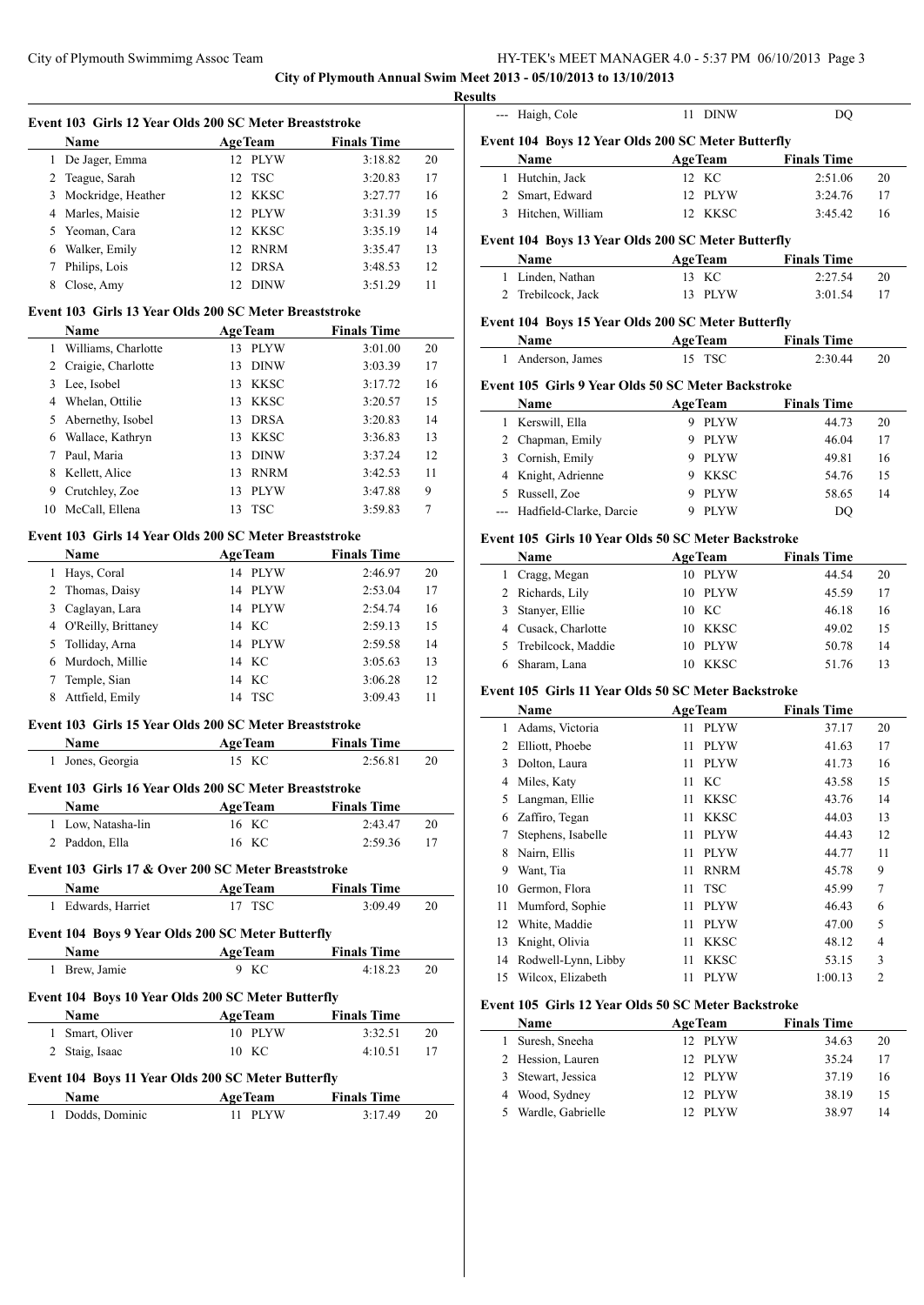**City of Plymouth Annual Swim Meet 2013 - 05/10/2013 to 13/10/2013**

|                | (Event 105 Girls 12 Year Olds 50 SC Meter Backstroke) |                    |                    |    |
|----------------|-------------------------------------------------------|--------------------|--------------------|----|
|                | Name                                                  | <b>AgeTeam</b>     | <b>Finals Time</b> |    |
|                | 6 Smith, Zara                                         | 12 DINW            | 40.73              | 13 |
| 7              | Mockridge, Heather                                    | 12 KKSC            | 40.80              | 12 |
| 8              | Morgan, Daisy                                         | 12 TSC             | 42.04              | 11 |
| 9              | Yeoman, Cara                                          | 12 KKSC            | 43.81              | 9  |
|                | 10 Philips, Lois                                      | 12 DRSA            | 44.38              | 7  |
|                | Event 105 Girls 13 Year Olds 50 SC Meter Backstroke   |                    |                    |    |
|                | Name                                                  | <b>AgeTeam</b>     | <b>Finals Time</b> |    |
| $\mathbf{1}$   | Burchell, Lucy                                        | 13 PLYW            | 32.54              | 20 |
| $\overline{2}$ | Martin, Georgia                                       | 13 KC              | 33.30              | 17 |
| 3              | Blake, Charlotte                                      | 13 KKSC            | 33.52              | 16 |
|                | 4 Noyce, Becky                                        | KKSC<br>13         | 34.61              | 15 |
| 5              | Peach, Kate                                           | 13 KKSC            | 35.22              | 14 |
| 6              | Buys, Jeanri                                          | 13 PLYW            | 35.71              | 13 |
| 7              | Thompson, Bethany                                     | <b>TSC</b><br>13   | 35.79              | 12 |
| 8              | Clemens, Jessamy                                      | <b>TSC</b><br>13   | 37.95              | 11 |
| 9              | Milburn, Roseanna                                     | <b>TSC</b><br>13   | 38.54              | 9  |
|                | 10 Arundel, Gemma                                     | 13 TSC             | 38.85              | 7  |
| 11             | Lee, Isobel                                           | 13 KKSC            | 39.28              | 6  |
| 12             | Wallace, Kathryn                                      | 13 KKSC            | 39.72              | 5  |
| 13             | Francis, Amber                                        | <b>TSC</b><br>13   | 40.42              | 4  |
|                | 14 Calzado, Elena Charle                              | 13 KC              | 41.66              | 3  |
| 15             | Paul, Maria                                           | 13 DINW            | 41.99              | 2  |
| 16             | Kellett, Alice                                        | <b>RNRM</b><br>13  | 47.01              | 1  |
| 17             | McCall, Ellena                                        | TSC<br>13          | 50.83              |    |
|                | Event 105 Girls 14 Year Olds 50 SC Meter Backstroke   |                    |                    |    |
|                | Name                                                  | <b>AgeTeam</b>     | <b>Finals Time</b> |    |
|                | 1 McLaren, Sid                                        | 14 PLYW            | 32.96              | 20 |
|                | 2 Gribble, Rebecca                                    | 14 PLYW            | 33.01              | 17 |
| 3              | Davies, Aimee                                         | 14 KC              | 33.55              | 16 |
|                | 4 Davies, Rhiannon                                    | 14 DRSA            | 33.73              | 15 |
|                | Murdoch, Millie                                       | 14 KC              | 33.77              | 14 |
|                |                                                       |                    | 35.78              | 13 |
| 5              |                                                       |                    |                    |    |
|                | 6 Kahraman, Defne                                     | 14 PLYW<br>14 DINW |                    |    |
|                | 7 Harris, Olivia                                      |                    | 42.91              | 12 |
|                | Event 105 Girls 15 Year Olds 50 SC Meter Backstroke   |                    |                    |    |
|                | Name                                                  | <b>AgeTeam</b>     | <b>Finals Time</b> |    |
| 1              | Wall, Darcey                                          | 15 KKSC            | 33.05              | 20 |
| 2              | Lethbridge, Kelly                                     | 15<br><b>PLYW</b>  | 33.12              | 17 |
| 3              | Yu, Kristina                                          | 15 PLYW            | 33.85              | 16 |
| 4              | Want, Katie                                           | 15 RNRM            | 35.30              | 15 |
| 5              | Shaw, Lauren                                          | 15 PLYW            | 35.45              | 14 |
| 6              | Milne, Christie                                       | 15 KC              | 38.66              | 13 |
| 7              | Lowe, Emma                                            | 15 RNRM            | 43.29              | 12 |
|                | Event 105 Girls 16 Year Olds 50 SC Meter Backstroke   |                    |                    |    |
|                | Name                                                  | <b>AgeTeam</b>     | <b>Finals Time</b> |    |
| $\mathbf{1}$   | Grace, Jenny                                          | 16 KKSC            | 34.33              | 20 |
| $\overline{2}$ | Marks, Chloe                                          | TSC<br>16          | 37.80              | 17 |
| 3              | Lee, Becky                                            | KKSC<br>16         | 40.56              | 16 |
|                | 4 Norris, Holly                                       | KKSC<br>16         | 41.39              | 15 |
|                | Event 105 Girls 17 & Over 50 SC Meter Backstroke      |                    |                    |    |
|                | Name                                                  | <b>AgeTeam</b>     | <b>Finals Time</b> |    |
|                | 1 Small, Deandre                                      | 17 PLYW            | 31.21              | 20 |
|                | 2 Lamb, Laura                                         | <b>PLYW</b><br>17  | 31.83              | 17 |

| Event 106 Boys 10 Year Olds 400 SC Meter Freestyle |  |  |  |  |
|----------------------------------------------------|--|--|--|--|
|----------------------------------------------------|--|--|--|--|

| <b>Name</b>       | <b>AgeTeam</b> | <b>Finals Time</b> |    |
|-------------------|----------------|--------------------|----|
| Smart, Oliver     | 10 PLYW        | 5:41.76            | 20 |
| 2 Hyland, Charlie | 10 PLYW        | 5:50.24            | 17 |
| 3 Craigie, Jack   | 10 DINW        | 5:52.20            | 16 |
| 4 Prowse, Joshua  | 10 DINW        | 6:30.13            | 15 |
| 5 Hitchen, James  | KKSC           | 7:29.30            | 14 |

# **Event 106 Boys 11 Year Olds 400 SC Meter Freestyle**

| Name              | <b>AgeTeam</b> | <b>Finals Time</b> |    |
|-------------------|----------------|--------------------|----|
| 1 Davies, Adam    | 11 PLYW        | 4:36.27            | 20 |
| 2 Greenwood, Will | 11 PLYW        | 5:07.98            | 17 |
| 3 Jones, Reid     | 11 DINW        | 5:27.53            | 16 |
| 4 Dodds, Dominic  | 11 PLYW        | 5:28.35            | 15 |
| Whelan, Finn      | KKSC           | 6:40.19            | 14 |

# **Event 106 Boys 12 Year Olds 400 SC Meter Freestyle**

| <b>Name</b>        | <b>AgeTeam</b> | <b>Finals Time</b> |    |
|--------------------|----------------|--------------------|----|
| Spencer, George    | 12 PLYW        | 4:48.83            | 20 |
| 2 Hutchin, Jack    | 12 KC          | 4:55.70            | 17 |
| 3 Smart, Edward    | 12 PLYW        | 5:08.24            | 16 |
| 4 Foley, Jonah     | 12 PLYW        | 5:27.02            | 15 |
| 5 Hitchen, William | 12 KKSC        | 6:33.08            | 14 |

# **Event 106 Boys 13 Year Olds 400 SC Meter Freestyle**

|   | Name                | <b>AgeTeam</b>     | <b>Finals Time</b> |    |
|---|---------------------|--------------------|--------------------|----|
|   | Allinson, James     | PLYW<br>13         | 4:47.82            | 20 |
|   | 2 Linden, Nathan    | 13 KC              | 4:49.06            | 17 |
|   | 3 Jones, Quinn      | <b>DINW</b><br>13. | 4:57.45            | 16 |
| 4 | Cusack, Ben         | <b>KKSC</b><br>13  | 5:12.03            | 15 |
|   | 5 France, Jake      | 13 TSC             | 5:22.02            | 14 |
|   | 6 Purbrick, Guy     | 13 KC              | 5:29.82            | 13 |
|   | Morris, Christopher | KKSC<br>13         | 5:50.21            | 12 |
|   | Whitmore, Theo      | <b>KKSC</b>        | 6:19.87            | 11 |

# **Event 106 Boys 14 Year Olds 400 SC Meter Freestyle**

| <b>Name</b>        | <b>AgeTeam</b> | <b>Finals Time</b> |    |
|--------------------|----------------|--------------------|----|
| 1 Staig, Benjamin  | 14 KC          | 4:32.44            | 20 |
| 2 Youssef, Mazen   | 14 PLYW        | 4:46.67            | 17 |
| 3 Turner, Harry    | 14 KC          | 4:51.77            | 16 |
| 4 Tunbridge, David | 14 KKSC        | 5:40.56            | 15 |
| 5 Pound, Oliver    | KKSC           | 5:50.17            | 14 |

#### **Event 106 Boys 15 Year Olds 400 SC Meter Freestyle**

| <b>Name</b>       | <b>AgeTeam</b> | <b>Finals Time</b> |    |
|-------------------|----------------|--------------------|----|
| 1 Pillage, Myles  | 15 PLYW        | 4:21.07            | 20 |
| 2 Andrews, Connor | 15 PLYW        | 4:21.48            | 17 |
| 3 Anderson, James | 15 TSC         | 4:36.70            | 16 |

### **Event 106 Boys 16 Year Olds 400 SC Meter Freestyle**

| Name                  | <b>AgeTeam</b> | <b>Finals Time</b> |  |
|-----------------------|----------------|--------------------|--|
| 1 McAntagart, Donovan | 16 KC          | 4:24.08            |  |

# **Event 106 Boys 17 & Over 400 SC Meter Freestyle**

| <b>Name</b>        | <b>AgeTeam</b> | <b>Finals Time</b> |    |
|--------------------|----------------|--------------------|----|
| 1 Lee, Christopher | 19 PLYW        | 4:16.38            | 20 |
| 2 Colley, David    | 17 KC          | 4:19.51            | 17 |
| 3 Dorey, Robert    | 17 KKSC        | 4:21.53            | 16 |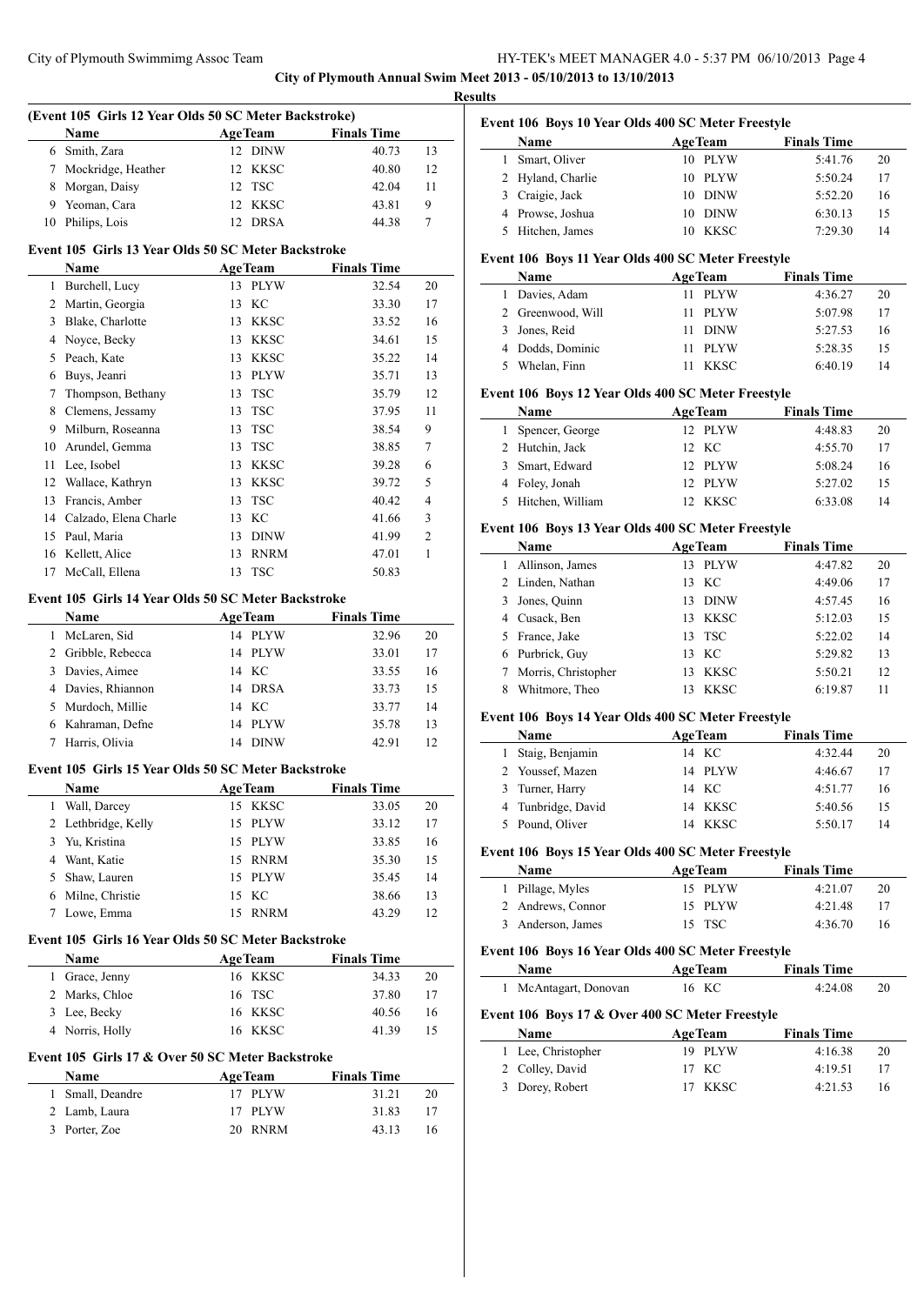**City of Plymouth Annual Swim Meet 2013 - 05/10/2013 to 13/10/2013**

|                | Event 107 Girls 100 SC Meter Freestyle Championship Final |                            |                    |          |
|----------------|-----------------------------------------------------------|----------------------------|--------------------|----------|
|                | Name                                                      | <b>AgeTeam</b>             | <b>Finals Time</b> |          |
|                | 1 Hastings, Sophie                                        | 16 KC                      | 59.60              | 20       |
|                | 2 Picillo, Leah                                           | 16 KC                      | 1:01.23            | 17       |
|                | 3 Blake, Charlotte                                        | 13 KKSC                    | 1:02.03            | 16       |
|                | 4 Martin, Georgia                                         | 13 KC                      | 1:02.17            | 15       |
|                | 5 Marles, Tait                                            | 15 PLYW                    | 1:02.94            | 14       |
|                | 6 Yu, Kristina                                            | 15 PLYW                    | 1:02.97            | 13       |
|                | 7 Carpenter, Jessica                                      | 16 KC                      | 1:03.08            | 12       |
|                | 8 Noyce, Emma                                             | 15 KKSC                    | 1:03.09            | 11       |
|                | Event 108 Boys 100 SC Meter Backstroke Championship Final |                            |                    |          |
|                | Name                                                      | <b>AgeTeam</b>             | <b>Finals Time</b> |          |
|                | 1 Normington, Thomas                                      | 16 PLYW                    | 1:00.46            | 20       |
|                | 2 Pillage, Myles                                          | 15 PLYW                    | 1:01.31            | 17       |
|                | 3 Forman, Richard                                         | 17 KKSC                    | 1:01.55            | 16       |
|                | 4 Stanyer, Toby                                           | 15 KC                      | 1:01.88            | 15       |
|                | 5 Staig, Benjamin                                         | 14 KC                      | 1:02.68            | 14       |
|                | 6 Oliver, Russell                                         | 19 KC                      | 1:02.95            | 13       |
|                | 7 Lee, Christopher                                        | 19 PLYW                    | 1:03.29            | 12       |
|                | 8 Nielsen, Robbie                                         | 14 KC                      | 1:05.01            | 11       |
|                | Event 201 Boys 11 Year Olds 100 SC Meter Butterfly        |                            |                    |          |
|                | Name                                                      | <b>AgeTeam</b>             | <b>Finals Time</b> |          |
|                | 1 Greenwood, Will                                         | 11 PLYW                    | 1:24.06            | 20       |
|                | 2 Jones, Reid                                             | 11 DINW                    | 1:27.47            | 17       |
|                | Event 201 Boys 12 Year Olds 100 SC Meter Butterfly        |                            |                    |          |
|                | Name                                                      | <b>AgeTeam</b>             | <b>Finals Time</b> |          |
|                | 1 Spencer, George                                         | 12 PLYW                    | 1:16.61            | 20       |
|                | 2 Hutchin, Jack                                           | 12 KC                      | 1:17.35            | 17       |
|                | 3 Smart, Edward                                           | 12 PLYW                    | 1:26.82            | 16       |
|                |                                                           |                            |                    |          |
|                | 4 Foley, Jonah                                            | 12 PLYW                    | 1:27.26            | 15       |
|                | 5 Charlton, Ethan                                         | 12 KKSC                    | 1:29.29            | 14       |
|                |                                                           |                            |                    |          |
|                | 6 Hitchen, William                                        | 12 KKSC                    | 1:38.40            | 13       |
|                | Event 201 Boys 13 Year Olds 100 SC Meter Butterfly        |                            |                    |          |
|                | Name                                                      | <b>AgeTeam</b> Finals Time |                    |          |
| 1              | Linden, Nathan                                            | 13 KC                      | 1:09.61            | 20       |
| $\overline{2}$ | Allinson, James                                           | 13 PLYW                    | 1:12.47            | 17       |
|                | 3 Trebilcock, Jack                                        | 13 PLYW                    | 1:17.66            | 16       |
|                | 4 Purbrick, Guy                                           | 13 KC                      | 1:20.08            | 15       |
|                | 5 Whitmore, Theo                                          | 13 KKSC                    | 1:30.09            | 14       |
|                | 6 Morris, Christopher                                     | 13 KKSC                    | 1:31.06            | 13       |
|                | 7 Tucker, Dan                                             | 13 KKSC                    | 1:33.76            | 12       |
|                | Event 201 Boys 14 Year Olds 100 SC Meter Butterfly        |                            |                    |          |
|                | Name                                                      | <b>AgeTeam</b>             | <b>Finals Time</b> |          |
| $\mathbf{1}$   | Staig, Benjamin                                           | 14 KC                      | 1:03.20            | 20       |
|                | 2 Nielsen, Robbie                                         | 14 KC                      | 1:11.41            | 17       |
|                | 3 Morgan, George                                          | 14 TSC                     | 1:23.12            | 16       |
|                | 4 Pound, Oliver                                           | 14 KKSC                    | 1:36.98            | 15       |
|                | Event 201 Boys 15 Year Olds 100 SC Meter Butterfly        |                            |                    |          |
|                | Name                                                      | <b>AgeTeam</b>             | <b>Finals Time</b> |          |
|                | 1 Pillage, Myles                                          | 15 PLYW                    | 1:05.41            | 20       |
|                | 2 Wardle, Harry                                           | 15 PLYW                    | 1:07.47            | 17       |
|                | 3 Anderson, James<br>4 Luckham-Down, William              | <b>TSC</b><br>15<br>15 KC  | 1:07.58<br>1:10.63 | 16<br>15 |

|              | - LERS INLET INFRINTENT. 0 - 0.07 TIME 00/10/2010 THEO 0 |                |             |                    |    |
|--------------|----------------------------------------------------------|----------------|-------------|--------------------|----|
|              | et 2013 - 05/10/2013 to 13/10/2013                       |                |             |                    |    |
| ılts         |                                                          |                |             |                    |    |
| 5            | Ball, Gavin                                              | 15 TSC         |             | 1:13.91            | 14 |
| 6            | Moss, George                                             | 15             | <b>RNRM</b> | 1:20.42            | 13 |
|              | Event 201 Boys 16 Year Olds 100 SC Meter Butterfly       |                |             |                    |    |
|              | <b>Name</b>                                              | <b>AgeTeam</b> |             | <b>Finals Time</b> |    |
| $\mathbf{1}$ | Ivanov, Nikita                                           | 16 KC          |             | 1:02.20            | 20 |
| 2            | McAntagart, Donovan                                      | 16 KC          |             | 1:03.30            | 17 |
| 3            | Normington, Thomas                                       | 16             | PLYW        | 1:06.77            | 16 |
| 4            | Thompson, Harry                                          | 16 TSC         |             | 1:17.23            | 15 |
|              | Event 201 Boys 17 & Over 100 SC Meter Butterfly          |                |             |                    |    |
|              | <b>Name</b>                                              | <b>AgeTeam</b> |             | <b>Finals Time</b> |    |
| 1            | Fannon, Rob                                              |                | 18 PLYW     | 1:02.24            | 20 |
| 2            | Oliver, Russell                                          | 19             | - KC        | 1:04.54            | 17 |
| 3            | Lee, Christopher                                         | 19             | <b>PLYW</b> | 1:05.43            | 16 |
| 4            | Li, Terence                                              | 20             | <b>DRSA</b> | 1:12.65            | 15 |
|              | Event 202 Girls 9 Year Olds 100 SC Meter IM              |                |             |                    |    |
|              | <b>Name</b>                                              | <b>AgeTeam</b> |             | <b>Finals Time</b> |    |
| 79           | Botley, Yana                                             | 9              | KKSC        | 1:37.70            |    |
| 85           | Morgan-Hughes, Emily                                     | 9              | <b>DINW</b> | 1:40.82            |    |
| 90           | Kerswill, Ella                                           | 9              | <b>PLYW</b> | 1:42.98            |    |
| 96           | Cornish, Emily                                           | 9              | <b>PLYW</b> | 1:44.74            |    |
| 103          | Tilney, Charlotte                                        | 9              | KC          | 1:54.69            |    |
|              | $104$ Pussell $709$                                      |                | $0$ DIVW    | 1.5712             |    |

| 104 Russell, Zoe     | 9 PLYW | 1:57.12 |
|----------------------|--------|---------|
| 105 Davis, Isabelle  | 9 KC   | 2:00.55 |
| 107 Knight, Adrienne | 9 KKSC | 2:04.63 |
| --- Chapman, Emily   | 9 PLYW | DO      |
| --- Harris, Philippa | 9 KC   | DO      |
|                      |        |         |

#### **Event 202 Girls 10 Year Olds 100 SC Meter IM**

|     | Name               | <b>AgeTeam</b>    | <b>Finals Time</b> |
|-----|--------------------|-------------------|--------------------|
| 31  | Carpenter, Rebecca | 10 KC             | 1:18.94            |
| 59  | Trevethan, Lottie  | KC<br>10          | 1:29.15            |
| 73  | Wall, Alice        | KKSC<br>10        | 1:34.83            |
| 74  | Prescott, Chloe    | <b>KKSC</b><br>10 | 1:35.04            |
| 80  | Murray, Philippa   | <b>DINW</b><br>10 | 1:38.22            |
| 81  | Cragg, Megan       | <b>PLYW</b><br>10 | 1:38.80            |
| 82  | Gautier, Maddie    | <b>KKSC</b><br>10 | 1:39.54            |
| 84  | McCoy, Georgia     | <b>DRSA</b><br>10 | 1:39.70            |
| 88  | D'Cunha, Ella      | <b>DINW</b><br>10 | 1:41.70            |
| 89  | Richards, Lily     | <b>PLYW</b><br>10 | 1:41.72            |
| 93  | Coleman, Jasmin    | <b>DRSA</b><br>10 | 1:43.72            |
| 97  | Trebilcock, Maddie | <b>PLYW</b><br>10 | 1:46.57            |
| 98  | Cusack, Charlotte  | <b>KKSC</b><br>10 | 1:48.55            |
| 99  | Sharam, Lana       | <b>KKSC</b><br>10 | 1:49.90            |
| 102 | Stanyer, Ellie     | 10 KC             | 1:52.58            |
| 106 | Ledger, Katherine  | 10 KC             | 2:03.35            |

# **Event 202 Girls 11 Year Olds 100 SC Meter IM**

|    | <b>Name</b>        | <b>AgeTeam</b>    | <b>Finals Time</b> |
|----|--------------------|-------------------|--------------------|
| 33 | Jones, Ella-Louise | <b>PLYW</b><br>11 | 1:19.16            |
| 43 | Botley, Tia        | <b>KKSC</b><br>11 | 1:22.60            |
|    | 53 Howard, Lauren  | PLYW<br>11        | 1:27.34            |
|    | 56 Dolton, Laura   | PLYW<br>11        | 1:28.44            |
|    | 58 Carne, Elle     | <b>PLYW</b><br>11 | 1:28.89            |
| 61 | Steele, Mia        | <b>DRSA</b><br>11 | 1:30.48            |
| 68 | Stephens, Isabelle | PLYW<br>11        | 1:33.52            |
| 69 | Miles, Katy        | КC<br>11          | 1:33.60            |
| 72 | Want, Tia          | <b>RNRM</b><br>11 | 1:34.53            |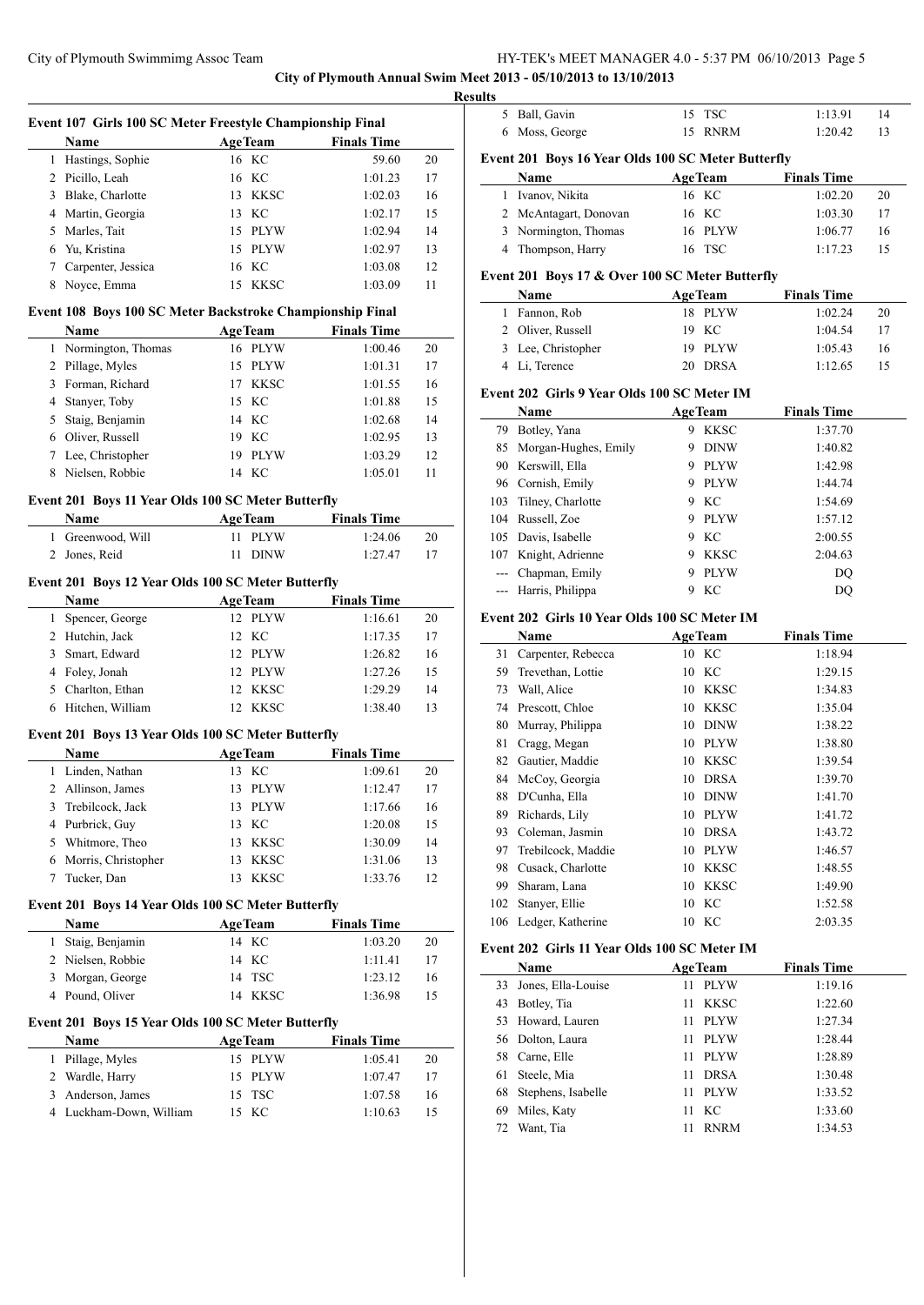**City of Plymouth Annual Swim Meet 2013 - 05/10/2013 to 13/10/2013 Results**

 $\overline{a}$ 

 $\overline{a}$ 

 $\overline{\phantom{a}}$ 

|      | (Event 202 Girls 11 Year Olds 100 SC Meter IM) |                   |                    |    |
|------|------------------------------------------------|-------------------|--------------------|----|
|      | Name                                           | <b>AgeTeam</b>    | <b>Finals Time</b> |    |
| 75   | France, Emily                                  | <b>TSC</b><br>11  | 1:35.06            |    |
| 78   | Langman, Ellie                                 | 11<br>KKSC        | 1:37.15            |    |
| 86   | Nairn, Ellis                                   | <b>PLYW</b><br>11 | 1:40.84            |    |
| 87   | Lawrence, Rosie                                | 11<br>KKSC        | 1:41.27            |    |
| 90   | Dunn, Nicole                                   | KC<br>11          | 1:42.98            |    |
| 94   | Germon, Flora                                  | <b>TSC</b><br>11  | 1:43.74            |    |
| 95   | White, Maddie                                  | <b>PLYW</b><br>11 | 1:43.86            |    |
| 100  | Harris, Charlotte                              | 11<br>KC          | 1:50.17            |    |
| 101  | Knight, Olivia                                 | 11<br><b>KKSC</b> | 1:51.73            |    |
| $--$ | Ayres, Alice                                   | 11<br><b>DINW</b> | DQ                 |    |
| ---  | Gath, Molly                                    | 11<br><b>DINW</b> | DQ                 |    |
|      |                                                |                   |                    |    |
|      | Event 202 Girls 12 Year Olds 100 SC Meter IM   |                   |                    |    |
|      | Name                                           | <b>AgeTeam</b>    | <b>Finals Time</b> |    |
| 12   | Bynoe, Kendi                                   | <b>PLYW</b><br>12 | 1:13.91            | 5  |
| 29   | De Jager, Emma                                 | 12<br><b>PLYW</b> | 1:18.48            |    |
| 35   | Stewart, Jessica                               | <b>PLYW</b><br>12 | 1:20.08            |    |
| 38   | Wood, Sydney                                   | 12<br><b>PLYW</b> | 1:20.54            |    |
| 46   | Suresh, Sneeha                                 | 12<br><b>PLYW</b> | 1:22.93            |    |
| 54   | Wardle, Gabrielle                              | 12<br><b>PLYW</b> | 1:27.51            |    |
| 62   | Mockridge, Heather                             | 12<br><b>KKSC</b> | 1:30.87            |    |
| 65   | Yeoman, Cara                                   | 12<br><b>KKSC</b> | 1:31.73            |    |
| 66   | Prescott, Aimee                                | 12<br><b>KKSC</b> | 1:32.44            |    |
| 67   | Walker, Emily                                  | 12<br><b>RNRM</b> | 1:32.74            |    |
| 70   | Close, Amy                                     | 12<br><b>DINW</b> | 1:33.88            |    |
| 76   | Morgan, Daisy                                  | 12<br>TSC         | 1:35.41            |    |
| 77   | Philips, Lois                                  | 12<br><b>DRSA</b> | 1:36.54            |    |
|      | Event 202 Girls 13 Year Olds 100 SC Meter IM   |                   |                    |    |
|      | Name                                           | <b>AgeTeam</b>    | <b>Finals Time</b> |    |
| 4    | Buys, Jeanri                                   | <b>PLYW</b><br>13 | 1:10.40            | 15 |
| 8    | Martin, Georgia                                | KC<br>13          | 1:12.55            | 11 |
| 16   | Burchell, Lucy                                 | 13<br><b>PLYW</b> | 1:14.91            | 1  |
| 22   |                                                | 13                |                    |    |
| 25   | Blake, Charlotte                               | <b>KKSC</b>       | 1:16.11            |    |
| 30   | Craigie, Charlotte<br>Peach, Kate              | 13<br><b>DINW</b> | 1:16.93            |    |
|      |                                                | 13<br><b>KKSC</b> | 1:18.60            |    |
| 35   | Bishop, Catherine                              | 13<br><b>PLYW</b> | 1:20.08            |    |
|      | 39 Noyce, Becky                                | 13 KKSC           | 1:20.99            |    |
|      | 40 Lee, Isobel                                 | KKSC<br>13        | 1:21.22            |    |
| 41   | Abernethy, Isobel                              | 13<br><b>DRSA</b> | 1:21.42            |    |
| 42   | Thompson, Bethany                              | <b>TSC</b><br>13  | 1:21.88            |    |
| 44   | Christopher, Georgia                           | <b>PLYW</b><br>13 | 1:22.71            |    |
| 48   | Wallace, Kathryn                               | 13<br><b>KKSC</b> | 1:24.13            |    |
| 50   | Francis, Amber                                 | 13<br><b>TSC</b>  | 1:24.68            |    |
| 52   | Clemens, Jessamy                               | <b>TSC</b><br>13  | 1:26.39            |    |
| 55   | Arundel, Gemma                                 | <b>TSC</b><br>13  | 1:27.74            |    |
| 60   | Paul, Maria                                    | 13<br><b>DINW</b> | 1:29.47            |    |
| 71   | Calzado, Elena Charle                          | KC<br>13          | 1:34.19            |    |
| 83   | Kellett, Alice                                 | <b>RNRM</b><br>13 | 1:39.65            |    |
| 92   | McCall, Ellena                                 | <b>TSC</b><br>13  | 1:43.31            |    |
|      | Event 202 Girls 14 Year Olds 100 SC Meter IM   |                   |                    |    |
|      | Name                                           | <b>AgeTeam</b>    | <b>Finals Time</b> |    |
| 9    | O'Reilly, Brittaney                            | 14 KC             | 1:13.03            | 9  |
|      | 10 Hays, Coral                                 | 14 PLYW           | 1:13.11            | 7  |
|      |                                                |                   |                    |    |

 Tolliday, Arna 14 PLYW 1:13.74 6 Murdoch, Millie 14 KC 1:14.74 2

| ιs |                     |   |         |         |
|----|---------------------|---|---------|---------|
|    | 18 Edmonds, Amy     |   | 14 KKSC | 1:15.03 |
|    | 19 Davies, Aimee    |   | 14 KC   | 1:15.07 |
|    | 20 Kahraman, Defne  |   | 14 PLYW | 1:15.36 |
|    | 23 Gribble, Rebecca |   | 14 PLYW | 1:16.13 |
|    | 26 Attfield, Emily  |   | 14 TSC  | 1:17.11 |
|    | 34 Temple, Sian     |   | 14 KC   | 1:19.63 |
|    | 57 Harris, Olivia   |   | 14 DINW | 1:28.83 |
|    |                     | . |         |         |

# **Event 202 Girls 15 Year Olds 100 SC Meter IM**

|    | Name                 | <b>AgeTeam</b> | <b>Finals Time</b> |    |
|----|----------------------|----------------|--------------------|----|
| 3  | Watmore, Beth        | 15 KC          | 1:09.55            | 16 |
| 6. | Fairbairn, Corrie    | 15 PLYW        | 1:11.51            | 13 |
|    | Jones, Georgia       | 15 KC          | 1:12.43            | 12 |
| 21 | Shaw, Lauren         | 15 PLYW        | 1:15.78            |    |
|    | 27 Millington, Laura | 15 DINW        | 1:17.39            |    |
|    | 28 Marles, Tait      | 15 PLYW        | 1:17.83            |    |
|    | 32 Want, Katie       | 15 RNRM        | 1:19.00            |    |
|    | 37 Tucker, Abigail   | 15 KKSC        | 1:20.17            |    |
|    | 51 Milne, Christie   | 15 KC          | 1:26.11            |    |
| 63 | Lowe, Emma           | 15 RNRM        | 1:31.18            |    |

# **Event 202 Girls 16 Year Olds 100 SC Meter IM**

|    | Name                | <b>AgeTeam</b> | <b>Finals Time</b> |    |
|----|---------------------|----------------|--------------------|----|
| 1  | Picillo, Leah       | 16 KC          | 1:08.00            | 20 |
|    | 5 Grace, Jenny      | 16 KKSC        | 1:10.43            | 14 |
| 13 | Carpenter, Jessica  | 16 KC          | 1:13.94            | 4  |
|    | 14 Paddon, Ella     | 16 KC          | 1:14.03            | 3  |
|    | 17 Low, Natasha-lin | 16 KC          | 1:15.01            |    |
|    | 45 Stringer, Alysia | <b>16 KKSC</b> | 1:22.87            |    |
|    | Norris, Holly       | <b>16 KKSC</b> | 1:31.24            |    |

### **Event 202 Girls 17 & Over 100 SC Meter IM**

| Name                | <b>AgeTeam</b> | <b>Finals Time</b> |    |
|---------------------|----------------|--------------------|----|
| 2 Small, Deandre    | 17 PLYW        | 1:08.31            | 17 |
| 24 Lamb, Laura      | 17 PLYW        | 1:16.37            |    |
| 47 Edwards, Harriet | 17 TSC         | 1:23.41            |    |
| 49 Porter, Nicola   | 18 RNRM        | 1:24.50            |    |

# **Event 203 Boys 10 Year Olds 50 SC Meter Backstroke**

| <b>Name</b>        | <b>AgeTeam</b> | <b>Finals Time</b> |    |
|--------------------|----------------|--------------------|----|
| Smart, Oliver      | 10 PLYW        | 39.50              | 20 |
| 2 Hyland, Charlie  | 10 PLYW        | 39.69              | 17 |
| 3 Robinson, Connor | 10 PLYW        | 39.83              | 16 |
| 4 Davies, Blake    | 10 PLYW        | 41.35              | 15 |
| 5 Staig, Isaac     | 10 KC          | 45.04              | 14 |
| Hitchen, James     | <b>KKSC</b>    | 50.46              | 13 |

#### **Event 203 Boys 11 Year Olds 50 SC Meter Backstroke**

| Name             | <b>AgeTeam</b> | <b>Finals Time</b> |    |
|------------------|----------------|--------------------|----|
| 1 Dodds, Dominic | - PLYW<br>11.  | 36.92              | 20 |
| 2 Schmidt, Jacek | - PLYW<br>11   | 40.78              | 17 |
| 3 Close, James   | $11$ TSC       | 42.31              | 16 |
| 4 Plumb, Matt    | <b>DINW</b>    | 44.66              | 15 |
| 5 Lillyman, Ryan | - TSC          | 46.80              | 14 |

# **Event 203 Boys 12 Year Olds 50 SC Meter Backstroke**

| <b>Name</b>        | <b>AgeTeam</b> | <b>Finals Time</b> |  |
|--------------------|----------------|--------------------|--|
| 1 Hutchin, Jack    | 12 KC          | 34.81<br>20        |  |
| 2 Smart, Edward    | 12 PLYW        | 37.70<br>17        |  |
| 3 Hitchen, William | 12 KKSC        | 39.12<br>16        |  |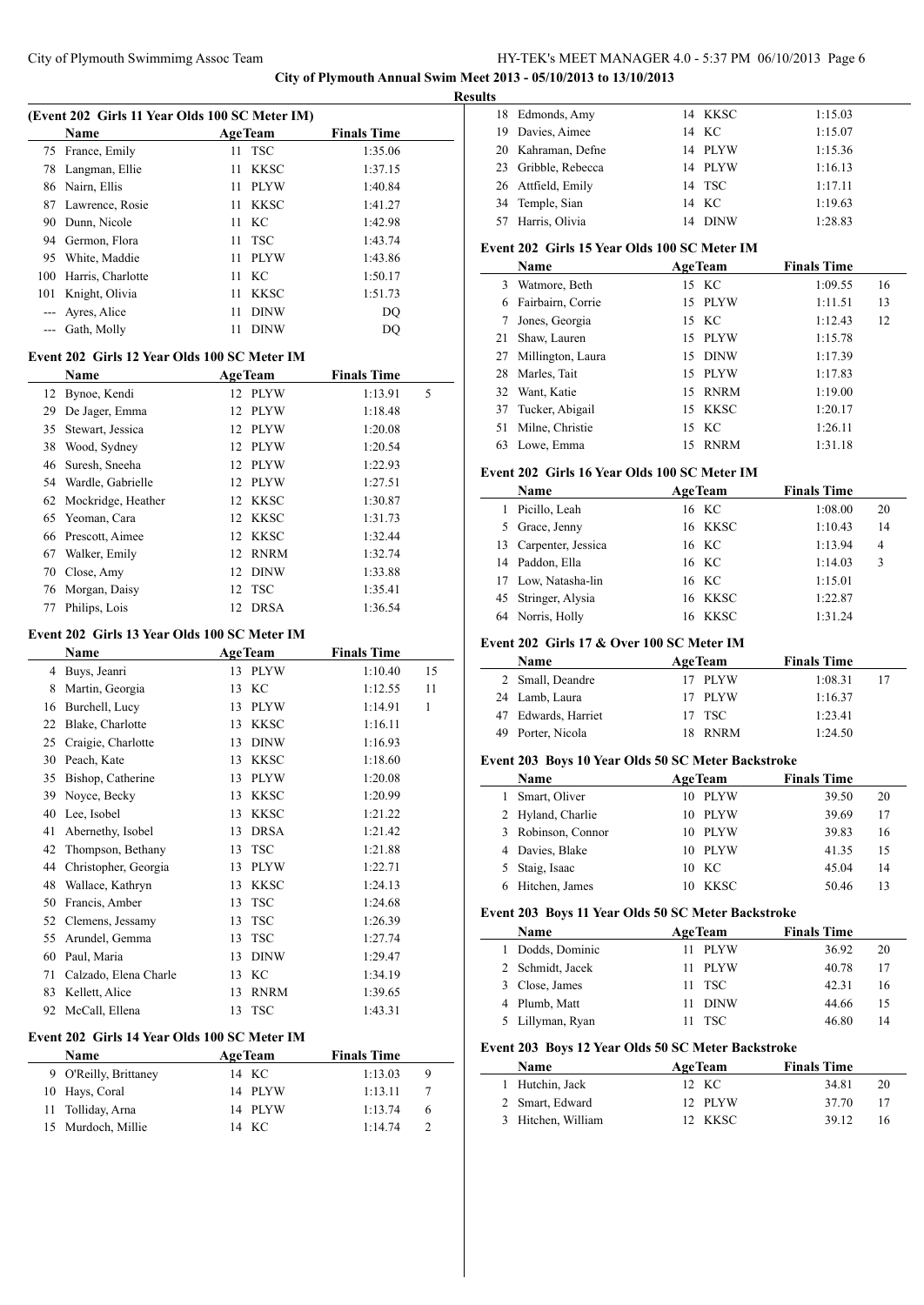**City of Plymouth Annual Swim Meet 2013 - 05/10/2013 to 13/10/2013**

 $\overline{\phantom{a}}$ 

 $\overline{a}$ 

|              | (Event 203 Boys 12 Year Olds 50 SC Meter Backstroke) |                   |                    |    |
|--------------|------------------------------------------------------|-------------------|--------------------|----|
|              | Name                                                 | <b>AgeTeam</b>    | <b>Finals Time</b> |    |
|              | 4 Charlton, Ethan                                    | <b>KKSC</b><br>12 | 39.83              | 15 |
|              | 5 Cade, Sam                                          | 12<br><b>TSC</b>  | 50.15              | 14 |
|              | Event 203 Boys 13 Year Olds 50 SC Meter Backstroke   |                   |                    |    |
|              | Name                                                 | <b>AgeTeam</b>    | <b>Finals Time</b> |    |
| $\mathbf{1}$ | Jones, Quinn                                         | 13 DINW           | 34.79              | 20 |
|              | 2 Cusack, Ben                                        | 13<br><b>KKSC</b> | 35.76              | 17 |
| 3            | Walters, Kalon                                       | 13<br><b>DRSA</b> | 35.98              | 16 |
|              | 4 Linden, Nathan                                     | KC<br>13          | 37.03              | 15 |
| 5            | France, Jake                                         | <b>TSC</b><br>13  | 38.35              | 14 |
| 6            | Wavre, Sasha                                         | KC<br>13          | 39.45              | 13 |
| 7            | Whitmore, Theo                                       | <b>KKSC</b><br>13 | 39.64              | 12 |
|              |                                                      | <b>KKSC</b>       |                    |    |
| 8            | Morris, Christopher                                  | 13                | 39.83              | 11 |
| 9            | Tucker, Dan                                          | <b>KKSC</b><br>13 | 43.11              | 9  |
|              | Event 203 Boys 14 Year Olds 50 SC Meter Backstroke   |                   |                    |    |
|              | Name                                                 | <b>AgeTeam</b>    | <b>Finals Time</b> |    |
| 1            | Staig, Benjamin                                      | 14 KC             | 29.39              | 20 |
|              | 2 Nielsen, Robbie                                    | 14 KC             | 30.77              | 17 |
| 3            | Turner, Harry                                        | 14 KC             | 32.00              | 16 |
| 4            | Bailey, Jamie                                        | <b>DRSA</b><br>14 | 33.00              | 15 |
| 5            | Stephens, Luke                                       | <b>TSC</b><br>14  | 33.65              | 14 |
| 6            | Morgan, George                                       | <b>TSC</b><br>14  | 35.70              | 13 |
| 7            | Pound, Oliver                                        | <b>KKSC</b><br>14 | 37.59              | 12 |
| 8            | Mockridge, Conor                                     | 14 KKSC           | 40.59              | 11 |
|              | Event 203 Boys 15 Year Olds 50 SC Meter Backstroke   |                   |                    |    |
|              | Name                                                 | <b>AgeTeam</b>    | <b>Finals Time</b> |    |
| 1            | Pillage, Myles                                       | 15<br><b>PLYW</b> | 28.80              | 20 |
|              | 2 Stanyer, Toby                                      | 15<br>KC          | 29.45              | 17 |
| 3            | Wardle, Harry                                        | 15<br><b>PLYW</b> | 32.58              | 16 |
|              | 4 Seldon, Jacob                                      | 15<br><b>KKSC</b> | 32.69              | 15 |
|              |                                                      |                   |                    |    |
| 5            | Ball, Gavin                                          | 15<br><b>TSC</b>  | 34.54              | 14 |
|              | 6 Moss, George                                       | 15<br><b>RNRM</b> | 35.91              | 13 |
| 7            | Howling, Luke                                        | 15<br><b>KKSC</b> | 37.32              | 12 |
|              | Event 203 Boys 16 Year Olds 50 SC Meter Backstroke   |                   |                    |    |
|              | Name                                                 | <b>AgeTeam</b>    | <b>Finals Time</b> |    |
| 1            | Normington, Thomas                                   | 16 PLYW           | 28.41              | 20 |
| 2            | Rookes, Kieran                                       | <b>TSC</b><br>16  | 31.21              | 17 |
| 3            | Thompson, Harry                                      | <b>TSC</b><br>16  | 32.77              | 16 |
| 4            | Christie, Jonathan                                   | <b>DRSA</b><br>16 | 34.18              | 15 |
|              | Event 203 Boys 17 & Over 50 SC Meter Backstroke      |                   |                    |    |
|              | Name                                                 | <b>AgeTeam</b>    | <b>Finals Time</b> |    |
| 1            | Forman, Richard                                      | 17 KKSC           | 29.02              | 20 |
|              | 2 Oliver, Russell                                    | KC<br>19          | 29.42              | 17 |
|              | 3 Dorey, Robert                                      | <b>KKSC</b><br>17 | 29.84              | 16 |
|              | 4 Lee, Christopher                                   | 19<br><b>PLYW</b> | 30.53              | 15 |
| 5            | Rookes, Nathaniel                                    | 19<br><b>TSC</b>  | 31.10              | 14 |
|              | Event 204 Girls 9 Year Olds 50 SC Meter Freestyle    |                   |                    |    |
|              | Name                                                 | <b>AgeTeam</b>    | <b>Finals Time</b> |    |
| $\mathbf{1}$ | Chapman, Emily                                       | <b>PLYW</b><br>9. | 38.83              | 20 |
|              | 2 Kerswill, Ella                                     | <b>PLYW</b><br>9  | 41.50              | 17 |
| 3            | Hughes, Evie                                         | 9<br><b>PLYW</b>  | 41.78              | 16 |
|              |                                                      |                   |                    |    |
| 4            | Cornish, Emily                                       | 9<br><b>PLYW</b>  | 42.72              | 15 |
| 5            | Tilney, Charlotte                                    | KC<br>9           | 48.50              | 14 |
|              |                                                      |                   |                    |    |

| <b>Results</b> |                           |        |       |    |
|----------------|---------------------------|--------|-------|----|
|                | 6 Russell, Zoe            | 9 PLYW | 48.57 | 13 |
|                | 7 Harris, Philippa        | 9 KC   | 48.94 | 12 |
|                | 8 Hadfield-Clarke, Darcie | 9 PLYW | 50.22 | 11 |
|                | 9 Davis, Isabelle         | 9 KC   | 52.48 | 9  |
|                | 10 Knight, Adrienne       | KKSC   | 52.62 |    |

# **Event 204 Girls 10 Year Olds 50 SC Meter Freestyle**

|    | Name                 | <b>AgeTeam</b> |             | <b>Finals Time</b> |       |    |
|----|----------------------|----------------|-------------|--------------------|-------|----|
| 1  | Carpenter, Rebecca   | - KC<br>10     |             |                    | 32.13 | 20 |
|    | Trevethan, Lottie    | - KC<br>10     |             |                    | 34.06 | 17 |
| 3  | Gautier, Maddie      | 10             | KKSC        |                    | 36.11 | 16 |
| 4  | Richards, Lily       | 10             | <b>PLYW</b> |                    | 36.49 | 15 |
| 5  | Prescott, Chloe      | 10             | KKSC        |                    | 37.05 | 14 |
| 6  | Cragg, Megan         | 10             | <b>PLYW</b> |                    | 39.53 | 13 |
|    | Coleman, Jasmin      | 10             | <b>DRSA</b> |                    | 41.48 | 12 |
| 8  | Trebilcock, Maddie   | 10             | <b>PLYW</b> |                    | 41.95 | 11 |
| 9  | Cusack, Charlotte    | 10             | KKSC        |                    | 42.00 | 9  |
| 10 | Stanyer, Ellie       | - KC<br>10     |             |                    | 43.49 | 7  |
| 11 | Sharam, Lana         | 10             | <b>KKSC</b> |                    | 44.28 | 6  |
|    | 12 Ledger, Katherine | KС<br>10       |             |                    | 51.14 | 5  |

# **Event 204 Girls 11 Year Olds 50 SC Meter Freestyle**

|    | Name               |    | <b>AgeTeam</b> | <b>Finals Time</b> |                |
|----|--------------------|----|----------------|--------------------|----------------|
| 1  | Wilkins, Vicki     | 11 | <b>PLYW</b>    | 31.42              | 20             |
| 2  | Jones, Ella-Louise | 11 | <b>PLYW</b>    | 31.55              | 17             |
| 3  | Adams, Victoria    | 11 | <b>PLYW</b>    | 34.28              | 16             |
| 4  | Carne, Elle        | 11 | <b>PLYW</b>    | 34.34              | 15             |
| 5  | Dolton, Laura      | 11 | <b>PLYW</b>    | 34.74              | 14             |
| 6  | Howard, Lauren     | 11 | <b>PLYW</b>    | 35.25              | 13             |
| 7  | Elliott, Phoebe    | 11 | <b>PLYW</b>    | 35.64              | 12             |
| 8  | Miles, Katy        | 11 | KC             | 36.06              | 11             |
| 9  | Steele, Mia        | 11 | <b>DRSA</b>    | 36.13              | 9              |
| 10 | Want, Tia          | 11 | <b>RNRM</b>    | 36.52              | 7              |
| 11 | France, Emily      | 11 | <b>TSC</b>     | 37.74              | 6              |
| 12 | Mumford, Sophie    | 11 | <b>PLYW</b>    | 38.22              | 5              |
| 13 | Pitt, Lucy         | 11 | <b>DINW</b>    | 38.35              | 4              |
| 14 | Murray, Nola       | 11 | <b>DINW</b>    | 38.51              | 3              |
| 15 | Nairn, Ellis       | 11 | <b>PLYW</b>    | 38.56              | $\overline{c}$ |
| 16 | Langman, Ellie     | 11 | <b>KKSC</b>    | 38.62              | 1              |
| 17 | Germon, Flora      | 11 | <b>TSC</b>     | 38.99              |                |
| 18 | Knight, Olivia     | 11 | <b>KKSC</b>    | 39.31              |                |
| 19 | White, Maddie      | 11 | <b>PLYW</b>    | 40.35              |                |
| 20 | Lawrence, Rosie    | 11 | <b>KKSC</b>    | 42.03              |                |
| 21 | Dunn, Nicole       | 11 | KC             | 42.24              |                |
| 22 | Harris, Charlotte  | 11 | KC             | 46.19              |                |
| 23 | Wilcox, Elizabeth  | 11 | <b>PLYW</b>    | 51.35              |                |

# **Event 204 Girls 12 Year Olds 50 SC Meter Freestyle**

|    | <b>Name</b>        |                 | <b>AgeTeam</b> | <b>Finals Time</b> |    |
|----|--------------------|-----------------|----------------|--------------------|----|
| L  | Hession, Lauren    |                 | 12 PLYW        | 29.36              | 20 |
|    | Bynoe, Kendi       |                 | 12 PLYW        | 29.79              | 17 |
| 3  | Stewart, Jessica   |                 | 12 PLYW        | 30.99              | 16 |
| 4  | Wood, Sydney       |                 | 12 PLYW        | 32.34              | 15 |
| 5  | Wardle, Gabrielle  |                 | 12 PLYW        | 34.91              | 14 |
| 6  | Smith, Zara        |                 | 12 DINW        | 35.11              | 13 |
| 7  | Mockridge, Heather |                 | 12 KKSC        | 36.76              | 12 |
| 8  | Morgan, Daisy      |                 | 12 TSC         | 37.27              | 11 |
| 9  | Yeoman, Cara       | 12 <sup>1</sup> | <b>KKSC</b>    | 37.70              | 9  |
| 10 | Prescott. Aimee    |                 | 12 KKSC        | 38.37              | 7  |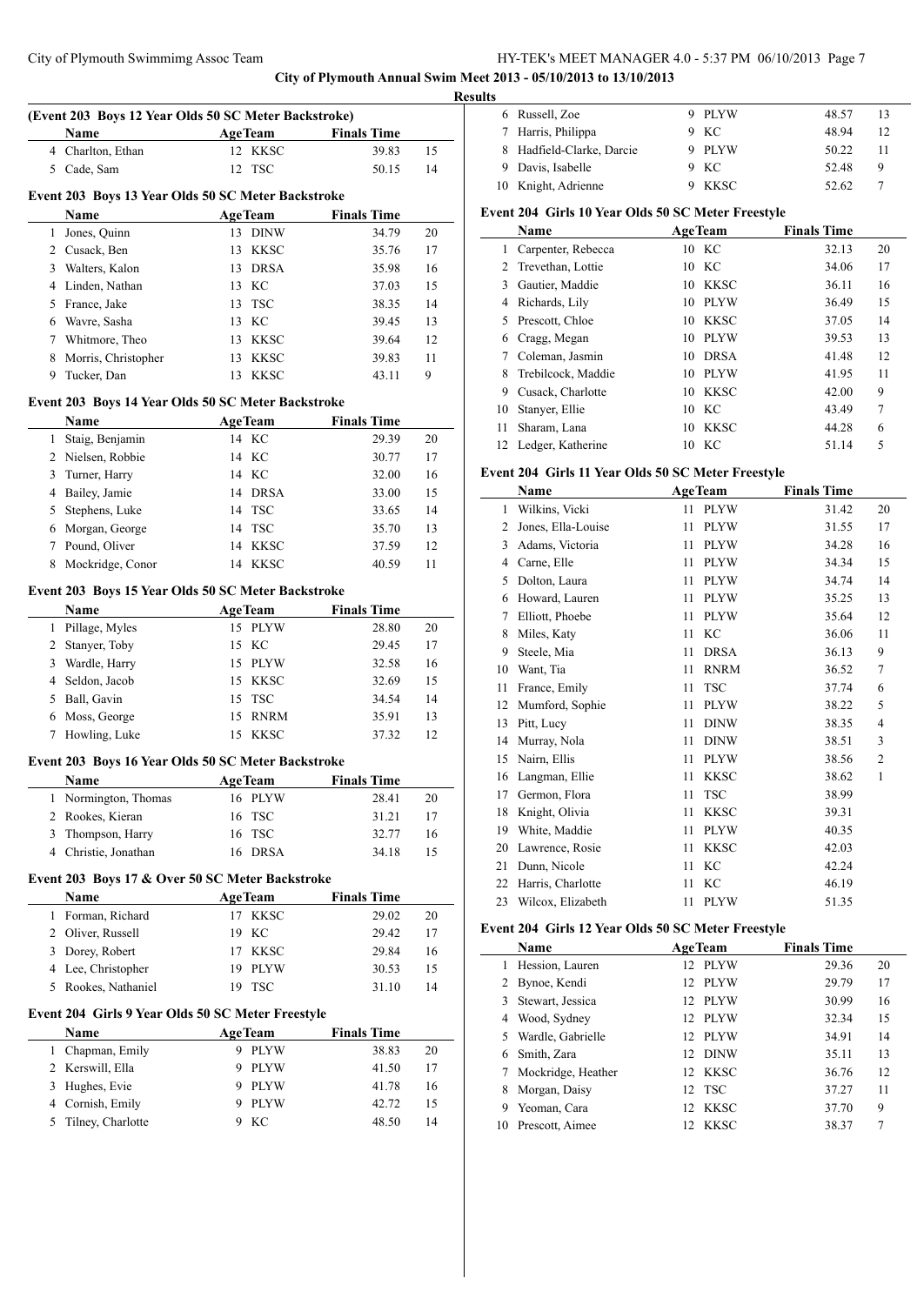**City of Plymouth Annual Swim Meet 2013 - 05/10/2013 to 13/10/2013**

 $\overline{a}$ 

 $\overline{\phantom{a}}$ 

L,

# **(Event 204 Girls 12 Year Olds 50 SC Meter Freestyle)**

**Name Age Team Finals Time** 

| 11 Philips, Lois | 12 DRSA                                            | 39.59 |  |
|------------------|----------------------------------------------------|-------|--|
|                  | Event 204 Girls 13 Year Olds 50 SC Meter Freestyle |       |  |

|       | vent 204 This Is Ieal Olus 30 SC Metel Preestyle |    |                |                    |                |  |  |  |
|-------|--------------------------------------------------|----|----------------|--------------------|----------------|--|--|--|
|       | Name                                             |    | <b>AgeTeam</b> | <b>Finals Time</b> |                |  |  |  |
| 1     | Buys, Jeanri                                     | 13 | <b>PLYW</b>    | 29.35              | 20             |  |  |  |
| 2     | Abernethy, Isobel                                | 13 | <b>DRSA</b>    | 30.86              | 17             |  |  |  |
| 3     | Craigie, Charlotte                               | 13 | <b>DINW</b>    | 30.92              | 16             |  |  |  |
| 4     | Peach, Kate                                      | 13 | <b>KKSC</b>    | 31.02              | 15             |  |  |  |
| 5     | Thompson, Bethany                                | 13 | <b>TSC</b>     | 32.10              | 14             |  |  |  |
| 6     | Lee, Isobel                                      | 13 | <b>KKSC</b>    | 32.29              | 13             |  |  |  |
| 7     | Clemens, Jessamy                                 | 13 | <b>TSC</b>     | 32.62              | 12             |  |  |  |
| 8     | Milburn, Roseanna                                | 13 | <b>TSC</b>     | 32.70              | 11             |  |  |  |
| 9     | Wallace, Kathryn                                 | 13 | <b>KKSC</b>    | 33.12              | 9              |  |  |  |
| 10    | Paul, Maria                                      | 13 | <b>DINW</b>    | 34.73              | $\overline{7}$ |  |  |  |
| 11    | Arundel, Gemma                                   | 13 | TSC            | 35.66              | 6              |  |  |  |
| 12    | Crutchley, Zoe                                   | 13 | <b>PLYW</b>    | 36.75              | 5              |  |  |  |
| 13    | Calzado, Elena Charle                            | 13 | KС             | 37.75              | 4              |  |  |  |
| 14    | McCall, Ellena                                   | 13 | <b>TSC</b>     | 39.04              | 3              |  |  |  |
| 15    | Kellett, Alice                                   | 13 | <b>RNRM</b>    | 40.17              | $\overline{c}$ |  |  |  |
| $---$ | Francis, Amber                                   | 13 | <b>TSC</b>     | DO                 |                |  |  |  |

# **Event 204 Girls 14 Year Olds 50 SC Meter Freestyle**

| 29.27<br>20                                                                            |
|----------------------------------------------------------------------------------------|
|                                                                                        |
| 17                                                                                     |
| 16                                                                                     |
| 15                                                                                     |
| 14                                                                                     |
| 12.5                                                                                   |
| 12.5                                                                                   |
| 11                                                                                     |
| 9                                                                                      |
| 7                                                                                      |
| 6                                                                                      |
| 29.33<br>29.46<br>29.50<br>29.76<br>29.98<br>29.98<br>30.11<br>30.83<br>31.06<br>34.64 |

#### **Event 204 Girls 15 Year Olds 50 SC Meter Freestyle**

| <b>Name</b> |                   |    | <b>AgeTeam</b> | <b>Finals Time</b> |      |
|-------------|-------------------|----|----------------|--------------------|------|
| 1           | Rowland, Lucy     | 15 | <b>PLYW</b>    | 28.12              | 20   |
| $*2$        | Yu, Kristina      | 15 | PLYW           | 28.90              | 16.5 |
| $*2$        | Watmore, Beth     |    | 15 KC          | 28.90              | 16.5 |
| 4           | Marles, Tait      | 15 | <b>PLYW</b>    | 29.47              | 15   |
| 5           | Jones, Georgia    |    | 15 KC          | 29.49              | 14   |
| 6           | Tucker, Abigail   | 15 | KKSC           | 30.83              | 13   |
| 7           | Shaw, Lauren      | 15 | <b>PLYW</b>    | 31.15              | 12   |
| 8           | Want, Katie       | 15 | <b>RNRM</b>    | 31.18              | 11   |
| 9           | Lethbridge, Kelly | 15 | PLYW           | 31.41              | 9    |
| 10          | Lowe, Emma        | 15 | <b>RNRM</b>    | 34.47              | 7    |
| 11          | Milne, Christie   |    | 15 KC          | 34.54              | 6    |

#### **Event 204 Girls 16 Year Olds 50 SC Meter Freestyle**

| <b>Name</b>          | <b>AgeTeam</b> | <b>Finals Time</b> |    |
|----------------------|----------------|--------------------|----|
| Hastings, Sophie     | 16 KC          | 27.95              | 20 |
| 2 Picillo, Leah      | 16 KC          | 28.36              | 17 |
| 3 Grace, Jenny       | 16 KKSC        | 29.03              | 16 |
| 4 Carpenter, Jessica | 16 KC          | 29.22              | 15 |
| 5 Low, Natasha-lin   | 16 KC          | 30.83              | 14 |
| Lee, Becky           | 16 KKSC        | 32.78              | 13 |

| <b>Results</b> |                    |         |       |    |
|----------------|--------------------|---------|-------|----|
|                | 7 Stringer, Alysia | 16 KKSC | 32.88 | 12 |
|                | 8 Marks, Chloe     | 16 TSC  | 34.33 | 11 |
|                | 9 Norris, Holly    | 16 KKSC | 36.20 | 9  |

# **Event 204 Girls 17 & Over 50 SC Meter Freestyle**

| Name                | <b>AgeTeam</b> | <b>Finals Time</b> |  |
|---------------------|----------------|--------------------|--|
| 1 Lamb, Laura       | 17 PLYW        | 29.03<br>20        |  |
| 2 Moss, Berchadette | 18 PLYW        | 29.76<br>-17       |  |

# **Event 205 Boys 9 Year Olds 200 SC Meter Breaststroke**

| Name          | <b>AgeTeam</b> | <b>Finals Time</b> |  |
|---------------|----------------|--------------------|--|
| 1 Brew, Jamie | 9 KC           | 4:08.65            |  |

# **Event 205 Boys 10 Year Olds 200 SC Meter Breaststroke**

| Name |                    |    | <b>AgeTeam</b> | <b>Finals Time</b> |    |
|------|--------------------|----|----------------|--------------------|----|
|      | Smart, Oliver      | 10 | <b>PLYW</b>    | 3:23.28            | 20 |
| 2    | Close, Ben         | 10 | <b>DINW</b>    | 3:35.91            | 17 |
| 3    | Davies, Blake      | 10 | <b>PLYW</b>    | 3:39.94            | 16 |
|      | 4 Robinson, Connor | 10 | <b>PLYW</b>    | 3:44.09            | 15 |
|      | 5 Hyland, Charlie  | 10 | <b>PLYW</b>    | 3:59.77            | 14 |
| 6    | Craigie, Jack      | 10 | <b>DINW</b>    | 4:04.83            | 13 |
|      | Staig, Isaac       | 10 | - KC           | 4:08.41            | 12 |
| 8    | Prowse, Joshua     | 10 | <b>DINW</b>    | 4:08.59            | 11 |
| 9    | Hitchen, James     | 10 | <b>KKSC</b>    | 4:27.55            | 9  |
| 10   | Moss, George       | 10 | <b>DINW</b>    | 4:31.37            | 7  |

# **Event 205 Boys 11 Year Olds 200 SC Meter Breaststroke**

| <b>Name</b>       | <b>AgeTeam</b>     | <b>Finals Time</b> |    |
|-------------------|--------------------|--------------------|----|
| 1 Dodds, Dominic  | <b>PLYW</b><br>11  | 3:22.84            | 20 |
| 2 Jones, Reid     | <b>DINW</b><br>11. | 3:29.84            | 17 |
| 3 Greenwood, Will | 11 PLYW            | 3:37.95            | 16 |
| 4 Schmidt, Jacek  | PLYW<br>11.        | 3:40.86            | 15 |
| 5 Close, James    | 11 TSC             | 3:51.94            | 14 |
| Haigh, Cole       | <b>DINW</b>        | 3:52.53            | 13 |

### **Event 205 Boys 12 Year Olds 200 SC Meter Breaststroke**

| <b>Name</b>         | <b>AgeTeam</b> | <b>Finals Time</b> |
|---------------------|----------------|--------------------|
| 1 Foley, Jonah      | 12 PLYW        | 3:23.46<br>20      |
| 2 Hutchin, Jack     | 12 KC          | 3:25.91<br>17      |
| 3 Smart, Edward     | 12 PLYW        | 3:37.31<br>16      |
| 4 Hitchen, William  | 12 KKSC        | 3:41.26<br>15      |
| --- Spencer, George | 12 PLYW        | DO                 |

#### **Event 205 Boys 13 Year Olds 200 SC Meter Breaststroke**

| <b>Name</b>        | <b>AgeTeam</b> | <b>Finals Time</b> |    |
|--------------------|----------------|--------------------|----|
| 1 Trebilcock, Jack | 13 PLYW        | 3:04.85<br>20      |    |
| 2 Wavre, Sasha     | 13 KC          | 3:09.90<br>17      |    |
| 3 France, Jake     | 13 TSC         | 3:18.02            | 16 |
| 4 Cusack, Ben      | 13 KKSC        | 3:18.06<br>15      |    |

# **Event 205 Boys 14 Year Olds 200 SC Meter Breaststroke**

|                                        | Name               |  | <b>AgeTeam</b> | <b>Finals Time</b> |    |
|----------------------------------------|--------------------|--|----------------|--------------------|----|
|                                        | 1 Staig, Benjamin  |  | 14 KC          | 2:48.74            | 20 |
|                                        | 2 Turner, Harry    |  | 14 KC          | 2:54.81            | 17 |
|                                        | 3 Stephens, Luke   |  | 14 TSC         | 2:58.57            | 16 |
|                                        | 4 Mockridge, Conor |  | 14 KKSC        | 3:43.30            | 15 |
|                                        | --- Youssef, Mazen |  | 14 PLYW        | DO                 |    |
| $71005$ D $1537011.200000$ M $$ D $11$ |                    |  |                |                    |    |

#### **Event 205 Boys 15 Year Olds 200 SC Meter Breaststroke Name Age Team Finals Time**

| ганне                 | Арс геаш | гшать типе |  |
|-----------------------|----------|------------|--|
| Luckham-Down, William | 15 KC    | 2:36.82    |  |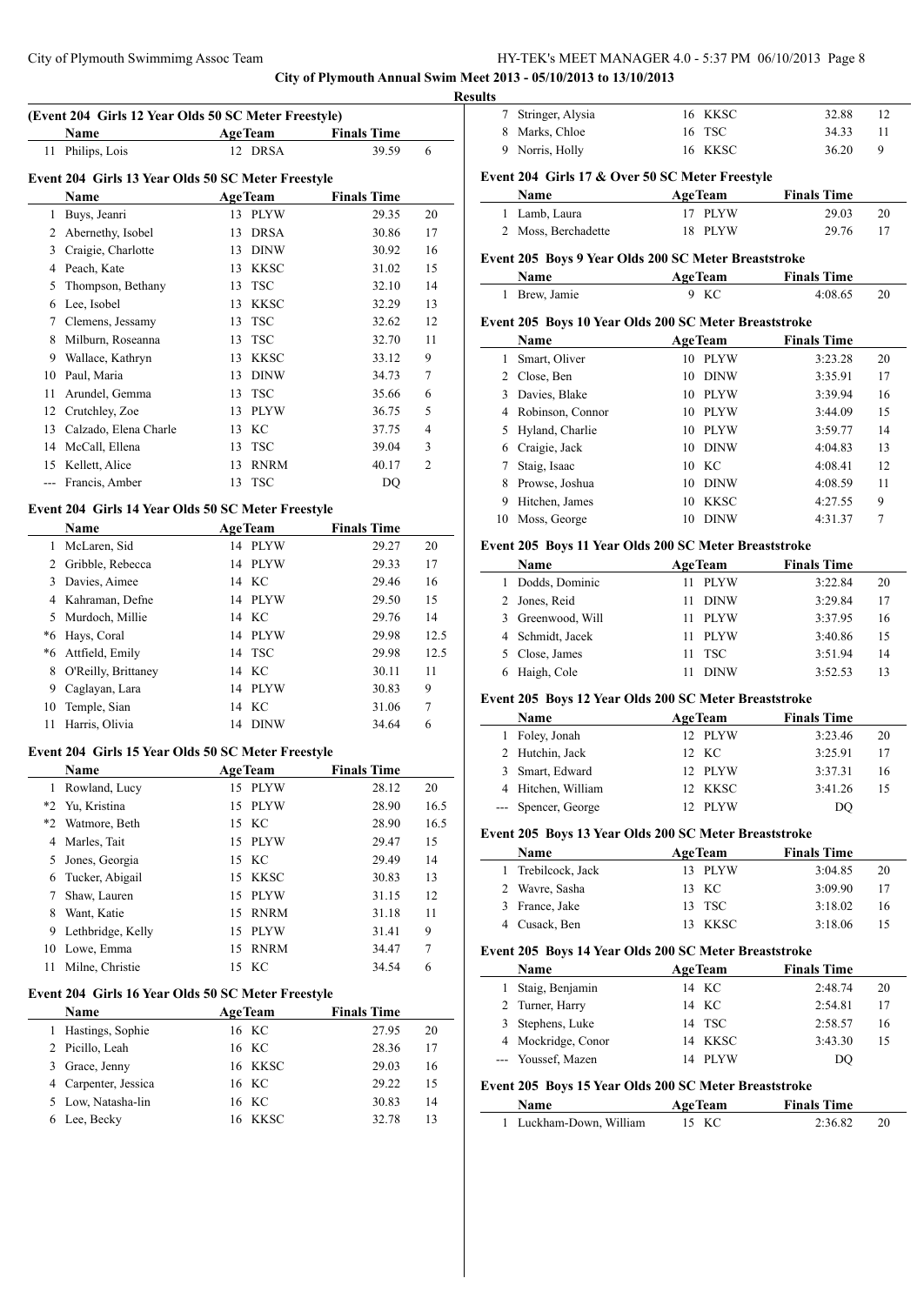**City of Plymouth Annual Swim Meet 2013 - 05/10/2013 to 13/10/2013**

|                                     |                                                                                                                                                                                                                                                                                                                                                                                                                                                                                                                          |                                                                                                                                                                                                                                                                                                                    | 17                                                                                                                                                                                                                                                                                                                                                                                                                                                                                                                                                                                                                                                                                                                                                                                                                                                                                                                                                                                                                                                                                                                                                      |
|-------------------------------------|--------------------------------------------------------------------------------------------------------------------------------------------------------------------------------------------------------------------------------------------------------------------------------------------------------------------------------------------------------------------------------------------------------------------------------------------------------------------------------------------------------------------------|--------------------------------------------------------------------------------------------------------------------------------------------------------------------------------------------------------------------------------------------------------------------------------------------------------------------|---------------------------------------------------------------------------------------------------------------------------------------------------------------------------------------------------------------------------------------------------------------------------------------------------------------------------------------------------------------------------------------------------------------------------------------------------------------------------------------------------------------------------------------------------------------------------------------------------------------------------------------------------------------------------------------------------------------------------------------------------------------------------------------------------------------------------------------------------------------------------------------------------------------------------------------------------------------------------------------------------------------------------------------------------------------------------------------------------------------------------------------------------------|
|                                     |                                                                                                                                                                                                                                                                                                                                                                                                                                                                                                                          |                                                                                                                                                                                                                                                                                                                    | 16                                                                                                                                                                                                                                                                                                                                                                                                                                                                                                                                                                                                                                                                                                                                                                                                                                                                                                                                                                                                                                                                                                                                                      |
|                                     |                                                                                                                                                                                                                                                                                                                                                                                                                                                                                                                          |                                                                                                                                                                                                                                                                                                                    | 15                                                                                                                                                                                                                                                                                                                                                                                                                                                                                                                                                                                                                                                                                                                                                                                                                                                                                                                                                                                                                                                                                                                                                      |
|                                     |                                                                                                                                                                                                                                                                                                                                                                                                                                                                                                                          |                                                                                                                                                                                                                                                                                                                    | 14                                                                                                                                                                                                                                                                                                                                                                                                                                                                                                                                                                                                                                                                                                                                                                                                                                                                                                                                                                                                                                                                                                                                                      |
|                                     |                                                                                                                                                                                                                                                                                                                                                                                                                                                                                                                          |                                                                                                                                                                                                                                                                                                                    |                                                                                                                                                                                                                                                                                                                                                                                                                                                                                                                                                                                                                                                                                                                                                                                                                                                                                                                                                                                                                                                                                                                                                         |
| Name                                |                                                                                                                                                                                                                                                                                                                                                                                                                                                                                                                          | <b>Finals Time</b>                                                                                                                                                                                                                                                                                                 |                                                                                                                                                                                                                                                                                                                                                                                                                                                                                                                                                                                                                                                                                                                                                                                                                                                                                                                                                                                                                                                                                                                                                         |
| $\mathbf{1}$<br>McAntagart, Donovan | 16 KC                                                                                                                                                                                                                                                                                                                                                                                                                                                                                                                    | 2:35.35                                                                                                                                                                                                                                                                                                            | 20                                                                                                                                                                                                                                                                                                                                                                                                                                                                                                                                                                                                                                                                                                                                                                                                                                                                                                                                                                                                                                                                                                                                                      |
|                                     |                                                                                                                                                                                                                                                                                                                                                                                                                                                                                                                          |                                                                                                                                                                                                                                                                                                                    |                                                                                                                                                                                                                                                                                                                                                                                                                                                                                                                                                                                                                                                                                                                                                                                                                                                                                                                                                                                                                                                                                                                                                         |
| Name                                |                                                                                                                                                                                                                                                                                                                                                                                                                                                                                                                          |                                                                                                                                                                                                                                                                                                                    |                                                                                                                                                                                                                                                                                                                                                                                                                                                                                                                                                                                                                                                                                                                                                                                                                                                                                                                                                                                                                                                                                                                                                         |
| 1 Colley, David                     | 17 KC                                                                                                                                                                                                                                                                                                                                                                                                                                                                                                                    | 2:33.26                                                                                                                                                                                                                                                                                                            | 20                                                                                                                                                                                                                                                                                                                                                                                                                                                                                                                                                                                                                                                                                                                                                                                                                                                                                                                                                                                                                                                                                                                                                      |
| 2 Forman, Richard                   | 17 KKSC                                                                                                                                                                                                                                                                                                                                                                                                                                                                                                                  | 2:45.66                                                                                                                                                                                                                                                                                                            | 17                                                                                                                                                                                                                                                                                                                                                                                                                                                                                                                                                                                                                                                                                                                                                                                                                                                                                                                                                                                                                                                                                                                                                      |
| 3 Li, Terence                       | 20 DRSA                                                                                                                                                                                                                                                                                                                                                                                                                                                                                                                  | 3:06.84                                                                                                                                                                                                                                                                                                            | 16                                                                                                                                                                                                                                                                                                                                                                                                                                                                                                                                                                                                                                                                                                                                                                                                                                                                                                                                                                                                                                                                                                                                                      |
|                                     |                                                                                                                                                                                                                                                                                                                                                                                                                                                                                                                          |                                                                                                                                                                                                                                                                                                                    |                                                                                                                                                                                                                                                                                                                                                                                                                                                                                                                                                                                                                                                                                                                                                                                                                                                                                                                                                                                                                                                                                                                                                         |
|                                     |                                                                                                                                                                                                                                                                                                                                                                                                                                                                                                                          |                                                                                                                                                                                                                                                                                                                    |                                                                                                                                                                                                                                                                                                                                                                                                                                                                                                                                                                                                                                                                                                                                                                                                                                                                                                                                                                                                                                                                                                                                                         |
|                                     | 10 DINW                                                                                                                                                                                                                                                                                                                                                                                                                                                                                                                  |                                                                                                                                                                                                                                                                                                                    | 20                                                                                                                                                                                                                                                                                                                                                                                                                                                                                                                                                                                                                                                                                                                                                                                                                                                                                                                                                                                                                                                                                                                                                      |
|                                     | 10 DRSA                                                                                                                                                                                                                                                                                                                                                                                                                                                                                                                  | 4:27.42                                                                                                                                                                                                                                                                                                            | 17                                                                                                                                                                                                                                                                                                                                                                                                                                                                                                                                                                                                                                                                                                                                                                                                                                                                                                                                                                                                                                                                                                                                                      |
|                                     |                                                                                                                                                                                                                                                                                                                                                                                                                                                                                                                          |                                                                                                                                                                                                                                                                                                                    |                                                                                                                                                                                                                                                                                                                                                                                                                                                                                                                                                                                                                                                                                                                                                                                                                                                                                                                                                                                                                                                                                                                                                         |
|                                     |                                                                                                                                                                                                                                                                                                                                                                                                                                                                                                                          |                                                                                                                                                                                                                                                                                                                    |                                                                                                                                                                                                                                                                                                                                                                                                                                                                                                                                                                                                                                                                                                                                                                                                                                                                                                                                                                                                                                                                                                                                                         |
|                                     |                                                                                                                                                                                                                                                                                                                                                                                                                                                                                                                          |                                                                                                                                                                                                                                                                                                                    |                                                                                                                                                                                                                                                                                                                                                                                                                                                                                                                                                                                                                                                                                                                                                                                                                                                                                                                                                                                                                                                                                                                                                         |
|                                     |                                                                                                                                                                                                                                                                                                                                                                                                                                                                                                                          |                                                                                                                                                                                                                                                                                                                    | 20<br>17                                                                                                                                                                                                                                                                                                                                                                                                                                                                                                                                                                                                                                                                                                                                                                                                                                                                                                                                                                                                                                                                                                                                                |
|                                     |                                                                                                                                                                                                                                                                                                                                                                                                                                                                                                                          |                                                                                                                                                                                                                                                                                                                    |                                                                                                                                                                                                                                                                                                                                                                                                                                                                                                                                                                                                                                                                                                                                                                                                                                                                                                                                                                                                                                                                                                                                                         |
|                                     |                                                                                                                                                                                                                                                                                                                                                                                                                                                                                                                          |                                                                                                                                                                                                                                                                                                                    |                                                                                                                                                                                                                                                                                                                                                                                                                                                                                                                                                                                                                                                                                                                                                                                                                                                                                                                                                                                                                                                                                                                                                         |
|                                     |                                                                                                                                                                                                                                                                                                                                                                                                                                                                                                                          |                                                                                                                                                                                                                                                                                                                    |                                                                                                                                                                                                                                                                                                                                                                                                                                                                                                                                                                                                                                                                                                                                                                                                                                                                                                                                                                                                                                                                                                                                                         |
|                                     |                                                                                                                                                                                                                                                                                                                                                                                                                                                                                                                          |                                                                                                                                                                                                                                                                                                                    | 20                                                                                                                                                                                                                                                                                                                                                                                                                                                                                                                                                                                                                                                                                                                                                                                                                                                                                                                                                                                                                                                                                                                                                      |
|                                     |                                                                                                                                                                                                                                                                                                                                                                                                                                                                                                                          |                                                                                                                                                                                                                                                                                                                    | 17                                                                                                                                                                                                                                                                                                                                                                                                                                                                                                                                                                                                                                                                                                                                                                                                                                                                                                                                                                                                                                                                                                                                                      |
|                                     |                                                                                                                                                                                                                                                                                                                                                                                                                                                                                                                          |                                                                                                                                                                                                                                                                                                                    |                                                                                                                                                                                                                                                                                                                                                                                                                                                                                                                                                                                                                                                                                                                                                                                                                                                                                                                                                                                                                                                                                                                                                         |
| Name                                | <b>AgeTeam</b>                                                                                                                                                                                                                                                                                                                                                                                                                                                                                                           | <b>Finals Time</b>                                                                                                                                                                                                                                                                                                 |                                                                                                                                                                                                                                                                                                                                                                                                                                                                                                                                                                                                                                                                                                                                                                                                                                                                                                                                                                                                                                                                                                                                                         |
| 1 Burchell, Lucy                    | 13 PLYW                                                                                                                                                                                                                                                                                                                                                                                                                                                                                                                  | 2:48.13                                                                                                                                                                                                                                                                                                            | 20                                                                                                                                                                                                                                                                                                                                                                                                                                                                                                                                                                                                                                                                                                                                                                                                                                                                                                                                                                                                                                                                                                                                                      |
| 2 Chatfield, Hannah                 | 13 PLYW                                                                                                                                                                                                                                                                                                                                                                                                                                                                                                                  | 2:53.21                                                                                                                                                                                                                                                                                                            | 17                                                                                                                                                                                                                                                                                                                                                                                                                                                                                                                                                                                                                                                                                                                                                                                                                                                                                                                                                                                                                                                                                                                                                      |
|                                     |                                                                                                                                                                                                                                                                                                                                                                                                                                                                                                                          |                                                                                                                                                                                                                                                                                                                    |                                                                                                                                                                                                                                                                                                                                                                                                                                                                                                                                                                                                                                                                                                                                                                                                                                                                                                                                                                                                                                                                                                                                                         |
|                                     |                                                                                                                                                                                                                                                                                                                                                                                                                                                                                                                          |                                                                                                                                                                                                                                                                                                                    |                                                                                                                                                                                                                                                                                                                                                                                                                                                                                                                                                                                                                                                                                                                                                                                                                                                                                                                                                                                                                                                                                                                                                         |
|                                     |                                                                                                                                                                                                                                                                                                                                                                                                                                                                                                                          |                                                                                                                                                                                                                                                                                                                    | 20                                                                                                                                                                                                                                                                                                                                                                                                                                                                                                                                                                                                                                                                                                                                                                                                                                                                                                                                                                                                                                                                                                                                                      |
|                                     |                                                                                                                                                                                                                                                                                                                                                                                                                                                                                                                          |                                                                                                                                                                                                                                                                                                                    | 17                                                                                                                                                                                                                                                                                                                                                                                                                                                                                                                                                                                                                                                                                                                                                                                                                                                                                                                                                                                                                                                                                                                                                      |
|                                     | 14 KC                                                                                                                                                                                                                                                                                                                                                                                                                                                                                                                    |                                                                                                                                                                                                                                                                                                                    | 16                                                                                                                                                                                                                                                                                                                                                                                                                                                                                                                                                                                                                                                                                                                                                                                                                                                                                                                                                                                                                                                                                                                                                      |
|                                     |                                                                                                                                                                                                                                                                                                                                                                                                                                                                                                                          |                                                                                                                                                                                                                                                                                                                    |                                                                                                                                                                                                                                                                                                                                                                                                                                                                                                                                                                                                                                                                                                                                                                                                                                                                                                                                                                                                                                                                                                                                                         |
|                                     |                                                                                                                                                                                                                                                                                                                                                                                                                                                                                                                          |                                                                                                                                                                                                                                                                                                                    |                                                                                                                                                                                                                                                                                                                                                                                                                                                                                                                                                                                                                                                                                                                                                                                                                                                                                                                                                                                                                                                                                                                                                         |
| $\mathbf{1}$                        |                                                                                                                                                                                                                                                                                                                                                                                                                                                                                                                          |                                                                                                                                                                                                                                                                                                                    |                                                                                                                                                                                                                                                                                                                                                                                                                                                                                                                                                                                                                                                                                                                                                                                                                                                                                                                                                                                                                                                                                                                                                         |
|                                     |                                                                                                                                                                                                                                                                                                                                                                                                                                                                                                                          |                                                                                                                                                                                                                                                                                                                    | 20<br>17                                                                                                                                                                                                                                                                                                                                                                                                                                                                                                                                                                                                                                                                                                                                                                                                                                                                                                                                                                                                                                                                                                                                                |
|                                     |                                                                                                                                                                                                                                                                                                                                                                                                                                                                                                                          |                                                                                                                                                                                                                                                                                                                    | 16                                                                                                                                                                                                                                                                                                                                                                                                                                                                                                                                                                                                                                                                                                                                                                                                                                                                                                                                                                                                                                                                                                                                                      |
|                                     |                                                                                                                                                                                                                                                                                                                                                                                                                                                                                                                          |                                                                                                                                                                                                                                                                                                                    |                                                                                                                                                                                                                                                                                                                                                                                                                                                                                                                                                                                                                                                                                                                                                                                                                                                                                                                                                                                                                                                                                                                                                         |
|                                     |                                                                                                                                                                                                                                                                                                                                                                                                                                                                                                                          |                                                                                                                                                                                                                                                                                                                    |                                                                                                                                                                                                                                                                                                                                                                                                                                                                                                                                                                                                                                                                                                                                                                                                                                                                                                                                                                                                                                                                                                                                                         |
| Name                                |                                                                                                                                                                                                                                                                                                                                                                                                                                                                                                                          |                                                                                                                                                                                                                                                                                                                    |                                                                                                                                                                                                                                                                                                                                                                                                                                                                                                                                                                                                                                                                                                                                                                                                                                                                                                                                                                                                                                                                                                                                                         |
| 1                                   |                                                                                                                                                                                                                                                                                                                                                                                                                                                                                                                          |                                                                                                                                                                                                                                                                                                                    | 20                                                                                                                                                                                                                                                                                                                                                                                                                                                                                                                                                                                                                                                                                                                                                                                                                                                                                                                                                                                                                                                                                                                                                      |
|                                     |                                                                                                                                                                                                                                                                                                                                                                                                                                                                                                                          |                                                                                                                                                                                                                                                                                                                    | 17                                                                                                                                                                                                                                                                                                                                                                                                                                                                                                                                                                                                                                                                                                                                                                                                                                                                                                                                                                                                                                                                                                                                                      |
|                                     |                                                                                                                                                                                                                                                                                                                                                                                                                                                                                                                          |                                                                                                                                                                                                                                                                                                                    | 16                                                                                                                                                                                                                                                                                                                                                                                                                                                                                                                                                                                                                                                                                                                                                                                                                                                                                                                                                                                                                                                                                                                                                      |
| $\overline{4}$                      |                                                                                                                                                                                                                                                                                                                                                                                                                                                                                                                          |                                                                                                                                                                                                                                                                                                                    | 15                                                                                                                                                                                                                                                                                                                                                                                                                                                                                                                                                                                                                                                                                                                                                                                                                                                                                                                                                                                                                                                                                                                                                      |
|                                     |                                                                                                                                                                                                                                                                                                                                                                                                                                                                                                                          |                                                                                                                                                                                                                                                                                                                    | 14                                                                                                                                                                                                                                                                                                                                                                                                                                                                                                                                                                                                                                                                                                                                                                                                                                                                                                                                                                                                                                                                                                                                                      |
|                                     |                                                                                                                                                                                                                                                                                                                                                                                                                                                                                                                          |                                                                                                                                                                                                                                                                                                                    | 13                                                                                                                                                                                                                                                                                                                                                                                                                                                                                                                                                                                                                                                                                                                                                                                                                                                                                                                                                                                                                                                                                                                                                      |
|                                     |                                                                                                                                                                                                                                                                                                                                                                                                                                                                                                                          |                                                                                                                                                                                                                                                                                                                    | 12                                                                                                                                                                                                                                                                                                                                                                                                                                                                                                                                                                                                                                                                                                                                                                                                                                                                                                                                                                                                                                                                                                                                                      |
|                                     |                                                                                                                                                                                                                                                                                                                                                                                                                                                                                                                          |                                                                                                                                                                                                                                                                                                                    | 11                                                                                                                                                                                                                                                                                                                                                                                                                                                                                                                                                                                                                                                                                                                                                                                                                                                                                                                                                                                                                                                                                                                                                      |
| $\overline{2}$                      | Name<br>2 Andrews, Connor<br>3 Carrick, Harrison<br>4 Seldon, Jacob<br>5 Howling, Luke<br>Name<br>1 D'Cunha, Ella<br>2 McCoy, Georgia<br>Name<br>1 Wilkins, Vicki<br>2 Adams, Victoria<br>Name<br>1 Bynoe, Kendi<br>2 Smith, Zara<br>Name<br>1 Murdoch, Millie<br>2 Edmonds, Amy<br>Moore, Victoria<br>Name<br>Rowland, Lucy<br>2 Noyce, Emma<br>3 Wall, Darcey<br>Ivanov, Nikita<br>Oliver, Russell<br>Fannon, Rob<br>Staig, Benjamin<br>5 Pillage, Myles<br>6 McAntagart, Donovan<br>Wardle, Harry<br>Lee, Christopher | <u> 1980 - Johann Barbara, martxa a</u><br>15 PLYW<br>15 DRSA<br>15 KKSC<br>15 KKSC<br>11 PLYW<br>11 PLYW<br>12 PLYW<br>12 DINW<br>14 KC<br>14 KKSC<br><b>AgeTeam</b><br>15 PLYW<br>15 KKSC<br><b>KKSC</b><br>15<br><b>AgeTeam</b><br>16 KC<br>19 KC<br>18 PLYW<br>14 KC<br>15 PLYW<br>16 KC<br>15 PLYW<br>19 PLYW | (Event 205 Boys 15 Year Olds 200 SC Meter Breaststroke)<br>AgeTeam Finals Time<br>2:41.65<br>2:47.67<br>2:55.11<br>3:23.54<br>Event 205 Boys 16 Year Olds 200 SC Meter Breaststroke<br><b>Example 2018 Age Team</b><br>Event 205 Boys 17 & Over 200 SC Meter Breaststroke<br><b>Example 2 Age Team</b> Finals Time<br>Event 206 Girls 10 Year Olds 200 SC Meter Butterfly<br><b>Example 2 Age Team</b> Finals Time<br>4:08.45<br>Event 206 Girls 11 Year Olds 200 SC Meter Butterfly<br><b>Example 2 AgeTeam</b> Finals Time<br>2:51.69<br>3:02.37<br>Event 206 Girls 12 Year Olds 200 SC Meter Butterfly<br><b>Example 2 Age Team</b> Finals Time<br>2:43.77<br>3:25.41<br>Event 206 Girls 13 Year Olds 200 SC Meter Butterfly<br>Event 206 Girls 14 Year Olds 200 SC Meter Butterfly<br><b>Finals Time</b><br><b>AgeTeam</b><br>2:38.75<br>2:54.89<br>3:05.64<br>Event 206 Girls 15 Year Olds 200 SC Meter Butterfly<br><b>Finals Time</b><br>2:26.82<br>2:36.78<br>2:47.16<br>Event 207 Boys 100 SC Meter Butterfly Championship Final<br><b>Finals Time</b><br>1:00.22<br>1:01.24<br>1:01.99<br>1:02.43<br>1:04.52<br>1:06.51<br>1:08.91<br>1:10.21 |

# **Event 208 Girls 100 SC Meter IM Championship Final**

|    | Name              | <b>AgeTeam</b> | <b>Finals Time</b> |    |
|----|-------------------|----------------|--------------------|----|
|    | Picillo, Leah     | 16 KC          | 1:07.59            | 20 |
|    | 2 Small, Deandre  | <b>PLYW</b>    | 1:08.55            | 17 |
| 3  | Buys, Jeanri      | PLYW<br>13.    | 1:09.85            | 16 |
| 4  | Watmore, Beth     | 15 KC          | 1:10.44            | 15 |
| 5. | Grace, Jenny      | 16 KKSC        | 1:11.40            | 14 |
| 6  | Fairbairn, Corrie | 15 PLYW        | 1:11.66            | 13 |
|    | Martin, Georgia   | 13 KC          | 1:11.77            | 12 |
|    | Jones, Georgia    | 15 KC          | 1:12.35            | 11 |

#### **Event 301 Boys 11 Year Olds 100 SC Meter Breaststroke**

| <b>Name</b>         | <b>AgeTeam</b> | <b>Finals Time</b> |  |
|---------------------|----------------|--------------------|--|
| 21 Davies, Adam     | PLYW<br>11.    | 1:26.12            |  |
| 32 Jones, Reid      | DINW<br>11     | 1:38.50            |  |
| 35 Schmidt, Jacek   | PLYW<br>11     | 1:40.27            |  |
| 37 Whelan, Finn     | 11 KKSC        | 1:50.06            |  |
| 38 Bowles, Benjamin | 11 TSC         | 1:53.00            |  |
| 41 Lillyman, Ryan   | - TSC          | 2:20.07            |  |

#### **Event 301 Boys 12 Year Olds 100 SC Meter Breaststroke**

|    | Name               | <b>AgeTeam</b> | <b>Finals Time</b> |
|----|--------------------|----------------|--------------------|
|    | 20 Spencer, George | 12 PLYW        | 1:24.27            |
|    | 29 Foley, Jonah    | 12 PLYW        | 1:36.07            |
|    | 33 Smart, Edward   | 12 PLYW        | 1:38.73            |
|    | 36 Noakes, Ieuan   | 12 TSC         | 1:42.88            |
|    | 39 Lowe, Daniel    | 12 RNRM        | 2:01.09            |
| 40 | Cade, Sam          | 12 TSC         | 2:03.09            |

#### **Event 301 Boys 13 Year Olds 100 SC Meter Breaststroke**

| <b>Name</b>            |     | <b>AgeTeam</b> | <b>Finals Time</b> |
|------------------------|-----|----------------|--------------------|
| 19 Trebilcock, Jack    | 13  | PLYW           | 1:24.08            |
| 23 Jones, Quinn        |     | 13 DINW        | 1:26.90            |
| 24 Wavre, Sasha        |     | 13 KC          | 1:27.48            |
| 26 Cusack, Ben         |     | 13 KKSC        | 1:31.89            |
| 27 France, Jake        |     | 13 TSC         | 1:32.62            |
| 30 Morris, Christopher | 13. | KKSC           | 1:36.15            |

# **Event 301 Boys 14 Year Olds 100 SC Meter Breaststroke**

| <b>Name</b>         | <b>AgeTeam</b> | <b>Finals Time</b> |                |
|---------------------|----------------|--------------------|----------------|
| 9 Youssef, Mazen    | 14 PLYW        | 1:13.54            | 9              |
| 13 Staig, Benjamin  | 14 KC          | 1:14.59            | $\overline{4}$ |
| 17 Turner, Harry    | 14 KC          | 1:20.51            |                |
| 18 Stephens, Luke   | 14 TSC         | 1:21.59            |                |
| 22 Bailey, Jamie    | 14 DRSA        | 1:26.16            |                |
| 31 Mockridge, Conor | 14 KKSC        | 1:38.12            |                |
| 34 Juncosa, Oriol   | 14 KC          | 1:38.88            |                |
| --- Morgan, George  | 14 TSC         | DO                 |                |

### **Event 301 Boys 15 Year Olds 100 SC Meter Breaststroke**

| $\blacksquare$ |                         |                   |                    |                |  |  |
|----------------|-------------------------|-------------------|--------------------|----------------|--|--|
|                | <b>Name</b>             | <b>AgeTeam</b>    | <b>Finals Time</b> |                |  |  |
|                | 2 Luckham-Down, William | 15 KC             | 1:10.39            | 17             |  |  |
|                | 5 Pillage, Myles        | 15 PLYW           | 1:11.21            | 14             |  |  |
|                | 12 Andrews, Connor      | 15 PLYW           | 1:14.53            | 5              |  |  |
|                | 14 Carrick, Harrison    | 15 DRSA           | 1:15.60            | 3              |  |  |
|                | 15 Wardle, Harry        | 15 PLYW           | 1:18.78            | $\overline{2}$ |  |  |
|                | 16 Seldon, Jacob        | 15 KKSC           | 1:20.09            |                |  |  |
|                | 25 Moss, George         | <b>RNRM</b><br>15 | 1:31.35            |                |  |  |
|                | 28 Howling, Luke        | 15 KKSC           | 1:33.76            |                |  |  |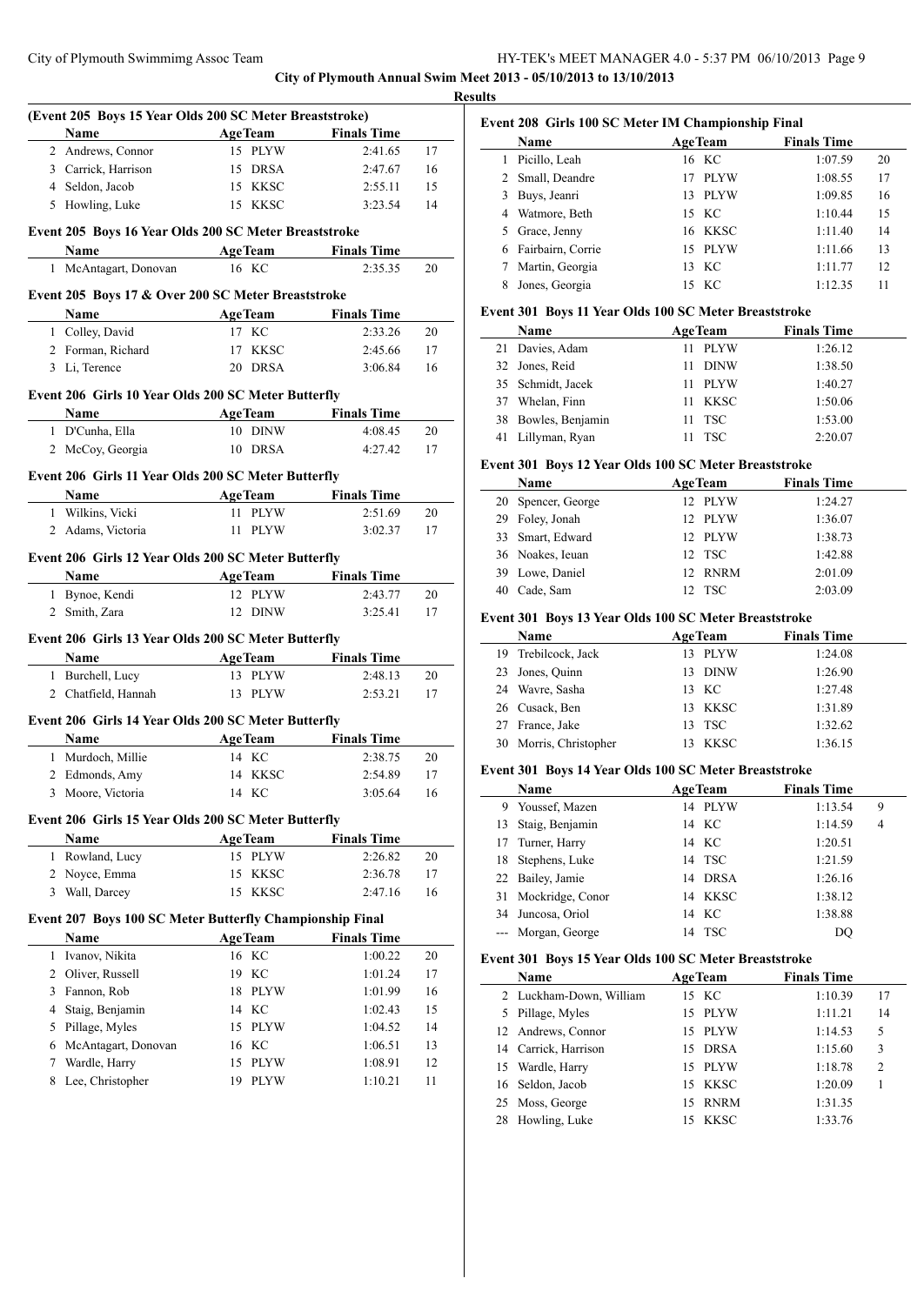**Event 301 Boys 16 Year Olds 100 SC Meter Breaststroke**

**City of Plymouth Annual Swim Meet 2013 - 05/10/2013 to 13/10/2013**

 $\overline{\phantom{a}}$ 

|                | Name                                                | <b>AgeTeam</b>      | <b>Finals Time</b> |    |
|----------------|-----------------------------------------------------|---------------------|--------------------|----|
| 1              | Rookes, Kieran                                      | 16 TSC              | 1:09.41            | 20 |
| 3              | McAntagart, Donovan                                 | 16 KC               | 1:10.44            | 16 |
|                | 4 Normington, Thomas                                | 16 PLYW             | 1:11.12            | 15 |
|                | Event 301 Boys 17 & Over 100 SC Meter Breaststroke  |                     |                    |    |
|                | Name                                                | <b>AgeTeam</b>      | <b>Finals Time</b> |    |
|                | 6 Oliver, Russell                                   | 19 KC               | 1:13.11            | 13 |
|                | 7 Colley, David                                     | 17 KC               | 1:13.17            | 12 |
| 8              | Lee, Christopher                                    | 19 PLYW             | 1:13.37            | 11 |
| 10             | Rookes, Nathaniel                                   | 19 TSC              | 1:13.88            | 7  |
| 11             | Forman, Richard                                     | 17 KKSC             | 1:14.14            | 6  |
|                |                                                     |                     |                    |    |
|                | Event 302 Girls 10 Year Olds 100 SC Meter Butterfly |                     |                    |    |
|                | Name                                                | <b>AgeTeam</b>      | <b>Finals Time</b> |    |
|                | 1 Carpenter, Rebecca                                | 10 KC               | 1:17.34            | 20 |
|                | 2 Gautier, Maddie                                   | 10 KKSC             | 1:38.45            | 17 |
|                | Event 302 Girls 11 Year Olds 100 SC Meter Butterfly |                     |                    |    |
|                | Name                                                | <b>AgeTeam</b>      | <b>Finals Time</b> |    |
| $\mathbf{1}$   | Adams, Victoria                                     | <b>PLYW</b><br>11 - | 1:21.43            | 20 |
|                | 2 Jones, Ella-Louise                                | <b>PLYW</b><br>11 - | 1:22.31            | 17 |
| 3              | Stephens, Isabelle                                  | 11 PLYW             | 1:35.90            | 16 |
|                | 4 Knight, Olivia                                    | 11 -<br><b>KKSC</b> | 1:46.43            | 15 |
| 5              | Langman, Ellie                                      | <b>KKSC</b><br>11 - | 1:51.36            | 14 |
| 6              | Lawrence, Rosie                                     | 11<br><b>KKSC</b>   | 1:51.46            | 13 |
| 7              | Rodwell-Lynn, Libby                                 | 11<br><b>KKSC</b>   | 2:08.38            | 12 |
|                |                                                     |                     |                    |    |
|                | Event 302 Girls 12 Year Olds 100 SC Meter Butterfly |                     |                    |    |
|                | Name                                                | <b>AgeTeam</b>      | <b>Finals Time</b> |    |
| 1              | Bynoe, Kendi                                        | 12 PLYW             | 1:12.57            | 20 |
|                | 2 De Jager, Emma                                    | 12 PLYW             | 1:13.81            | 17 |
| 3              | Hession, Lauren                                     | 12 PLYW             | 1:16.23            | 16 |
|                | 4 Wood, Sydney                                      | 12 PLYW             | 1:25.51            | 15 |
| 5              | Smith, Zara                                         | 12 DINW             | 1:29.07            | 14 |
| 6              | Smith, Hannah                                       | 12 DRSA             | 1:36.89            | 13 |
| 7              | Morgan, Daisy                                       | <b>TSC</b><br>12    | 1:41.65            | 12 |
|                | Event 302 Girls 13 Year Olds 100 SC Meter Butterfly |                     |                    |    |
|                | Name                                                | <b>AgeTeam</b>      | <b>Finals Time</b> |    |
| 1              | Martin, Georgia                                     | 13 KC               | 1:11.15            | 20 |
| $\overline{c}$ | Buys, Jeanri                                        | 13 PLYW             | 1:11.21            | 17 |
| 3              | Noyce, Becky                                        | 13 KKSC             | 1:15.07            | 16 |
|                | 4 Chatfield, Hannah                                 | <b>PLYW</b><br>13   | 1:17.55            | 15 |
| 5              | Peach, Kate                                         | 13 KKSC             | 1:19.34            | 14 |
|                | 6 Craigie, Charlotte                                | 13 DINW             | 1:20.08            | 13 |
| 7              | Christopher, Georgia                                | <b>PLYW</b><br>13   | 1:22.70            | 12 |
| 8              | Wall, Imogen                                        | 13<br><b>KKSC</b>   | 1:25.96            | 11 |
| 9              | Arundel, Gemma                                      | <b>TSC</b><br>13    | 1:29.29            | 9  |
| 10             | Wallace, Kathryn                                    | 13<br><b>KKSC</b>   | 1:32.67            | 7  |
|                | Event 302 Girls 14 Year Olds 100 SC Meter Butterfly |                     |                    |    |
|                | Name                                                | <b>AgeTeam</b>      | <b>Finals Time</b> |    |
| 1              | Kahraman, Defne                                     | <b>PLYW</b><br>14   | 1:13.69            | 20 |
| 2              | Moore, Victoria                                     | KC<br>14            | 1:16.79            | 17 |
| 3              | Davies, Rhiannon                                    | <b>DRSA</b><br>14   | 1:19.90            | 16 |
| 4              | Tolliday, Arna                                      | <b>PLYW</b><br>14   | 1:21.50            | 15 |
| 5              | Temple, Sian                                        | KC<br>14            | 1:26.35            | 14 |
|                |                                                     |                     |                    |    |
|                |                                                     |                     |                    |    |

| <b>Results</b> |                                                     |                |                    |    |
|----------------|-----------------------------------------------------|----------------|--------------------|----|
|                | 6 Harris, Olivia                                    | 14 DINW        | 1:28.15            | 13 |
|                | Event 302 Girls 15 Year Olds 100 SC Meter Butterfly |                |                    |    |
|                | <b>Name</b>                                         | <b>AgeTeam</b> | <b>Finals Time</b> |    |
| 1.             | Rowland, Lucy                                       | 15 PLYW        | 1:06.84            | 20 |
|                | 2 Noyce, Emma                                       | 15 KKSC        | 1:10.10            | 17 |
| 3              | Watmore, Beth                                       | 15 KC          | 1:10.52            | 16 |
|                | 4 Wall, Darcey                                      | 15 KKSC        | 1:12.12            | 15 |
| 5              | Shaw, Lauren                                        | 15 PLYW        | 1:13.32            | 14 |
| 6.             | Want, Katie                                         | 15 RNRM        | 1:21.11            | 13 |
|                | Event 302 Girls 16 Year Olds 100 SC Meter Butterfly |                |                    |    |
|                | Name                                                | <b>AgeTeam</b> | <b>Finals Time</b> |    |
|                | Picillo Leah                                        | 16 KC          | 1.07.59            | 20 |

| 3 Grace, Jenny  | 16 KKSC | 1:13.06 | 16 |
|-----------------|---------|---------|----|
| 2 Paddon, Ella  | 16 KC   | 1:10.87 |    |
| 1 Picillo, Leah | 16 KC   | 1:07.59 | 20 |

# **Event 302 Girls 17 & Over 100 SC Meter Butterfly**

| <b>Name</b>         | <b>AgeTeam</b> | <b>Finals Time</b> |    |
|---------------------|----------------|--------------------|----|
| 1 Moss, Berchadette | 18 PLYW        | 1:16.82            | 20 |
| 2 Teague, Elizabeth | 17 TSC         | 1:26.16            |    |

#### **Event 303 Boys 9 Year Olds 200 SC Meter Backstroke**

| Name          | <b>AgeTeam</b> | <b>Finals Time</b> |  |
|---------------|----------------|--------------------|--|
| 1 Brew, Jamie | 9 KC           | 3:28.91            |  |

# **Event 303 Boys 10 Year Olds 200 SC Meter Backstroke**

|   | Name              | <b>AgeTeam</b> |             | <b>Finals Time</b> |    |
|---|-------------------|----------------|-------------|--------------------|----|
| 1 | Smart, Oliver     | 10             | <b>PLYW</b> | 2:54.35            | 20 |
| 2 | Robinson, Connor  | 10             | <b>PLYW</b> | 3:00.24            | 17 |
| 3 | Hyland, Charlie   | 10             | <b>PLYW</b> | 3:01.71            | 16 |
| 4 | Craigie, Jack     | 10             | <b>DINW</b> | 3:03.47            | 15 |
| 5 | Davies, Blake     | 10             | <b>PLYW</b> | 3:04.02            | 14 |
| 6 | Close, Ben        | 10             | <b>DINW</b> | 3:06.90            | 13 |
| 7 | Prowse, Joshua    | 10             | <b>DINW</b> | 3:23.54            | 12 |
| 8 | Moss, George      | 10             | <b>DINW</b> | 3:38.72            | 11 |
| 9 | Coleridge, Marcus | 10             | - KC        | 3:41.39            | 9  |
|   | Hitchen, James    | 10             | <b>KKSC</b> | DO                 |    |
|   | Twyman, Matt      | 10             | КC          | DO                 |    |

# **Event 303 Boys 11 Year Olds 200 SC Meter Backstroke**

|   | Name              | <b>AgeTeam</b>    | <b>Finals Time</b> |    |
|---|-------------------|-------------------|--------------------|----|
|   | Davies, Adam      | PLYW<br>11        | 2:32.48            | 20 |
|   | 2 Greenwood, Will | PLYW<br>11        | 2:42.27            | 17 |
| 3 | Dodds, Dominic    | PLYW<br>11        | 2:54.67            | 16 |
| 4 | Haigh, Cole       | <b>DINW</b><br>11 | 2:56.43            | 15 |
|   | Whelan, Finn      | KKSC<br>11        | 3:18.43            | 14 |
|   | Bowles, Benjamin  | <b>TSC</b>        | 3:38.11            | 13 |

# **Event 303 Boys 12 Year Olds 200 SC Meter Backstroke**

| <b>Name</b>      | <b>AgeTeam</b> |         | <b>Finals Time</b> |    |
|------------------|----------------|---------|--------------------|----|
| 1 Rayment, Ethan |                | 12 PLYW | 2:36.37            | 20 |
| 2 Hutchin, Jack  |                | 12 KC   | 2:39.29            | 17 |
| 3 Smart, Edward  |                | 12 PLYW | 2:51.33            | 16 |
| 4 Foley, Jonah   |                | 12 PLYW | 2:56.67            | 15 |
| 5 Noakes, Ieuan  |                | 12. TSC | 3.2215             | 14 |

# **Event 303 Boys 13 Year Olds 200 SC Meter Backstroke**

| <b>Name</b>      | <b>AgeTeam</b> | <b>Finals Time</b> |    |
|------------------|----------------|--------------------|----|
| 1 Jones, Quinn   | 13 DINW        | 2:37.64            | 20 |
| 2 Linden, Nathan | 13 KC          | 2:37.79            |    |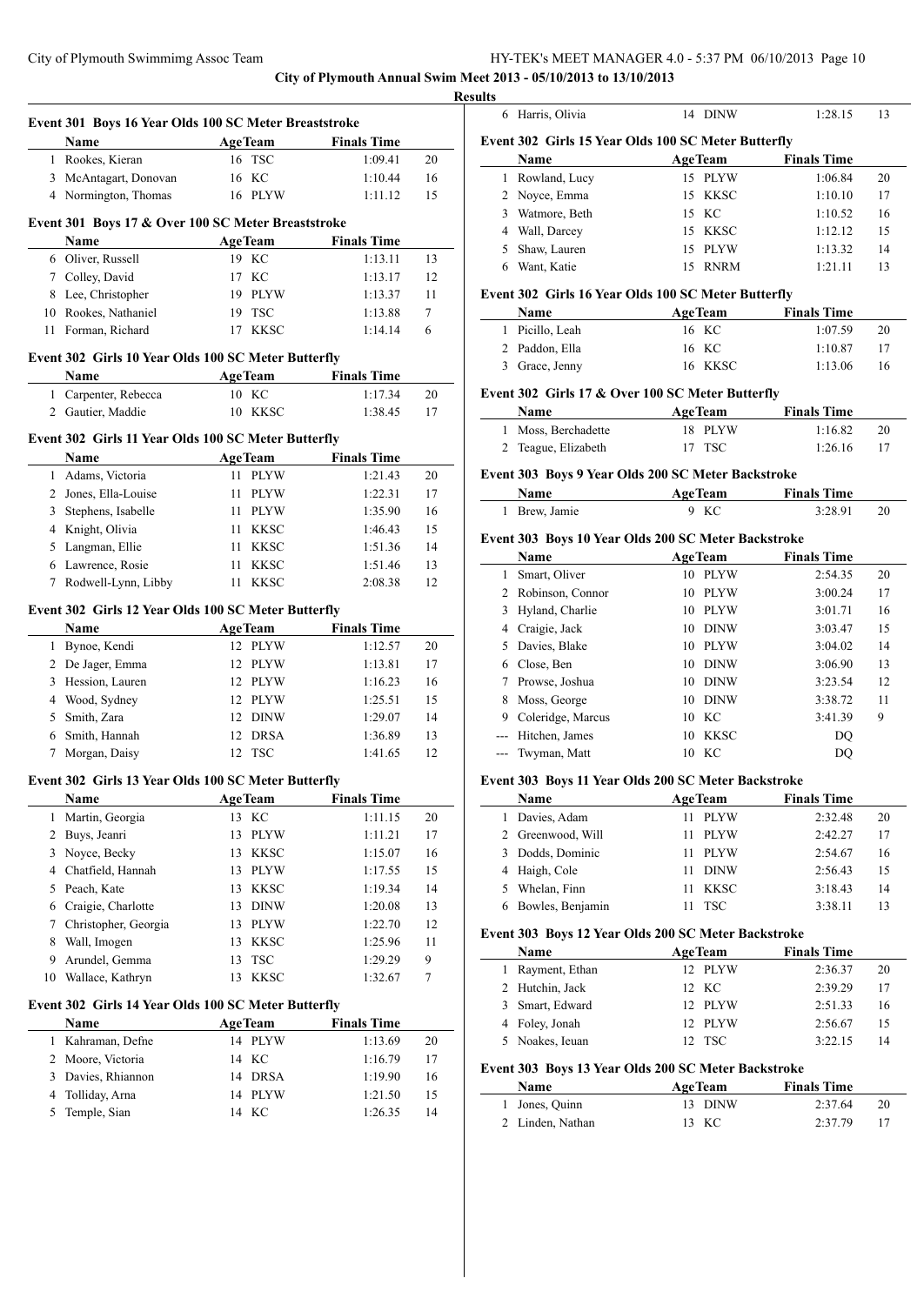**City of Plymouth Annual Swim Meet 2013 - 05/10/2013 to 13/10/2013**

**Results**

 $\overline{a}$ 

 $\overline{\phantom{a}}$ 

|                | (Event 303 Boys 13 Year Olds 200 SC Meter Backstroke)<br>Name | <b>AgeTeam</b>                   | <b>Finals Time</b> |          |
|----------------|---------------------------------------------------------------|----------------------------------|--------------------|----------|
| 3              | Walters, Kalon                                                | <b>DRSA</b><br>13                | 2:44.60            | 16       |
|                | 4 Cusack, Ben                                                 | KKSC<br>13                       | 2:47.66            | 15       |
|                | 5 France, Jake                                                | <b>TSC</b><br>13                 | 2:56.15            | 14       |
| 6              | Wavre, Sasha                                                  | KC<br>13                         | 2:57.79            | 13       |
| 7              | Morris, Christopher                                           | <b>KKSC</b><br>13                | 3:01.15            | 12       |
|                |                                                               |                                  |                    |          |
|                | Event 303 Boys 14 Year Olds 200 SC Meter Backstroke           |                                  |                    |          |
|                | Name                                                          | <b>AgeTeam</b>                   | <b>Finals Time</b> |          |
| 1              | Staig, Benjamin                                               | 14 KC                            | 2:13.91            | 20       |
| 2              | Nielsen, Robbie                                               | 14 KC                            | 2:19.01            | 17       |
| 3              | Turner, Harry                                                 | 14 KC                            | 2:30.63            | 16       |
| 4              | Bailey, Jamie                                                 | 14 DRSA                          | 2:33.24            | 15       |
|                | 5 Mockridge, Conor                                            | 14 KKSC                          | 3:03.78            | 14       |
|                | Event 303 Boys 15 Year Olds 200 SC Meter Backstroke           |                                  |                    |          |
|                | Name                                                          | <b>AgeTeam</b>                   | <b>Finals Time</b> |          |
| 1              | Pillage, Myles                                                | 15<br><b>PLYW</b>                | 2:10.40            | 20       |
| 2              | Stanyer, Toby                                                 | 15<br>KC                         | 2:13.36            | 17       |
|                | 3 Andrews, Connor                                             | <b>PLYW</b><br>15                | 2:24.98            | 16       |
|                | Event 303 Boys 16 Year Olds 200 SC Meter Backstroke           |                                  |                    |          |
|                | Name                                                          | <b>AgeTeam</b>                   | <b>Finals Time</b> |          |
| 1              | McGurk, Cameron                                               | TSC<br>16                        | 2:25.46            | 20       |
|                |                                                               |                                  |                    |          |
|                | Event 303 Boys 17 & Over 200 SC Meter Backstroke<br>Name      |                                  | <b>Finals Time</b> |          |
| 1              | Forman, Richard                                               | <b>AgeTeam</b><br>17 KKSC        | 2:15.67            | 20       |
| 2              | Lee, Christopher                                              | 19<br>PLYW                       | 2:17.55            | 17       |
|                | 3 Dorey, Robert                                               | 17 KKSC                          | 2:19.64            | 16       |
|                |                                                               |                                  |                    |          |
|                | Event 304 Girls 9 Year Olds 200 SC Meter Backstroke           |                                  |                    |          |
|                | Name                                                          | <b>AgeTeam</b>                   | <b>Finals Time</b> |          |
| 1              | Chapman, Emily                                                | 9 PLYW                           | 3:23.58            | 20       |
|                | 2 Kerswill, Ella                                              | 9 PLYW                           | 3:25.74            | 17       |
| $--$           | Morgan-Hughes, Emily                                          | 9 DINW                           | DQ                 |          |
| $ -$           | Tilney, Charlotte                                             | 9 KC                             | DQ                 |          |
| ---            | Botley, Yana                                                  | <b>KKSC</b><br>9                 | DO                 |          |
|                | Event 304 Girls 10 Year Olds 200 SC Meter Backstroke          |                                  |                    |          |
|                | Name                                                          | <b>AgeTeam</b>                   | <b>Finals Time</b> |          |
| 1              | Cragg, Megan                                                  | 10<br><b>PLYW</b>                | 3:12.94            | 20       |
| $\overline{c}$ | Murray, Philippa                                              | 10<br><b>DINW</b>                | 3:13.85            | 17       |
| 3              | Richards, Lily                                                | 10<br><b>PLYW</b>                | 3:19.08            | 16       |
| 4              | Wall, Alice                                                   | 10<br><b>KKSC</b>                | 3:19.92            | 15       |
| 5              | McCoy, Georgia                                                | <b>DRSA</b><br>10                | 3:27.19            | 14       |
| 6              | Stanyer, Ellie                                                | KC<br>10                         | 3:33.58            | 13       |
| 7              | D'Cunha, Ella                                                 | <b>DINW</b><br>10                | 3:42.02            | 12       |
|                | Event 304 Girls 11 Year Olds 200 SC Meter Backstroke          |                                  |                    |          |
|                | Name                                                          | <b>AgeTeam</b>                   | <b>Finals Time</b> |          |
| 1              | Wilkins, Vicki                                                | <b>PLYW</b><br>11                | 2:37.55            | 20       |
| 2              | Adams, Victoria                                               | 11<br><b>PLYW</b>                | 2:44.06            | 17       |
|                | Carne, Elle                                                   | 11<br><b>PLYW</b>                | 2:53.37            | 16       |
| 3              |                                                               |                                  |                    | 15       |
| 4              |                                                               | 11                               |                    |          |
| 5              | France, Emily                                                 | <b>TSC</b><br>11                 | 3:16.70<br>3:18.27 | 14       |
| 6              | White, Maddie                                                 | <b>PLYW</b><br><b>KKSC</b><br>11 |                    |          |
| 7              | Langman, Ellie                                                | 11                               | 3:18.78<br>3:25.60 | 13<br>12 |
| ---            | Gath, Molly<br>Ayres, Alice                                   | <b>DINW</b><br>11<br><b>DINW</b> | DQ                 |          |

# **Event 304 Girls 12 Year Olds 200 SC Meter Backstroke**

|    | Name                 | <b>AgeTeam</b>                 | <b>Finals Time</b> |    |
|----|----------------------|--------------------------------|--------------------|----|
|    | Suresh, Sneeha       | 12 PLYW                        | 2:44.27            | 20 |
|    | 2 Wood, Sydney       | 12 PLYW                        | 2:49.16            | 17 |
| 3. | De Jager, Emma       | <b>PLYW</b><br>$12^{\circ}$    | 2:54.79            | 16 |
|    | 4 Mockridge, Heather | 12 KKSC                        | 3:02.47            | 15 |
| 5. | Walker, Emily        | <b>RNRM</b><br>12 <sup>1</sup> | 3:18.02            | 14 |
|    | --- Close, Amy       | <b>DINW</b><br>12              | DO                 |    |
|    | --- Smith, Zara      | <b>DINW</b><br>12              | DO                 |    |

# **Event 304 Girls 13 Year Olds 200 SC Meter Backstroke**

|   | Name                  | <b>AgeTeam</b> |             | <b>Finals Time</b> |    |
|---|-----------------------|----------------|-------------|--------------------|----|
| 1 | Martin, Georgia       | 13             | KС          | 2:26.65            | 20 |
| 2 | Burchell, Lucy        | 13             | <b>PLYW</b> | 2:27.03            | 17 |
| 3 | Bishop, Catherine     | 13             | <b>PLYW</b> | 2:37.80            | 16 |
| 4 | Blake, Charlotte      | 13             | <b>KKSC</b> | 2:38.18            | 15 |
| 5 | Thompson, Bethany     | 13             | <b>TSC</b>  | 2:42.80            | 14 |
| 6 | Williams, Charlotte   | 13             | PLYW        | 2:45.84            | 13 |
| 7 | Chatfield, Hannah     | 13             | <b>PLYW</b> | 2:46.11            | 12 |
| 8 | Novce, Becky          | 13             | <b>KKSC</b> | 2:46.66            | 11 |
| 9 | Whelan, Ottilie       | 13             | <b>KKSC</b> | 2:54.90            | 9  |
|   | Wallace, Kathryn      | 13             | <b>KKSC</b> | DO                 |    |
|   | Calzado, Elena Charle | 13             | KС          | DO                 |    |
|   |                       |                |             |                    |    |

#### **Event 304 Girls 14 Year Olds 200 SC Meter Backstroke**

|    | <b>Name</b>        | <b>AgeTeam</b> | <b>Finals Time</b> |    |
|----|--------------------|----------------|--------------------|----|
|    | Thomas, Daisy      | 14 PLYW        | 2:29.29            | 20 |
|    | 2 Gribble, Rebecca | 14 PLYW        | 2:29.77            | 17 |
| 3. | McLaren, Sid       | 14 PLYW        | 2:38.05            | 16 |
|    | 4 Attfield, Emily  | 14 TSC         | 2:42.71            | 15 |
|    | 5 Tolliday, Arna   | 14 PLYW        | 2:43.24            | 14 |
|    | 6 Davies, Rhiannon | <b>DRSA</b>    | 2:43.88            | 13 |

# **Event 304 Girls 15 Year Olds 200 SC Meter Backstroke**

| <b>Name</b>         |    | <b>AgeTeam</b> | <b>Finals Time</b> |    |
|---------------------|----|----------------|--------------------|----|
| 1 Fairbairn, Corrie |    | 15 PLYW        | 2:31.16            | 20 |
| 2 Lethbridge, Kelly |    | 15 PLYW        | 2:33.81            | 17 |
| 3 Wall, Darcey      |    | 15 KKSC        | 2:33.92            | 16 |
| 4 Jones, Georgia    |    | 15 KC          | 2:37.70            | 15 |
| 5 Yu, Kristina      |    | 15 PLYW        | 2:39.01            | 14 |
| Want, Katie         | 15 | <b>RNRM</b>    | 2:48.46            | 13 |

# **Event 304 Girls 16 Year Olds 200 SC Meter Backstroke**

| <b>Name</b>    | <b>AgeTeam</b> | <b>Finals Time</b> |    |
|----------------|----------------|--------------------|----|
| 1 Marks, Chloe | 16 TSC         | 2:57.45            | 20 |

#### **Event 305 Boys 11 Year Olds 400 SC Meter IM**

| Name              | <b>AgeTeam</b> | <b>Finals Time</b> |    |
|-------------------|----------------|--------------------|----|
| 1 Dodds, Dominic  | 11 PLYW        | 6:09.82            | 20 |
| 2 Greenwood, Will | $11$ PLYW      | 6:15.66            |    |

# **Event 305 Boys 12 Year Olds 400 SC Meter IM**

| EVENT 505 BOVS 12 YEAR ORD 400 SC METER IM |                                             |                |                    |    |  |  |  |
|--------------------------------------------|---------------------------------------------|----------------|--------------------|----|--|--|--|
|                                            | Name                                        | <b>AgeTeam</b> | <b>Finals Time</b> |    |  |  |  |
|                                            | 1 Spencer, George                           | 12 PLYW        | 5:36.04            | 20 |  |  |  |
|                                            | 2 Smart, Edward                             | 12 PLYW        | 6:09.80            | 17 |  |  |  |
|                                            | Event 305 Boys 13 Year Olds 400 SC Meter IM |                |                    |    |  |  |  |
|                                            | Name                                        | <b>AgeTeam</b> | <b>Finals Time</b> |    |  |  |  |
|                                            | 1 Linden, Nathan                            | 13 KC          | 5:24.14            | 20 |  |  |  |
|                                            | 2 Purbrick, Guy                             | - KC<br>13     | 6:05.03            |    |  |  |  |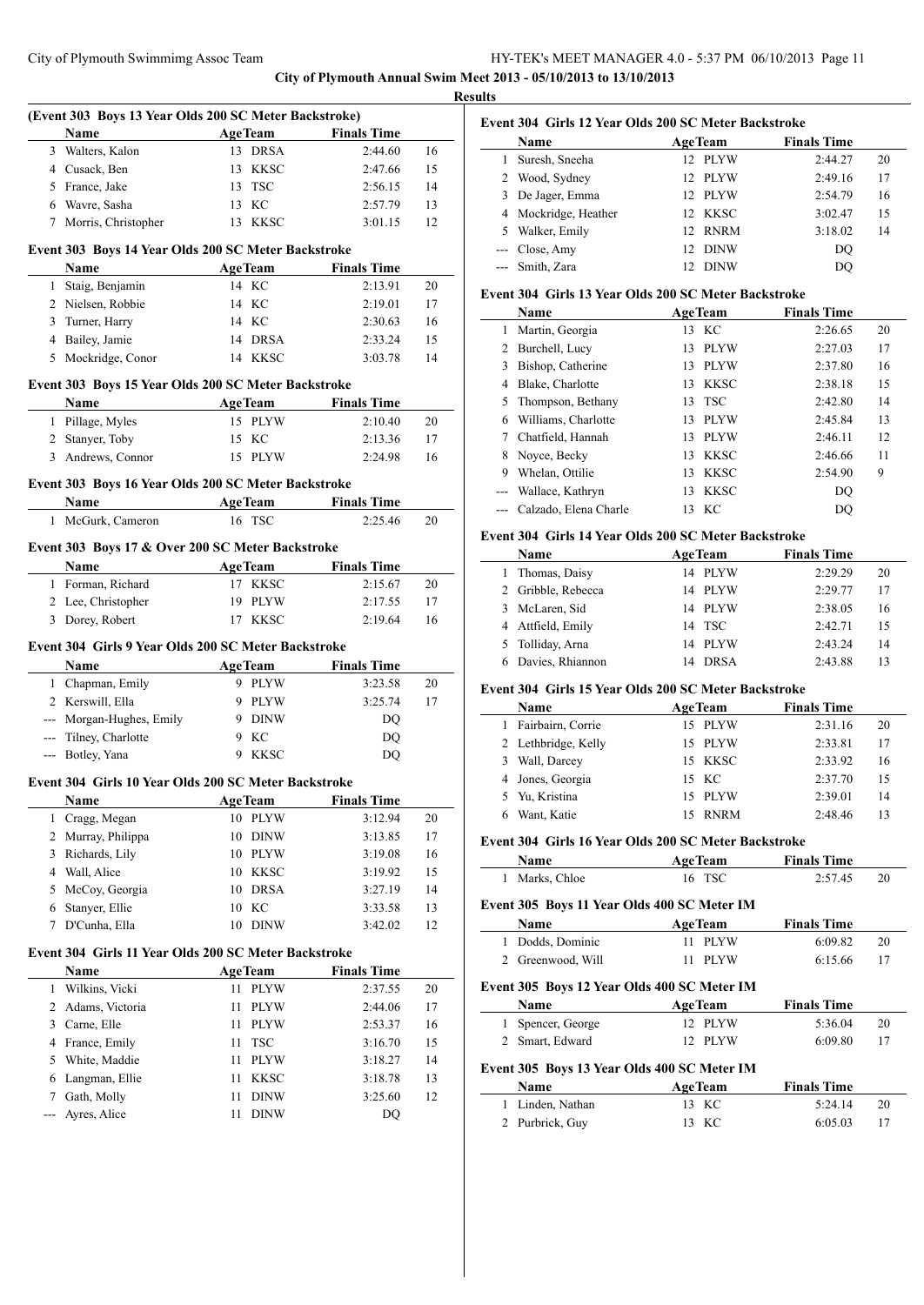**City of Plymouth Annual Swim Meet 2013 - 05/10/2013 to 13/10/2013**

|                   | Event 305 Boys 14 Year Olds 400 SC Meter IM         |                    |                               |                                        |
|-------------------|-----------------------------------------------------|--------------------|-------------------------------|----------------------------------------|
|                   | Name                                                | <b>AgeTeam</b>     | <b>Finals Time</b>            |                                        |
|                   | 1 Staig, Benjamin                                   | 14 KC              | 4:57.96                       | 20                                     |
|                   |                                                     |                    |                               |                                        |
|                   | Event 305 Boys 15 Year Olds 400 SC Meter IM         |                    |                               |                                        |
|                   | <b>Name</b>                                         | <b>AgeTeam</b>     | <b>Finals Time</b>            |                                        |
|                   | 1 Francis, Alex                                     | 15 TSC             | 6:05.34                       | 20                                     |
|                   | Event 305 Boys 17 & Over 400 SC Meter IM            |                    |                               |                                        |
|                   | <b>Name</b>                                         | <b>AgeTeam</b>     | <b>Finals Time</b>            |                                        |
|                   | 1 Dorey, Robert                                     | 17 KKSC            | 5:14.29                       | 20                                     |
|                   |                                                     |                    |                               |                                        |
|                   | Event 306 Girls 10 Year Olds 400 SC Meter Freestyle |                    |                               |                                        |
|                   | Name                                                | <b>AgeTeam</b>     | <b>Finals Time</b>            |                                        |
|                   | 1 Cragg, Megan                                      | 10 PLYW            | 6:11.70                       | 20                                     |
|                   | 2 Cusack, Charlotte                                 | 10 KKSC            | 6:46.65                       | 17                                     |
|                   | 3 McCoy, Georgia                                    | 10 DRSA            | 6:49.28                       | 16                                     |
|                   | 4 Coleman, Jasmin                                   | 10 DRSA            | 7:01.66                       | 15                                     |
|                   | Event 306 Girls 11 Year Olds 400 SC Meter Freestyle |                    |                               |                                        |
|                   | <b>Name</b>                                         | <b>AgeTeam</b>     | <b>Finals Time</b>            |                                        |
|                   | 1 Jones, Ella-Louise                                | 11 PLYW            | 5:13.94                       | 20                                     |
|                   | 2 Botley, Tia                                       | 11 KKSC            | 5:23.41                       | 17                                     |
|                   | 3 Dolton, Laura                                     | 11 PLYW            | 5:36.23                       | 16                                     |
|                   | 4 Carne, Elle                                       | 11 PLYW            | 5:46.09                       | 15                                     |
|                   | 5 France, Emily                                     | 11 TSC             | 6:11.48                       | 14                                     |
|                   | 6 Mumford, Sophie                                   | 11 PLYW            | 6:29.03                       | 13                                     |
| $7\phantom{.000}$ | Knight, Olivia                                      | 11 KKSC            | 6:53.33                       | 12                                     |
|                   | Name<br>1 Bynoe, Kendi                              | AgeTeam<br>12 PLYW | <b>Finals Time</b><br>4:49.58 | 20                                     |
|                   | 2 Hession, Lauren                                   | 12 PLYW            | 5:01.45                       | 17                                     |
|                   | 3 De Jager, Emma                                    | 12 PLYW            | 5:19.21                       | 16                                     |
|                   | 4 Marles, Maisie                                    | 12 PLYW            | 5:40.49                       | 15                                     |
|                   |                                                     |                    |                               |                                        |
|                   | Event 306 Girls 13 Year Olds 400 SC Meter Freestyle |                    |                               |                                        |
|                   | Name                                                |                    | AgeTeam Finals Time           |                                        |
|                   | 1 Martin, Georgia                                   | 13 KC              | 4:41.89                       | 20                                     |
|                   | 2 Burchell, Lucy                                    | 13 PLYW            | 4:54.33                       | 17                                     |
|                   | Craigie, Charlotte                                  | 13 DINW            | 5:03.22                       | 16                                     |
| 3                 |                                                     |                    |                               |                                        |
| 4                 | Blake, Charlotte                                    | 13 KKSC            | 5:16.88                       |                                        |
| 5                 | Lee, Isobel                                         | 13 KKSC            | 5:30.77                       |                                        |
| 6                 | Christopher, Georgia                                | 13 PLYW            | 5:31.82                       | 15<br>14<br>13                         |
| 7                 | Wallace, Kathryn                                    | 13 KKSC            | 5:51.09                       |                                        |
|                   | Event 306 Girls 14 Year Olds 400 SC Meter Freestyle |                    |                               | 12                                     |
|                   | <b>Name</b>                                         | <b>AgeTeam</b>     | <b>Finals Time</b>            |                                        |
| 1                 | O'Reilly, Brittaney                                 | 14 KC              | 4:54.99                       |                                        |
|                   | 2 Moore, Victoria                                   | 14 KC              | 5:02.55                       |                                        |
|                   | 3 Attfield, Emily                                   | <b>TSC</b><br>14   | 5:05.56                       |                                        |
|                   | 4 Temple, Sian                                      | 14 KC              | 5:05.90                       |                                        |
|                   | 5 Hoppins, Skye                                     | 14 PLYW            | 5:13.51                       |                                        |
| 6                 | King, Bethany                                       | 14 KKSC            | 5:30.78                       |                                        |
| 7                 | Harris, Olivia                                      | 14 DINW            | 5:31.41                       | 20<br>17<br>16<br>15<br>14<br>13<br>12 |
|                   | Event 306 Girls 15 Year Olds 400 SC Meter Freestyle |                    |                               |                                        |
|                   | Name                                                | <b>AgeTeam</b>     | <b>Finals Time</b>            |                                        |
| 1                 | Fairbairn, Corrie                                   | 15 PLYW            | 4:43.99                       | 20                                     |

| Event 306 Girls 16 Year Olds 400 SC Meter Freestyle           |                       |                                                                                               |                                                     |
|---------------------------------------------------------------|-----------------------|-----------------------------------------------------------------------------------------------|-----------------------------------------------------|
| Name                                                          | <b>AgeTeam</b>        | <b>Finals Time</b>                                                                            |                                                     |
| 1 Picillo, Leah                                               | 16 KC                 | 4:36.07                                                                                       | 20                                                  |
| Marks, Chloe                                                  | <b>TSC</b><br>16      | 5:47.73                                                                                       | 17                                                  |
| Event 306 Girls 17 & Over 400 SC Meter Freestyle              |                       |                                                                                               |                                                     |
| Name                                                          | <b>AgeTeam</b>        | <b>Finals Time</b>                                                                            |                                                     |
| Teague, Elizabeth                                             | 17<br><b>TSC</b>      | 5:22.91                                                                                       | 20                                                  |
| Event 307 Boys 100 SC Meter Breaststroke Championship Final   |                       |                                                                                               |                                                     |
| <b>Name</b>                                                   | <b>AgeTeam</b>        | <b>Finals Time</b>                                                                            |                                                     |
| McAntagart, Donovan                                           | 16 KC                 | 1:08.42                                                                                       | 20                                                  |
| 2 Rookes, Kieran                                              | 16<br>TSC             | 1:09.02                                                                                       | 17                                                  |
| 3 Oliver, Russell                                             | 19 KC                 | 1:10.34                                                                                       | 16                                                  |
| Colley, David<br>4                                            | 17 KC                 | 1:11.05                                                                                       | 15                                                  |
| Luckham-Down, William                                         | 15 KC                 | 1:11.25                                                                                       | 14                                                  |
| 6 Pillage, Myles                                              | 15 PLYW               | 1:11.71                                                                                       | 13                                                  |
| Normington, Thomas                                            | <b>PLYW</b><br>16     | 1:12.05                                                                                       | 12                                                  |
| Lee, Christopher                                              | 19<br><b>PLYW</b>     | 1:13.67                                                                                       | 11                                                  |
| Event 308 Girls 100 SC Meter Butterfly Championship Final     |                       |                                                                                               |                                                     |
| Name                                                          | <b>AgeTeam</b>        | <b>Finals Time</b>                                                                            |                                                     |
| 1 Noyce, Emma                                                 | 15 KKSC               | 1:10.00                                                                                       | 20                                                  |
| 2 Paddon, Ella                                                | КC<br>16              | 1:10.33                                                                                       | 17                                                  |
| 3 Picillo, Leah                                               | 16 KC                 | 1:10.40                                                                                       | 16                                                  |
| 4 Watmore, Beth                                               | 15 KC                 | 1:11.00                                                                                       | 15                                                  |
| Buys, Jeanri                                                  | 13 PLYW               | 1:11.71                                                                                       | 14                                                  |
| 6 Wall, Darcey                                                | 15 KKSC               | 1:13.69                                                                                       | 13                                                  |
| Martin, Georgia                                               | 13<br>КC              | 1:13.99                                                                                       | 12                                                  |
| Rowland, Lucy                                                 | <b>PLYW</b><br>15     | DQ                                                                                            |                                                     |
| Event 401 Girls 10 Year Olds 100 SC Meter Backstroke          |                       |                                                                                               |                                                     |
| <b>Name</b>                                                   | <b>AgeTeam</b>        | <b>Finals Time</b>                                                                            |                                                     |
| 57 Wall, Alice                                                | <b>KKSC</b><br>10     | 1:30.48                                                                                       |                                                     |
| Cragg, Megan                                                  | 10 PLYW               | 1:34.36                                                                                       |                                                     |
| Richards, Lily                                                | 10 PLYW               | 1:35.77                                                                                       |                                                     |
| McCoy, Georgia                                                | <b>DRSA</b><br>10     | 1:38.82                                                                                       |                                                     |
| Stanyer, Ellie                                                | KC <sub>1</sub><br>10 | 1:40.78                                                                                       |                                                     |
| 74 Cusack, Charlotte                                          | 10 KKSC               | 1:45.46                                                                                       |                                                     |
| Event 401 Girls 11 Year Olds 100 SC Meter Backstroke          |                       |                                                                                               |                                                     |
| Name                                                          | <b>AgeTeam</b>        | <b>Finals Time</b>                                                                            |                                                     |
| Wilkins, Vicki                                                | <b>PLYW</b><br>11     | 1:15.79                                                                                       |                                                     |
| Jones, Ella-Louise                                            | 11<br><b>PLYW</b>     | 1:16.53                                                                                       |                                                     |
| Adams, Victoria                                               | 11<br>PLYW            | 1:17.64                                                                                       |                                                     |
| 39<br>Carne, Elle                                             | 11<br>PLYW            | 1:20.79                                                                                       |                                                     |
| Steele, Mia                                                   | <b>DRSA</b><br>11     | 1:24.09                                                                                       |                                                     |
| Elliott, Phoebe                                               | <b>PLYW</b><br>11     | 1:28.12                                                                                       |                                                     |
| Dolton, Laura                                                 | 11<br><b>PLYW</b>     | 1:28.35                                                                                       |                                                     |
| Stephens, Isabelle                                            | 11<br><b>PLYW</b>     | 1:30.06                                                                                       |                                                     |
| Miles, Katy                                                   | KC<br>11              | 1:31.42                                                                                       |                                                     |
| Langman, Ellie                                                | <b>KKSC</b><br>11     | 1:32.58                                                                                       |                                                     |
| France, Emily                                                 | <b>TSC</b><br>11      | 1:33.81                                                                                       |                                                     |
|                                                               |                       |                                                                                               |                                                     |
| Zaffiro, Tegan                                                |                       |                                                                                               |                                                     |
|                                                               |                       |                                                                                               |                                                     |
|                                                               |                       |                                                                                               |                                                     |
|                                                               |                       |                                                                                               |                                                     |
| Nairn, Ellis<br>White, Maddie<br>Germon, Flora<br>Gath, Molly |                       | 11<br><b>PLYW</b><br><b>KKSC</b><br>11<br>11<br>PLYW<br>11<br><b>TSC</b><br>11<br><b>DINW</b> | 1:35.02<br>1:36.88<br>1:38.63<br>1:39.59<br>1:39.97 |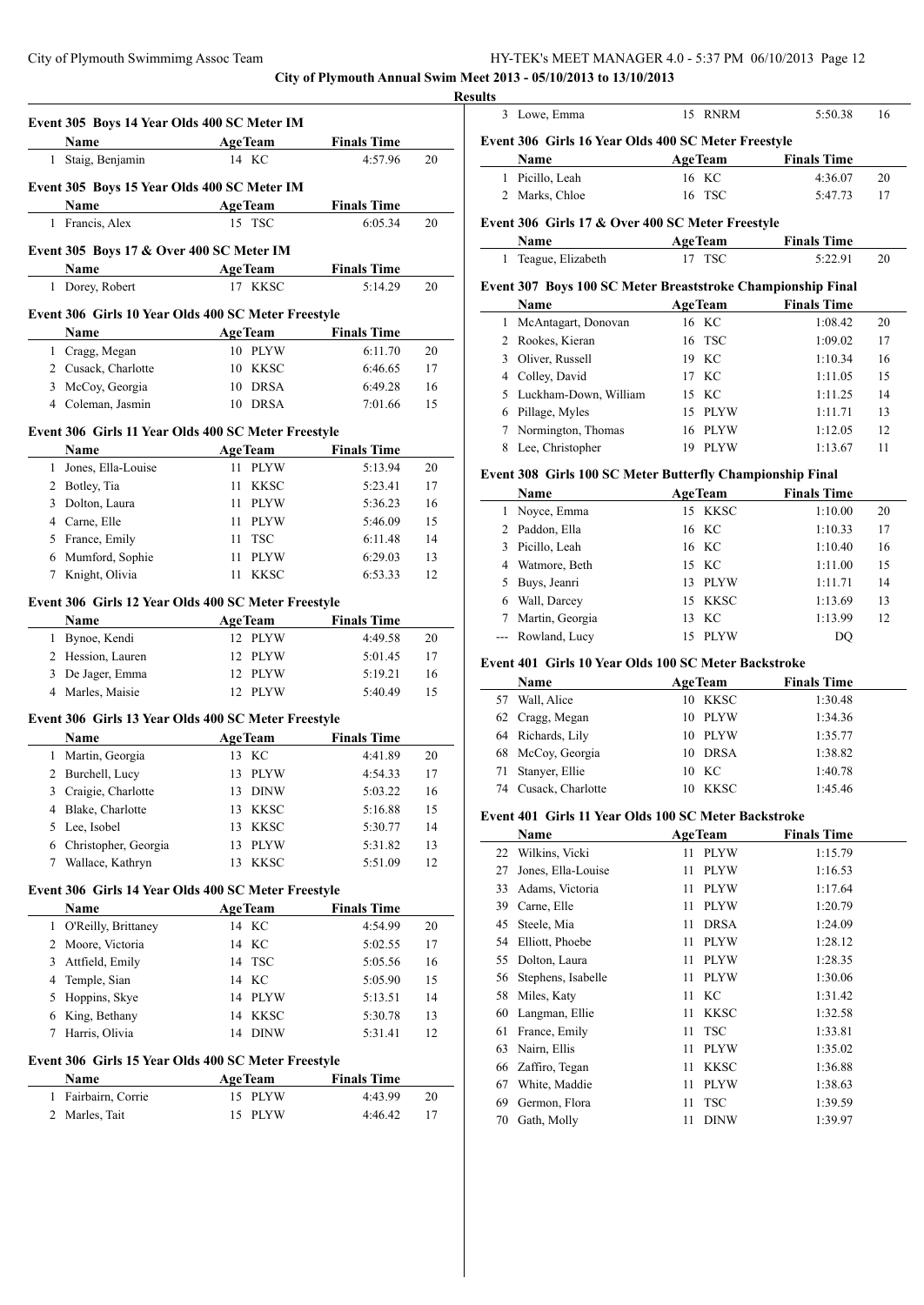# **City of Plymouth Annual Swim Meet 2013 - 05/10/2013 to 13/10/2013**

| (Event 401 Girls 11 Year Olds 100 SC Meter Backstroke) |                                                      |                   |                    |    |  |
|--------------------------------------------------------|------------------------------------------------------|-------------------|--------------------|----|--|
|                                                        | Name                                                 | <b>AgeTeam</b>    | <b>Finals Time</b> |    |  |
| 72                                                     | Garland-Tsirka, Thanae                               | <b>TSC</b><br>11  | 1:43.24            |    |  |
|                                                        |                                                      |                   |                    |    |  |
|                                                        | Event 401 Girls 12 Year Olds 100 SC Meter Backstroke |                   |                    |    |  |
|                                                        | Name                                                 | <b>AgeTeam</b>    | <b>Finals Time</b> |    |  |
| 23                                                     | Suresh, Sneeha                                       | 12 PLYW           | 1:15.80            |    |  |
|                                                        | 28 Hession, Lauren                                   | 12 PLYW           | 1:16.70            |    |  |
|                                                        | 34 Stewart, Jessica                                  | 12 PLYW           | 1:17.90            |    |  |
|                                                        | 35 Wood, Sydney                                      | 12 PLYW           | 1:18.60            |    |  |
|                                                        | 44 Wardle, Gabrielle                                 | 12 PLYW           | 1:24.01            |    |  |
|                                                        | 49 Mockridge, Heather                                | 12 KKSC           | 1:26.24            |    |  |
| 51                                                     | Smith, Zara                                          | 12 DINW           | 1:26.65            |    |  |
|                                                        | 59 Morgan, Daisy                                     | 12<br>TSC         | 1:31.86            |    |  |
| 73                                                     | Budgen, Charlotte                                    | <b>KKSC</b><br>12 | 1:45.19            |    |  |
|                                                        | Event 401 Girls 13 Year Olds 100 SC Meter Backstroke |                   |                    |    |  |
|                                                        | Name                                                 | <b>AgeTeam</b>    | <b>Finals Time</b> |    |  |
|                                                        | 2 Burchell, Lucy                                     | <b>PLYW</b><br>13 | 1:08.71            | 17 |  |
|                                                        | 5 Martin, Georgia                                    | KС<br>13          | 1:09.88            | 14 |  |
|                                                        | 15 Blake, Charlotte                                  | 13 KKSC           | 1:13.03            | 2  |  |
| 17                                                     | Bishop, Catherine                                    | 13 PLYW           | 1:14.37            |    |  |
| 20                                                     | Buys, Jeanri                                         | 13 PLYW           | 1:15.41            |    |  |
| 21                                                     | Peach, Kate                                          | 13 KKSC           | 1:15.49            |    |  |
| 24                                                     | Noyce, Becky                                         | 13 KKSC           | 1:15.91            |    |  |
| 25                                                     | Thompson, Bethany                                    | 13 TSC            | 1:15.94            |    |  |
|                                                        | 29 Chatfield, Hannah                                 |                   |                    |    |  |
|                                                        |                                                      | 13 PLYW           | 1:16.78            |    |  |
|                                                        | 36 Christopher, Georgia                              | 13 PLYW           | 1:19.06            |    |  |
|                                                        | 38 Clemens, Jessamy                                  | 13 TSC            | 1:20.72            |    |  |
| 40                                                     | Abernethy, Isobel                                    | 13 DRSA           | 1:20.92            |    |  |
| 41                                                     | Williams, Charlotte                                  | 13 PLYW           | 1:21.88            |    |  |
| 42                                                     | Whelan, Ottilie                                      | 13 KKSC           | 1:22.76            |    |  |
| 43                                                     | Wallace, Kathryn                                     | 13 KKSC           | 1:23.23            |    |  |
|                                                        | 46 Lee, Isobel                                       | 13<br>KKSC        | 1:24.29            |    |  |
|                                                        | 48 Francis, Amber                                    | 13<br><b>TSC</b>  | 1:25.42            |    |  |
|                                                        | 50 Arundel, Gemma                                    | 13<br>TSC         | 1:26.26            |    |  |
|                                                        | 53 Calzado, Elena Charle                             | KC<br>13          | 1:28.01            |    |  |
|                                                        | 65 Kellett, Alice                                    | 13<br><b>RNRM</b> | 1:36.33            |    |  |
|                                                        | Event 401 Girls 14 Year Olds 100 SC Meter Backstroke |                   |                    |    |  |
|                                                        | Name                                                 | <b>AgeTeam</b>    | <b>Finals Time</b> |    |  |
| $\overline{4}$                                         | Gribble, Rebecca                                     | 14 PLYW           | 1:09.15            | 15 |  |
| 6                                                      | Thomas, Daisy                                        | 14<br><b>PLYW</b> | 1:10.08            | 13 |  |
| 11                                                     | McLaren, Sid                                         | <b>PLYW</b><br>14 | 1:11.43            | 6  |  |
|                                                        | 16 Davies, Aimee                                     | KC<br>14          | 1:13.88            | 1  |  |
| 18                                                     | Davies, Rhiannon                                     | <b>DRSA</b><br>14 | 1:14.94            |    |  |
|                                                        | 26 Kahraman, Defne                                   | <b>PLYW</b><br>14 | 1:16.50            |    |  |
| 30                                                     | Attfield, Emily                                      | 14<br><b>TSC</b>  | 1:16.90            |    |  |
| 32                                                     | Tolliday, Arna                                       | <b>PLYW</b><br>14 | 1:17.46            |    |  |
| 52                                                     | King, Bethany                                        | <b>KKSC</b><br>14 | 1:26.79            |    |  |
|                                                        | Event 401 Girls 15 Year Olds 100 SC Meter Backstroke |                   |                    |    |  |
|                                                        | Name                                                 | <b>AgeTeam</b>    | <b>Finals Time</b> |    |  |
| 7                                                      | Jones, Georgia                                       | 15 KC             | 1:10.15            | 12 |  |
| 8                                                      | Rowland, Lucy                                        | <b>PLYW</b><br>15 | 1:10.66            | 11 |  |
| 9                                                      | Fairbairn, Corrie                                    | 15<br><b>PLYW</b> | 1:11.09            | 9  |  |
| 10                                                     | Lethbridge, Kelly                                    | 15<br><b>PLYW</b> | 1:11.29            | 7  |  |
| 12                                                     | Wall, Darcey                                         | <b>KKSC</b><br>15 | 1:12.21            | 5  |  |
| 13                                                     | Yu, Kristina                                         | <b>PLYW</b><br>15 | 1:12.43            | 4  |  |
|                                                        |                                                      |                   |                    |    |  |
|                                                        |                                                      |                   |                    |    |  |

| 19       | Marles, Tait                                         | 15 PLYW                    | 1:15.03            |    |
|----------|------------------------------------------------------|----------------------------|--------------------|----|
| 31       | Want, Katie                                          | 15 RNRM                    | 1:17.20            |    |
|          | 37 Tucker, Abigail                                   | 15 KKSC                    | 1:20.19            |    |
|          | Event 401 Girls 16 Year Olds 100 SC Meter Backstroke |                            |                    |    |
|          | Name                                                 | <b>AgeTeam</b>             | <b>Finals Time</b> |    |
|          | 3 Picillo, Leah                                      | 16 KC                      | 1:08.81            | 16 |
|          | 47 Marks, Chloe                                      | 16 TSC                     | 1:25.31            |    |
|          | Event 401 Girls 17 & Over 100 SC Meter Backstroke    |                            |                    |    |
|          | Name                                                 | <b>AgeTeam</b>             | <b>Finals Time</b> |    |
| 1        | Small, Deandre                                       | 17 PLYW                    | 1:07.07            | 20 |
|          | 14 Lamb, Laura                                       | 17 PLYW                    | 1:12.93            | 3  |
|          | Event 402 Boys 9 Year Olds 100 SC Meter IM           |                            |                    |    |
|          | Name                                                 | <b>AgeTeam</b>             | <b>Finals Time</b> |    |
|          | 53 Brew, Jamie                                       | 9 KC                       | 1:39.93            |    |
|          |                                                      |                            |                    |    |
|          | Event 402 Boys 10 Year Olds 100 SC Meter IM<br>Name  | <b>AgeTeam</b>             | <b>Finals Time</b> |    |
|          | 37 Smart, Oliver                                     | 10 PLYW                    | 1:23.28            |    |
|          | 45 Davies, Blake                                     | 10 PLYW                    | 1:28.38            |    |
|          | 47 Hyland, Charlie                                   | 10 PLYW                    | 1:29.91            |    |
|          |                                                      |                            |                    |    |
|          | 50 Craigie, Jack                                     | 10 DINW                    | 1:31.81            |    |
|          | 52 Prowse, Joshua                                    | 10 DINW                    | 1:38.76            |    |
|          | 56 Coleridge, Marcus                                 | 10 KC                      | 1:43.47            |    |
|          | 57 Hitchen, James                                    | 10 KKSC                    | 1:45.39            |    |
| 58       | Twyman, Matt                                         | 10 KC                      | 1:46.67            |    |
|          | 59 Moss, George                                      | 10 DINW                    | 1:59.00            |    |
|          |                                                      |                            |                    |    |
| ---      | Robinson, Connor                                     | 10 PLYW                    | DQ                 |    |
|          | Event 402 Boys 11 Year Olds 100 SC Meter IM          |                            |                    |    |
|          | Name                                                 | <b>AgeTeam</b>             | <b>Finals Time</b> |    |
| 19       | Davies, Adam                                         | 11 PLYW                    | 1:13.94            |    |
|          | 32 Greenwood, Will                                   | 11 PLYW                    | 1:21.51            |    |
|          | 36 Dodds, Dominic                                    | 11 PLYW                    | 1:22.63            |    |
|          | 42 Jones, Reid                                       | 11 DINW                    | 1:26.97            |    |
|          | 44 Haigh, Cole                                       | 11 DINW                    | 1:28.28            |    |
|          | 49 Schmidt, Jacek                                    | 11 PLYW                    | 1:31.35            |    |
|          | 51 Close, James                                      | 11 TSC                     | 1:36.58            |    |
|          | 54 Bowles, Benjamin                                  | 11 TSC                     | 1:40.49            |    |
| ---      | Plumb, Matt                                          | 11<br><b>DINW</b>          | DQ                 |    |
|          | Lillyman, Ryan                                       | TSC<br>11                  | DQ                 |    |
|          | Event 402 Boys 12 Year Olds 100 SC Meter IM          |                            |                    |    |
|          | Name                                                 | <b>AgeTeam</b>             | <b>Finals Time</b> |    |
| 26       | Hutchin, Jack                                        | 12 KC                      | 1:18.25            |    |
| 35       | Hitchen, William                                     | 12 KKSC                    | 1:22.54            |    |
|          | 38 Foley, Jonah                                      | 12 PLYW                    | 1:23.72            |    |
|          | 39 Charlton, Ethan                                   | 12 KKSC                    | 1:24.05            |    |
|          | 40 Smart, Edward                                     | 12<br>PLYW                 | 1:24.50            |    |
|          | 48 Noakes, Ieuan                                     | 12<br><b>TSC</b>           | 1:30.78            |    |
|          | 55 Cade, Sam                                         | <b>TSC</b><br>12           | 1:42.37            |    |
|          | --- Lowe, Daniel                                     | 12 RNRM                    | DQ                 |    |
|          |                                                      |                            |                    |    |
|          | Event 402 Boys 13 Year Olds 100 SC Meter IM          |                            |                    |    |
|          | Name                                                 | <b>AgeTeam</b>             | <b>Finals Time</b> |    |
| 20<br>23 | Linden, Nathan<br>Trebilcock, Jack                   | 13 KC<br><b>PLYW</b><br>13 | 1:14.37<br>1:16.43 |    |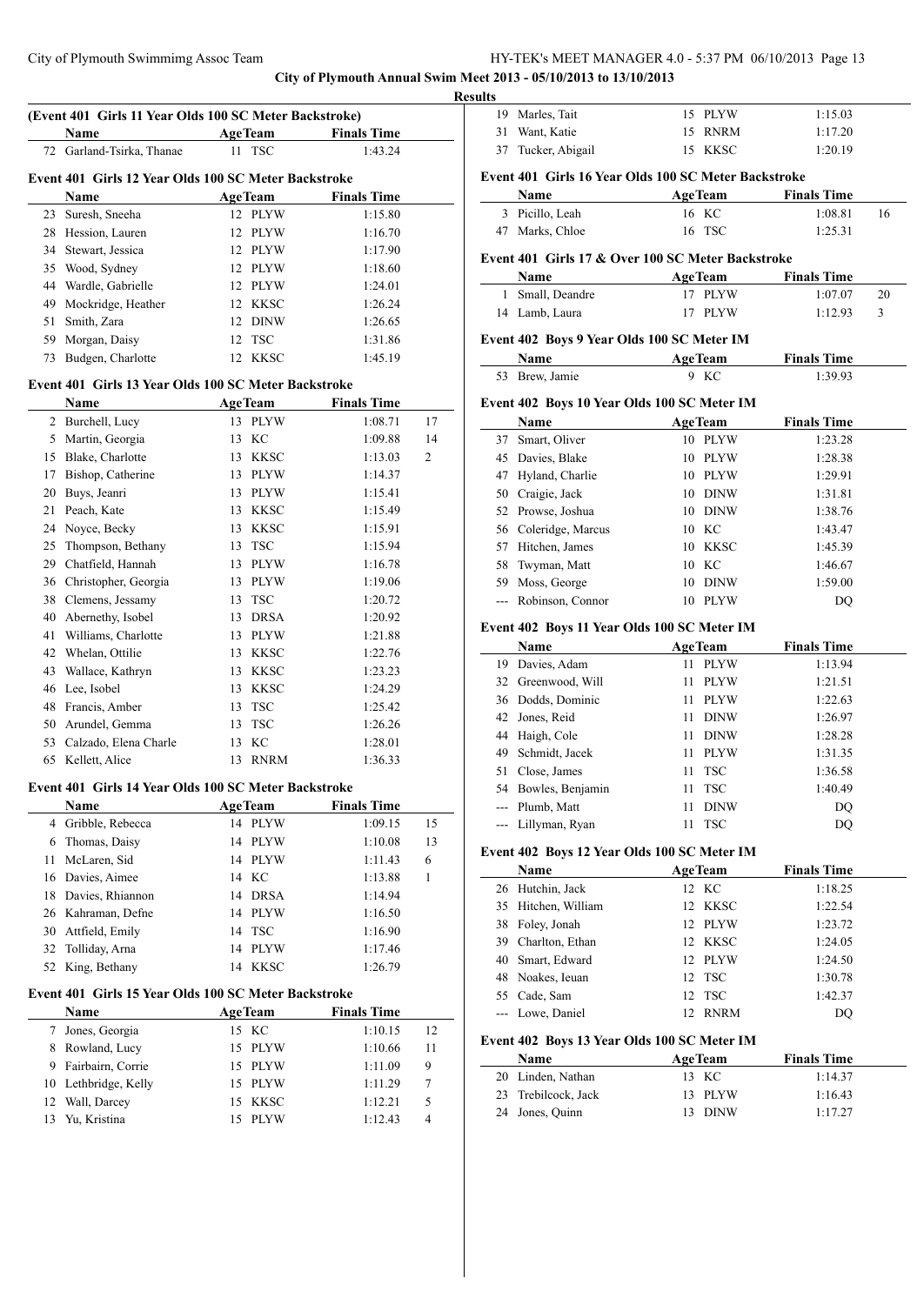**City of Plymouth Annual Swim Meet 2013 - 05/10/2013 to 13/10/2013**

 $\sim$ 

 $\equiv$ 

**Results**

|       | (Event 402 Boys 13 Year Olds 100 SC Meter IM)        |         |                |                    |                |
|-------|------------------------------------------------------|---------|----------------|--------------------|----------------|
|       | Name                                                 |         | <b>AgeTeam</b> | <b>Finals Time</b> |                |
| 28    | Cusack, Ben                                          | 13      | <b>KKSC</b>    | 1:19.02            |                |
|       | 29 Wavre, Sasha                                      | 13      | КC             | 1:19.27            |                |
|       | 30 France, Jake                                      | 13      | <b>TSC</b>     | 1:21.03            |                |
| 31    | Walters, Kalon                                       |         | 13 DRSA        | 1:21.22            |                |
| 33    | Purbrick, Guy                                        | 13      | KС             | 1:21.58            |                |
| 34    | Morris, Christopher                                  | 13      | <b>KKSC</b>    | 1:21.83            |                |
| 46    | Tucker, Dan                                          | 13      | <b>KKSC</b>    | 1:28.42            |                |
|       |                                                      |         |                |                    |                |
|       | Event 402 Boys 14 Year Olds 100 SC Meter IM          |         |                |                    |                |
|       | <b>Name</b>                                          |         | <b>AgeTeam</b> | <b>Finals Time</b> |                |
|       | 10 Nielsen, Robbie                                   |         | 14 KC          | 1:07.71            | 7              |
| 14    | Turner, Harry                                        | 14      | KC             | 1:09.76            | 3              |
|       | 15 Youssef, Mazen                                    |         | 14 PLYW        | 1:09.77            | $\overline{c}$ |
| 17    | Stephens, Luke                                       |         | 14 TSC         | 1:11.36            |                |
| 18    | Bailey, Jamie                                        |         | 14 DRSA        | 1:12.88            |                |
| 27    | Morgan, George                                       | 14      | <b>TSC</b>     | 1:18.74            |                |
| 41    | Juncosa, Oriol                                       | 14      | KC             | 1:26.35            |                |
| 43    | Mockridge, Conor                                     |         | 14 KKSC        | 1:27.25            |                |
|       | Event 402 Boys 15 Year Olds 100 SC Meter IM          |         |                |                    |                |
|       | Name                                                 |         | <b>AgeTeam</b> | <b>Finals Time</b> |                |
| 1     | Pillage, Myles                                       |         | 15 PLYW        | 1:01.25            | 20             |
|       | 5 Luckham-Down, William                              | 15      | КC             | 1:04.83            | 13.5           |
| 11    | Stanyer, Toby                                        |         | 15 KC          | 1:07.78            | 6              |
| 13    | Wardle, Harry                                        |         | 15 PLYW        | 1:08.84            | 4              |
| 16    | Seldon, Jacob                                        | 15      | KKSC           | 1:11.01            | 1              |
| 21    | Ball, Gavin                                          | 15      | TSC            | 1:14.54            |                |
| 25    | Francis, Alex                                        | 15      | <b>TSC</b>     | 1:18.24            |                |
|       |                                                      | 15      | <b>RNRM</b>    |                    |                |
| $---$ | Moss, George                                         |         |                | $\rm DQ$           |                |
| $ -$  | Howling, Luke                                        | 15      | <b>KKSC</b>    | DQ                 |                |
|       | Event 402 Boys 16 Year Olds 100 SC Meter IM          |         |                |                    |                |
|       | Name                                                 |         | <b>AgeTeam</b> | <b>Finals Time</b> |                |
|       | 2 Normington, Thomas                                 |         | 16 PLYW        | 1:01.44            | 17             |
| 12    | Rookes, Kieran                                       | 16      | <b>TSC</b>     | 1:07.80            | 5              |
| 22    | Christie, Jonathan                                   | 16      | <b>DRSA</b>    | 1:14.66            |                |
|       | Event 402 Boys 17 & Over 100 SC Meter IM             |         |                |                    |                |
|       | <b>Name</b>                                          | AgeTeam |                | <b>Finals Time</b> |                |
| 3     | Colley, David                                        | 17      | KC             | 1:04.60            | 16             |
| 4     | Forman, Richard                                      | 17      | <b>KKSC</b>    | 1:04.64            | 15             |
| 5     | Lee, Christopher                                     | 19      | <b>PLYW</b>    | 1:04.83            | 13.5           |
| 7     | Dorey, Robert                                        | 17      | <b>KKSC</b>    | 1:04.87            | 12             |
| 8     | Oliver, Russell                                      | 19      | KC             | 1:05.83            | 11             |
| 9     | Rookes, Nathaniel                                    | 19      | <b>TSC</b>     | 1:07.19            | 9              |
|       |                                                      |         |                |                    |                |
|       | Event 403 Girls 9 Year Olds 50 SC Meter Breaststroke |         |                |                    |                |
|       | Name                                                 |         | <b>AgeTeam</b> | <b>Finals Time</b> |                |
| 1     | Chapman, Emily                                       | 9       | <b>PLYW</b>    | 51.05              | 20             |
| 2     | Russell, Zoe                                         | 9       | <b>PLYW</b>    | 53.30              | 17             |
| 3     | Hughes, Evie                                         | 9.      | <b>PLYW</b>    | 54.29              | 16             |
|       | 4 Cornish, Emily                                     | 9       | <b>PLYW</b>    | 54.50              | 15             |
| 5     | Bowles, Jessica                                      | 9       | <b>TSC</b>     | 55.43              | 14             |
| 6     | Kerswill, Ella                                       | 9       | <b>PLYW</b>    | 55.85              | 13             |
| 7     | Hadfield-Clarke, Darcie                              | 9       | <b>PLYW</b>    | 1:03.44            | 12             |
| 8     | Knight, Adrienne                                     | 9       | <b>KKSC</b>    | 1:11.91            | 11             |
|       |                                                      |         |                |                    |                |

# **Event 403 Girls 10 Year Olds 50 SC Meter Breaststroke**

| <b>Name</b>          | <b>AgeTeam</b>    | <b>Finals Time</b> |    |
|----------------------|-------------------|--------------------|----|
| 1 Carpenter, Rebecca | 10 KC             | 39.90              | 20 |
| 2 Prescott, Chloe    | 10 KKSC           | 49.34              | 17 |
| 3 Coleman, Jasmin    | <b>DRSA</b><br>10 | 50.76              | 16 |
| 4 Trebilcock, Maddie | - PLYW<br>10.     | 51.89              | 15 |
| 5 Cragg, Megan       | <b>PLYW</b><br>10 | 52.55              | 14 |
| Sharam, Lana         | <b>KKSC</b>       | 54.66              | 13 |

# **Event 403 Girls 11 Year Olds 50 SC Meter Breaststroke**

|    | Name                   | <b>AgeTeam</b>    | <b>Finals Time</b> |                |
|----|------------------------|-------------------|--------------------|----------------|
| 1  | Jones, Ella-Louise     | <b>PLYW</b><br>11 | 39.45              | 20             |
| 2  | Howard, Lauren         | <b>PLYW</b><br>11 | 41.11              | 17             |
| 3  | Dolton, Laura          | <b>PLYW</b><br>11 | 44.74              | 16             |
| 4  | Carne, Elle            | <b>PLYW</b><br>11 | 47.56              | 15             |
| 5  | Langman, Ellie         | <b>KKSC</b><br>11 | 49.10              | 14             |
| 6  | Want, Tia              | <b>RNRM</b><br>11 | 49.41              | 13             |
| 7  | Dunn, Nicole           | KC<br>11          | 49.63              | 12             |
| 8  | Steele, Mia            | <b>DRSA</b><br>11 | 49.65              | 11             |
| 9  | France, Emily          | <b>TSC</b><br>11  | 50.32              | 9              |
| 10 | White, Maddie          | <b>PLYW</b><br>11 | 50.40              | 7              |
| 11 | Elliott, Phoebe        | <b>PLYW</b><br>11 | 51.34              | 6              |
| 12 | Nairn, Ellis           | <b>PLYW</b><br>11 | 53.57              | 5              |
| 13 | Mumford, Sophie        | <b>PLYW</b><br>11 | 53.98              | $\overline{4}$ |
| 14 | Zaffiro, Tegan         | <b>KKSC</b><br>11 | 54.41              | 3              |
| 15 | Rodwell-Lynn, Libby    | <b>KKSC</b><br>11 | 56.38              | $\overline{2}$ |
| 16 | Garland-Tsirka, Thanae | <b>TSC</b><br>11  | 59.14              | 1              |
| 17 | Wilcox, Elizabeth      | <b>PLYW</b><br>11 | 1:08.46            |                |

# **Event 403 Girls 12 Year Olds 50 SC Meter Breaststroke**

|   | <b>Name</b>        | <b>AgeTeam</b>     | <b>Finals Time</b> |    |
|---|--------------------|--------------------|--------------------|----|
| 1 | Teague, Sarah      | 12 TSC             | 42.03              | 20 |
| 2 | Wardle, Gabrielle  | 12 PLYW            | 43.00              | 17 |
| 3 | Stewart, Jessica   | PLYW<br>12.        | 44.28              | 16 |
| 4 | Mockridge, Heather | 12 KKSC            | 44.29              | 15 |
| 5 | Prescott, Aimee    | 12 KKSC            | 46.24              | 14 |
| 6 | Smith, Hannah      | <b>DRSA</b><br>12. | 47.46              | 13 |
|   | Walker, Emily      | 12 RNRM            | 47.93              | 12 |
| 8 | Morgan, Daisy      | 12 TSC             | 52.66              | 11 |
| 9 | Budgen, Charlotte  | KKSC<br>12         | 54.65              | 9  |

# **Event 403 Girls 13 Year Olds 50 SC Meter Breaststroke**

|    | Name                |    | <b>AgeTeam</b> | <b>Finals Time</b> |                |  |  |  |  |
|----|---------------------|----|----------------|--------------------|----------------|--|--|--|--|
| 1  | Craigie, Charlotte  | 13 | <b>DINW</b>    | 39.62              | 20             |  |  |  |  |
| 2  | Lee, Isobel         | 13 | <b>KKSC</b>    | 40.09              | 17             |  |  |  |  |
| 3  | Abernethy, Isobel   | 13 | <b>DRSA</b>    | 40.91              | 16             |  |  |  |  |
| 4  | Williams, Charlotte | 13 | <b>PLYW</b>    | 41.71              | 15             |  |  |  |  |
| 5  | Wall, Imogen        | 13 | <b>KKSC</b>    | 42.41              | 14             |  |  |  |  |
| 6  | Martin, Georgia     | 13 | KC             | 43.31              | 13             |  |  |  |  |
| 7  | Francis, Amber      | 13 | <b>TSC</b>     | 43.52              | 12             |  |  |  |  |
| 8  | Clemens, Jessamy    | 13 | <b>TSC</b>     | 45.97              | 11             |  |  |  |  |
| 9  | Thompson, Bethany   | 13 | <b>TSC</b>     | 46.34              | 9              |  |  |  |  |
| 10 | Arundel, Gemma      | 13 | <b>TSC</b>     | 46.60              | 7              |  |  |  |  |
| 11 | Milburn, Roseanna   | 13 | <b>TSC</b>     | 46.88              | 6              |  |  |  |  |
| 12 | Wallace, Kathryn    | 13 | <b>KKSC</b>    | 47.59              | 5              |  |  |  |  |
| 13 | Crutchley, Zoe      | 13 | <b>PLYW</b>    | 47.64              | $\overline{4}$ |  |  |  |  |
| 14 | Paul, Maria         | 13 | <b>DINW</b>    | 47.89              | 3              |  |  |  |  |
| 15 | Kellett, Alice      | 13 | <b>RNRM</b>    | 48.46              | $\overline{2}$ |  |  |  |  |
|    |                     |    |                |                    |                |  |  |  |  |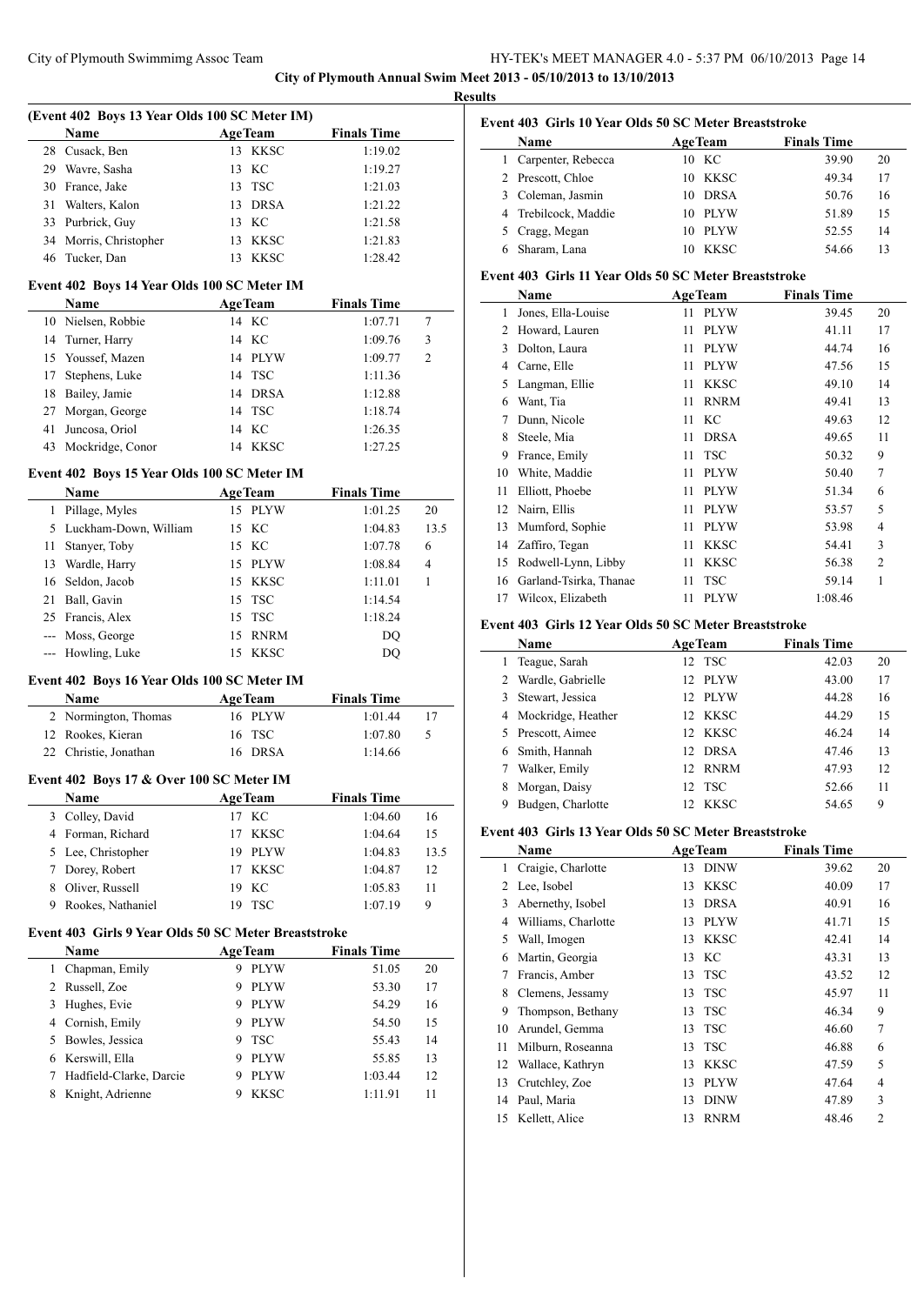**City of Plymouth Annual Swim Meet 2013 - 05/10/2013 to 13/10/2013**

|   | (Event 403 Girls 13 Year Olds 50 SC Meter Breaststroke) |                                                |                              |              |
|---|---------------------------------------------------------|------------------------------------------------|------------------------------|--------------|
|   | Name<br>16 McCall, Ellena                               | <b>ExamPedia AgeTeam</b> Finals Time<br>13 TSC | 51.17                        | $\mathbf{1}$ |
|   |                                                         |                                                |                              |              |
|   | Event 403 Girls 14 Year Olds 50 SC Meter Breaststroke   |                                                |                              |              |
|   | Name                                                    | <b>AgeTeam</b>                                 | <b>Finals Time</b>           |              |
|   | 1 Caglayan, Lara                                        | 14 PLYW                                        | 36.15                        | 20           |
|   | 2 Hays, Coral                                           | 14 PLYW                                        | 36.48                        | 17           |
|   | 3 O'Reilly, Brittaney                                   | 14 KC                                          | 37.12                        | 16           |
|   | 4 Lawrence, Emily                                       | 14 KKSC                                        | 37.38                        | 15           |
|   | 5 Temple, Sian                                          | 14 KC                                          | 39.40                        | 14           |
|   | 6 Davies, Aimee                                         | 14 KC                                          | 39.64                        | 13           |
|   | 7 Attfield, Emily                                       | 14 TSC                                         | 40.39                        | 12           |
| 8 | Edmonds, Amy                                            | 14 KKSC                                        | 41.11                        | 11           |
|   | 9 Harris, Olivia                                        | 14 DINW                                        | 49.44                        | 9            |
|   | Event 403 Girls 15 Year Olds 50 SC Meter Breaststroke   |                                                |                              |              |
|   | Name                                                    | <b>AgeTeam</b>                                 | <b>Finals Time</b>           |              |
|   | 1 Watmore, Beth                                         | 15 KC                                          | 35.75                        | 20           |
|   | 2 Shaw, Lauren                                          | 15 PLYW                                        | 39.84                        | 17           |
|   | 3 Tucker, Abigail                                       | 15 KKSC                                        | 41.21                        | 16           |
|   | 4 Lowe, Emma                                            | 15 RNRM                                        | 49.02                        | 15           |
|   |                                                         |                                                |                              |              |
|   | Event 403 Girls 16 Year Olds 50 SC Meter Breaststroke   |                                                |                              |              |
|   | <b>Name</b>                                             | <b>AgeTeam</b>                                 | <b>Finals Time</b>           |              |
|   | 1 Low, Natasha-lin                                      | 16 KC                                          | 34.43                        | 20           |
|   | 2 Grace, Jenny                                          | 16 KKSC                                        | 35.75                        | 17           |
|   | 3 Paddon, Ella                                          | 16 KC                                          | 39.75                        | 16           |
|   | Event 403 Girls 17 & Over 50 SC Meter Breaststroke      |                                                |                              |              |
|   | Name                                                    | <b>AgeTeam</b>                                 | <b>Finals Time</b>           |              |
|   | 1 Small, Deandre                                        | 17 PLYW                                        | 35.29                        | 20           |
|   | 2 Porter, Nicola                                        | 18 RNRM                                        | 41.48                        | 17           |
|   | 3 Porter, Zoe                                           | 20 RNRM                                        | 42.28                        | 16           |
|   |                                                         |                                                |                              |              |
|   | Event 404 Boys 9 Year Olds 50 SC Meter Freestyle        |                                                |                              |              |
|   | Name<br>1 Brooker, Finn                                 | 9 PLYW                                         | AgeTeam Finals Time<br>43.09 | 20           |
|   |                                                         |                                                |                              |              |
|   | Event 404 Boys 10 Year Olds 50 SC Meter Freestyle       |                                                |                              |              |
|   | <b>Name AgeTeam</b> Finals Time                         |                                                |                              |              |
| 1 | Smart, Oliver                                           | 10 PLYW                                        | 34.37                        | 20           |
| 2 | Hyland, Charlie                                         | 10 PLYW                                        | 35.04                        | 17           |
| 3 | Davies, Blake                                           | 10 PLYW                                        | 35.53                        | 16           |
| 4 | Twyman, Matt                                            | 10 KC                                          | 38.04                        | 15           |
| 5 | Coleridge, Marcus                                       | 10<br>KC                                       | 39.15                        | 14           |
| 6 | Hitchen, James                                          | 10 KKSC                                        | 41.71                        | 13           |
|   | Event 404 Boys 11 Year Olds 50 SC Meter Freestyle       |                                                |                              |              |
|   | Name                                                    | <b>AgeTeam</b>                                 | <b>Finals Time</b>           |              |
| 1 | Schmidt, Jacek                                          | 11 PLYW                                        | 34.91                        | 20           |
|   | 2 Plumb, Matt                                           | 11<br><b>DINW</b>                              | 38.28                        | 17           |
|   | 3 Bowles, Benjamin                                      | <b>TSC</b><br>11                               | 38.95                        | 16           |
|   | 4 Close, James                                          | 11<br>TSC                                      | 39.63                        | 15           |
|   | --- Lillyman, Ryan                                      | <b>TSC</b><br>11                               | DQ                           |              |
|   |                                                         |                                                |                              |              |
|   | Event 404 Boys 12 Year Olds 50 SC Meter Freestyle       |                                                |                              |              |
|   | Name                                                    | <b>AgeTeam</b>                                 | <b>Finals Time</b>           |              |
|   | 1 Hutchin, Jack                                         | 12 KC                                          | 30.10                        | 20           |
| 2 | Hitchen, William                                        | <b>KKSC</b><br>12                              | 31.20                        | 17           |
| 3 | Smart, Edward                                           | 12 PLYW                                        | 31.97                        | 16           |

|      | Event 404 Boys 13 Year Olds 50 SC Meter Freestyle |  |         |       |    |
|------|---------------------------------------------------|--|---------|-------|----|
|      | 7 Lowe, Daniel                                    |  | 12 RNRM | 47.66 | 12 |
|      | 6 Cade, Sam                                       |  | 12 TSC  | 37.80 | 13 |
|      | 5 Noakes, Ieuan                                   |  | 12 TSC  | 35.30 | 14 |
|      | 4 Charlton, Ethan                                 |  | 12 KKSC | 33.25 | 15 |
| ılts |                                                   |  |         |       |    |

|    | rame                |     | Age ream    | rinais lime |    |
|----|---------------------|-----|-------------|-------------|----|
|    | Allinson, James     | 13  | PLYW        | 29.19       | 20 |
|    | 2 Linden, Nathan    | 13  | KC          | 29.31       | 17 |
| 3  | Trebilcock, Jack    | 13. | PLYW        | 29.98       | 16 |
| 4  | France, Jake        |     | 13 TSC      | 30.60       | 15 |
| 5. | Cusack, Ben         | 13  | <b>KKSC</b> | 30.82       | 14 |
| 6. | Walters, Kalon      | 13. | DRSA        | 31.69       | 13 |
| 7  | Morris, Christopher | 13  | KKSC        | 31.74       | 12 |
|    | Wavre, Sasha        | 13  | KС          | 32.21       | 11 |
| 9  | Tucker, Dan         | 13. | KKSC        | 34.39       | 9  |
|    |                     |     |             |             |    |

# **Event 404 Boys 14 Year Olds 50 SC Meter Freestyle**

|    | Name             | <b>AgeTeam</b>    | <b>Finals Time</b> |  |
|----|------------------|-------------------|--------------------|--|
| 1  | Nielsen, Robbie  | 14 KC             | 26.62<br>20        |  |
| 2  | Rayment, Callum  | 14 PLYW           | 17<br>26.64        |  |
| 3  | Turner, Harry    | 14 KC             | 16<br>27.41        |  |
| 4  | Bailey, Jamie    | 14 DRSA           | 15<br>28.30        |  |
| 5  | Stephens, Luke   | 14 TSC            | 14<br>28.64        |  |
| 6  | Morgan, George   | 14 TSC            | 13<br>30.03        |  |
| 7  | Steele, Tyler    | 14 DRSA           | 12<br>32.15        |  |
| 8  | Juncosa, Oriol   | 14 KC             | 11<br>33.79        |  |
| 9  | Tunbridge, David | KKSC<br>14        | 34.02<br>9         |  |
| 10 | Mockridge, Conor | <b>KKSC</b><br>14 | 34.26<br>7         |  |

#### **Event 404 Boys 15 Year Olds 50 SC Meter Freestyle**

|    | Name                    |     | <b>AgeTeam</b> | <b>Finals Time</b> |    |
|----|-------------------------|-----|----------------|--------------------|----|
| 1  | Pillage, Myles          |     | 15 PLYW        | 25.19              | 20 |
|    | 2 Luckham-Down, William |     | 15 KC          | 25.64              | 17 |
| 3  | Andrews, Connor         | 15  | PLYW           | 26.58              | 16 |
| 4  | Wardle, Harry           |     | 15 PLYW        | 27.25              | 15 |
|    | 5 Anderson, James       |     | 15 TSC         | 27.65              | 14 |
| 6  | Stanyer, Toby           |     | 15 KC          | 27.76              | 13 |
| 7  | Seldon, Jacob           |     | 15 KKSC        | 28.08              | 12 |
| 8  | Ball, Gavin             |     | 15 TSC         | 28.91              | 11 |
| 9  | Moss, George            | 15  | <b>RNRM</b>    | 29.29              | 9  |
| 10 | Francis, Alex           | 15  | <b>TSC</b>     | 29.76              | 7  |
| 11 | Howling, Luke           | 15. | KKSC           | 31.78              | 6  |

# **Event 404 Boys 16 Year Olds 50 SC Meter Freestyle**

| Name                  | <b>AgeTeam</b>     | <b>Finals Time</b> |    |
|-----------------------|--------------------|--------------------|----|
| 1 Normington, Thomas  | 16 PLYW            | 25.31              | 20 |
| 2 Ivanov, Nikita      | 16 KC              | 25.50              | 17 |
| 3 McAntagart, Donovan | 16 KC              | 26.03              | 16 |
| 4 Rookes, Kieran      | 16 TSC             | 26.26              | 15 |
| 5 King, Ben           | 16 KKSC            | 26.74              | 14 |
| McGurk, Cameron       | 16 TSC             | 26.84              | 13 |
| Christie, Jonathan    | <b>DRSA</b><br>16. | 28.80              | 12 |

# **Event 404 Boys 17 & Over 50 SC Meter Freestyle**

| <b>Name</b>       | <b>AgeTeam</b> |         | <b>Finals Time</b> |    |
|-------------------|----------------|---------|--------------------|----|
| Fannon, Rob       |                | 18 PLYW | 24.97              | 20 |
| 2 Dorey, Robert   |                | 17 KKSC | 25.33              | 17 |
| 3 Li, Terence     |                | 20 DRSA | 25.46              | 16 |
| 4 Forman, Richard |                | 17 KKSC | 25.89              |    |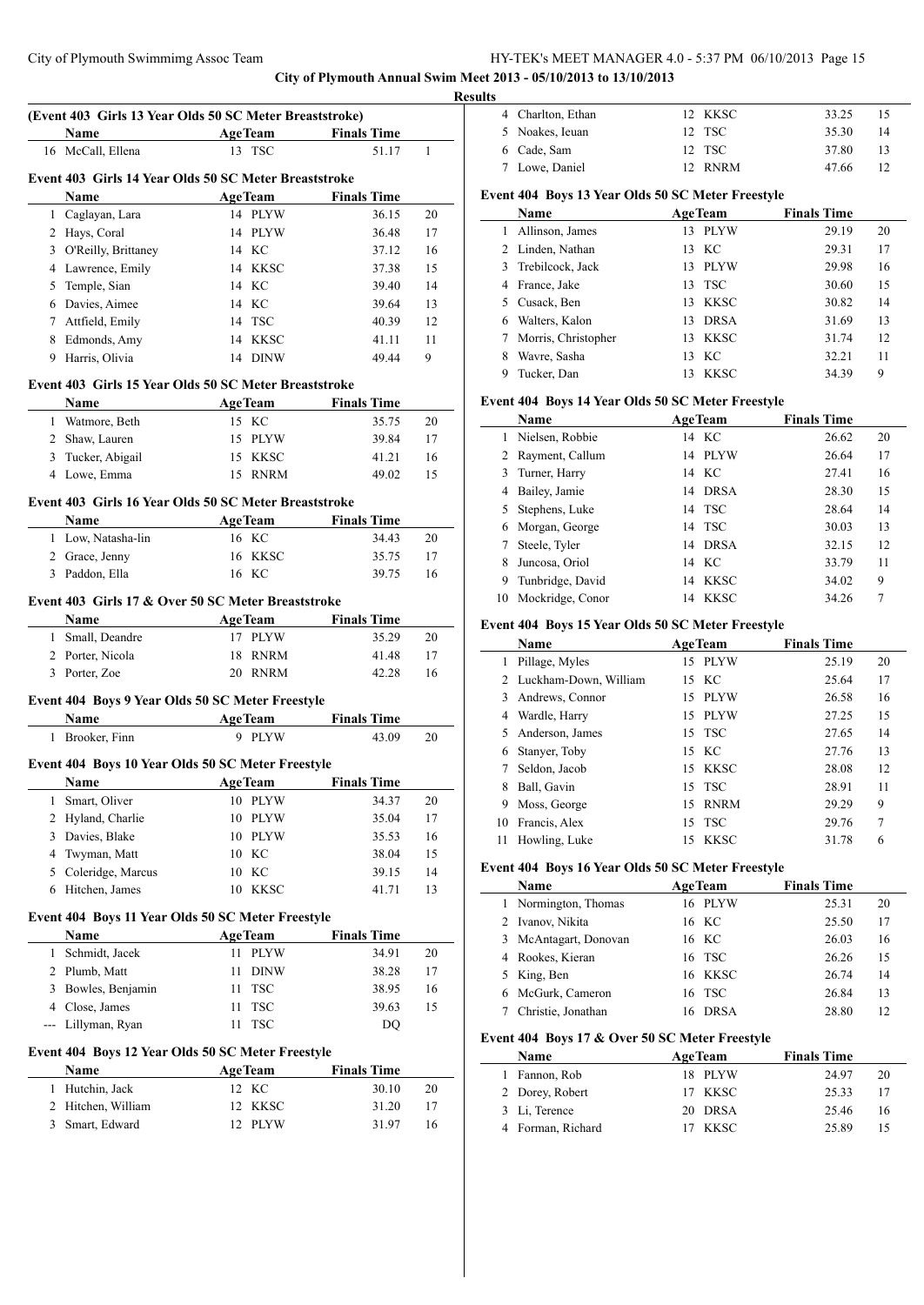**City of Plymouth Annual Swim Meet 2013 - 05/10/2013 to 13/10/2013**

|                                              | (Event 404 Boys 17 & Over 50 SC Meter Freestyle) |                   |                    |    |  |  |  |  |  |  |
|----------------------------------------------|--------------------------------------------------|-------------------|--------------------|----|--|--|--|--|--|--|
|                                              | Name                                             | <b>AgeTeam</b>    | <b>Finals Time</b> |    |  |  |  |  |  |  |
| 5                                            | Rookes, Nathaniel                                | 19 TSC            | 26.59              | 14 |  |  |  |  |  |  |
|                                              | Event 405 Girls 9 Year Olds 200 SC Meter IM      |                   |                    |    |  |  |  |  |  |  |
|                                              | Name                                             | <b>AgeTeam</b>    | <b>Finals Time</b> |    |  |  |  |  |  |  |
| 1                                            | Morgan-Hughes, Emily                             | 9 DINW            | 3:43.42            | 20 |  |  |  |  |  |  |
|                                              | 2 Bowles, Jessica                                | 9<br><b>TSC</b>   | 4:09.32            | 17 |  |  |  |  |  |  |
|                                              | --- Tilney, Charlotte                            | 9<br>KC           | DQ                 |    |  |  |  |  |  |  |
|                                              | --- Botley, Yana                                 | 9<br><b>KKSC</b>  | DQ                 |    |  |  |  |  |  |  |
| Event 405 Girls 10 Year Olds 200 SC Meter IM |                                                  |                   |                    |    |  |  |  |  |  |  |
|                                              | <b>Name</b>                                      | AgeTeam           | <b>Finals Time</b> |    |  |  |  |  |  |  |
| 1                                            | Wall, Alice                                      | 10 KKSC           | 3:21.93            | 20 |  |  |  |  |  |  |
| 2                                            | Prescott, Chloe                                  | 10 KKSC           | 3:25.47            | 17 |  |  |  |  |  |  |
| 3                                            | Gautier, Maddie                                  | 10 KKSC           | 3:26.76            | 16 |  |  |  |  |  |  |
| 4                                            | Murray, Philippa                                 | <b>DINW</b><br>10 | 3:29.41            | 15 |  |  |  |  |  |  |
| 5                                            | Richards, Lily                                   | 10 PLYW           | 3:34.24            | 14 |  |  |  |  |  |  |
| 6                                            | D'Cunha, Ella                                    | 10 DINW           | 3:37.00            | 13 |  |  |  |  |  |  |
| 7                                            | McCoy, Georgia                                   | 10 DRSA           | 3:39.82            | 12 |  |  |  |  |  |  |
| 8                                            | Trebilcock, Maddie                               | 10 PLYW           | 3:47.83            | 11 |  |  |  |  |  |  |
| 9                                            | Cusack, Charlotte                                | <b>KKSC</b><br>10 | 3:53.01            | 9  |  |  |  |  |  |  |
| 10                                           | Stanyer, Ellie                                   | 10 KC             | 4:02.02            | 7  |  |  |  |  |  |  |
|                                              | Event 405 Girls 11 Year Olds 200 SC Meter IM     |                   |                    |    |  |  |  |  |  |  |
|                                              | Name                                             | <b>AgeTeam</b>    | <b>Finals Time</b> |    |  |  |  |  |  |  |
| 1                                            | Wilkins, Vicki                                   | 11 PLYW           | 2:45.72            | 20 |  |  |  |  |  |  |
| 2                                            | Jones, Ella-Louise                               | 11<br><b>PLYW</b> | 2:51.10            | 17 |  |  |  |  |  |  |
| 3                                            | Botley, Tia                                      | 11<br><b>KKSC</b> | 2:57.58            | 16 |  |  |  |  |  |  |
| 4                                            | Adams, Victoria                                  | 11<br><b>PLYW</b> | 3:00.45            | 15 |  |  |  |  |  |  |
|                                              | Dolton, Laura                                    | <b>PLYW</b><br>11 |                    |    |  |  |  |  |  |  |
| 5                                            |                                                  |                   | 3:06.38            | 14 |  |  |  |  |  |  |
| 6                                            | Steele, Mia                                      | <b>DRSA</b><br>11 | 3:17.18            | 13 |  |  |  |  |  |  |
| 7                                            | Miles, Katy                                      | KC<br>11          | 3:27.48            | 12 |  |  |  |  |  |  |
| 8                                            | Langman, Ellie                                   | <b>KKSC</b><br>11 | 3:27.79            | 11 |  |  |  |  |  |  |
| 9                                            | Zaffiro, Tegan                                   | 11<br><b>KKSC</b> | 3:32.96            | 9  |  |  |  |  |  |  |
| 10                                           | White, Maddie                                    | <b>PLYW</b><br>11 | 3:41.45            | 7  |  |  |  |  |  |  |
| 11                                           | Dunn, Nicole                                     | KC<br>11          | 3:42.33            | 6  |  |  |  |  |  |  |
| 12                                           | Knight, Olivia                                   | <b>KKSC</b><br>11 | 3:46.45            | 5  |  |  |  |  |  |  |
|                                              | Event 405 Girls 12 Year Olds 200 SC Meter IM     |                   |                    |    |  |  |  |  |  |  |
|                                              | <b>Name</b>                                      | <b>AgeTeam</b>    | <b>Finals Time</b> |    |  |  |  |  |  |  |
| 1                                            | Bynoe, Kendi                                     | PLYW<br>12        | 2:35.31            | 20 |  |  |  |  |  |  |
| 2                                            | Hession, Lauren                                  | 12<br>PLYW        | 2:50.71            | 17 |  |  |  |  |  |  |
| 3                                            | Suresh, Sneeha                                   | 12<br><b>PLYW</b> | 2:52.55            | 16 |  |  |  |  |  |  |
| 4                                            | Wardle, Gabrielle                                | 12<br><b>PLYW</b> | 3:08.65            | 15 |  |  |  |  |  |  |
| 5                                            | Mockridge, Heather                               | <b>KKSC</b><br>12 | 3:15.54            | 14 |  |  |  |  |  |  |
| 6                                            | Close, Amy                                       | <b>DINW</b><br>12 | 3:20.49            | 13 |  |  |  |  |  |  |
| 7                                            | Prescott, Aimee                                  | <b>KKSC</b><br>12 | 3:21.01            | 12 |  |  |  |  |  |  |
|                                              | Event 405 Girls 13 Year Olds 200 SC Meter IM     |                   |                    |    |  |  |  |  |  |  |
|                                              | Name                                             | <b>AgeTeam</b>    | <b>Finals Time</b> |    |  |  |  |  |  |  |
| 1                                            | Buys, Jeanri                                     | 13 PLYW           | 2:33.76            | 20 |  |  |  |  |  |  |
| 2                                            | Martin, Georgia                                  | KC<br>13          | 2:36.36            | 17 |  |  |  |  |  |  |
| 3                                            | Burchell, Lucy                                   | <b>PLYW</b><br>13 | 2:44.51            | 16 |  |  |  |  |  |  |
| 4                                            | Craigie, Charlotte                               | 13<br><b>DINW</b> | 2:46.33            | 15 |  |  |  |  |  |  |
| 5                                            | Blake, Charlotte                                 | 13<br><b>KKSC</b> | 2:47.30            | 14 |  |  |  |  |  |  |
| 6                                            | Peach, Kate                                      | 13<br><b>KKSC</b> | 2:53.02            | 13 |  |  |  |  |  |  |
| 7                                            | Chatfield, Hannah                                | 13<br><b>PLYW</b> | 2:53.03            | 12 |  |  |  |  |  |  |
| 8                                            | Bishop, Catherine                                | 13<br><b>PLYW</b> | 2:53.89            | 11 |  |  |  |  |  |  |
| 9                                            | Williams, Charlotte                              | 13<br><b>PLYW</b> | 2:54.39            | 9  |  |  |  |  |  |  |
|                                              |                                                  |                   |                    |    |  |  |  |  |  |  |

| <b>Results</b> |                         |    |             |         |                |  |  |  |  |
|----------------|-------------------------|----|-------------|---------|----------------|--|--|--|--|
|                | 10 Abernethy, Isobel    |    | 13 DRSA     | 2:59.06 | 7              |  |  |  |  |
|                | 11 Christopher, Georgia |    | 13 PLYW     | 3:00.83 | 6              |  |  |  |  |
|                | 12 Whelan, Ottilie      |    | 13 KKSC     | 3:01.58 | 5              |  |  |  |  |
|                | 13 Wall, Imogen         |    | 13 KKSC     | 3:02.10 | 4              |  |  |  |  |
|                | 14 Wallace, Kathryn     |    | 13 KKSC     | 3:06.29 | 3              |  |  |  |  |
|                | 15 Paul, Maria          | 13 | <b>DINW</b> | 3:18.39 | $\mathfrak{D}$ |  |  |  |  |

# **Event 405 Girls 14 Year Olds 200 SC Meter IM**

|    | Name                  |    | <b>AgeTeam</b> | <b>Finals Time</b> |    |
|----|-----------------------|----|----------------|--------------------|----|
| 1  | Thomas, Daisy         |    | 14 PLYW        | 2:32.04            | 20 |
|    | 2 O'Reilly, Brittaney |    | 14 KC          | 2:35.06            | 17 |
| 3  | Hays, Coral           |    | 14 PLYW        | 2:40.51            | 16 |
| 4  | Kahraman, Defne       |    | 14 PLYW        | 2:40.84            | 15 |
|    | 5 Tolliday, Arna      | 14 | <b>PLYW</b>    | 2:41.16            | 14 |
| 6  | Gribble, Rebecca      |    | 14 PLYW        | 2:42.57            | 13 |
|    | Moore, Victoria       |    | 14 KC          | 2:43.27            | 12 |
| 8  | Edmonds, Amy          |    | 14 KKSC        | 2:44.65            | 11 |
| 9  | Temple, Sian          |    | 14 KC          | 2:46.00            | 9  |
|    | 10 Davies, Rhiannon   | 14 | DRSA           | 2:55.61            | 7  |
| 11 | King, Bethany         | 14 | <b>KKSC</b>    | 3:08.49            | 6  |
| 12 | Harris, Olivia        | 14 | <b>DINW</b>    | 3:08.66            | 5  |
|    |                       |    |                |                    |    |

# **Event 405 Girls 15 Year Olds 200 SC Meter IM**

| <b>AgeTeam</b><br><b>Name</b> |                   | <b>Finals Time</b> |    |
|-------------------------------|-------------------|--------------------|----|
| 1 Rowland, Lucy               | 15 PLYW           | 2:28.80            | 20 |
| 2 Watmore, Beth               | 15 KC             | 2:29.85            | 17 |
| 3 Fairbairn, Corrie           | 15 PLYW           | 2:31.84            | 16 |
| 4 Noyce, Emma                 | 15 KKSC           | 2:34.92            | 15 |
| 5 Jones, Georgia              | 15 KC             | 2:38.47            | 14 |
| Shaw, Lauren                  | 15 PLYW           | 2:39.44            | 13 |
| Wall, Darcey                  | <b>KKSC</b><br>15 | 2:43.37            | 12 |

# **Event 405 Girls 16 Year Olds 200 SC Meter IM**

| <b>Name</b>          | <b>AgeTeam</b> | <b>Finals Time</b> |    |
|----------------------|----------------|--------------------|----|
| 1 Carpenter, Jessica | 16 KC          | 2:34.76            | 20 |
| 2 Low, Natasha-lin   | 16 KC          | 2:40.70            | 17 |
| 3 Grace, Jenny       | 16 KKSC        | 2:41.41            | 16 |
| 4 Paddon, Ella       | 16 KC          | 2:44.03            | 15 |

# **Event 406 Boys 9 Year Olds 200 SC Meter Freestyle**

|    | Event 406 Boys 9 Year Olds 200 SC Meter Freestyle  |    |                |                    |    |
|----|----------------------------------------------------|----|----------------|--------------------|----|
|    | <b>Name</b>                                        |    | <b>AgeTeam</b> | <b>Finals Time</b> |    |
| 1  | Brew, Jamie                                        | 9  | KC             | 3:02.15            | 20 |
|    | Event 406 Boys 10 Year Olds 200 SC Meter Freestyle |    |                |                    |    |
|    | Name                                               |    | <b>AgeTeam</b> | <b>Finals Time</b> |    |
| 1  | Smart, Oliver                                      | 10 | <b>PLYW</b>    | 2:41.24            | 20 |
| 2  | Hyland, Charlie                                    | 10 | <b>PLYW</b>    | 2:49.07            | 17 |
| 3  | Craigie, Jack                                      | 10 | <b>DINW</b>    | 2:49.88            | 16 |
| 4  | Robinson, Connor                                   | 10 | <b>PLYW</b>    | 2:51.46            | 15 |
| 5  | Close, Ben                                         | 10 | <b>DINW</b>    | 2:51.87            | 14 |
| 6  | Prowse, Joshua                                     | 10 | <b>DINW</b>    | 3:12.81            | 13 |
|    | Twyman, Matt                                       |    | 10 KC          | 3:13.63            | 12 |
| 8  | Coleridge, Marcus                                  | 10 | KC             | 3:17.78            | 11 |
| 9  | Hitchen, James                                     | 10 | <b>KKSC</b>    | 3:36.51            | 9  |
| 10 | Moss, George                                       | 10 | <b>DINW</b>    | 3:37.38            | 7  |

# **Event 406 Boys 11 Year Olds 200 SC Meter Freestyle**

| <b>Name</b>       | <b>AgeTeam</b> | <b>Finals Time</b> |     |
|-------------------|----------------|--------------------|-----|
| 1 Davies, Adam    | 11 PLYW        | 2:12.46            | -20 |
| 2 Greenwood, Will | 11 PLYW        | 2:27.65            |     |